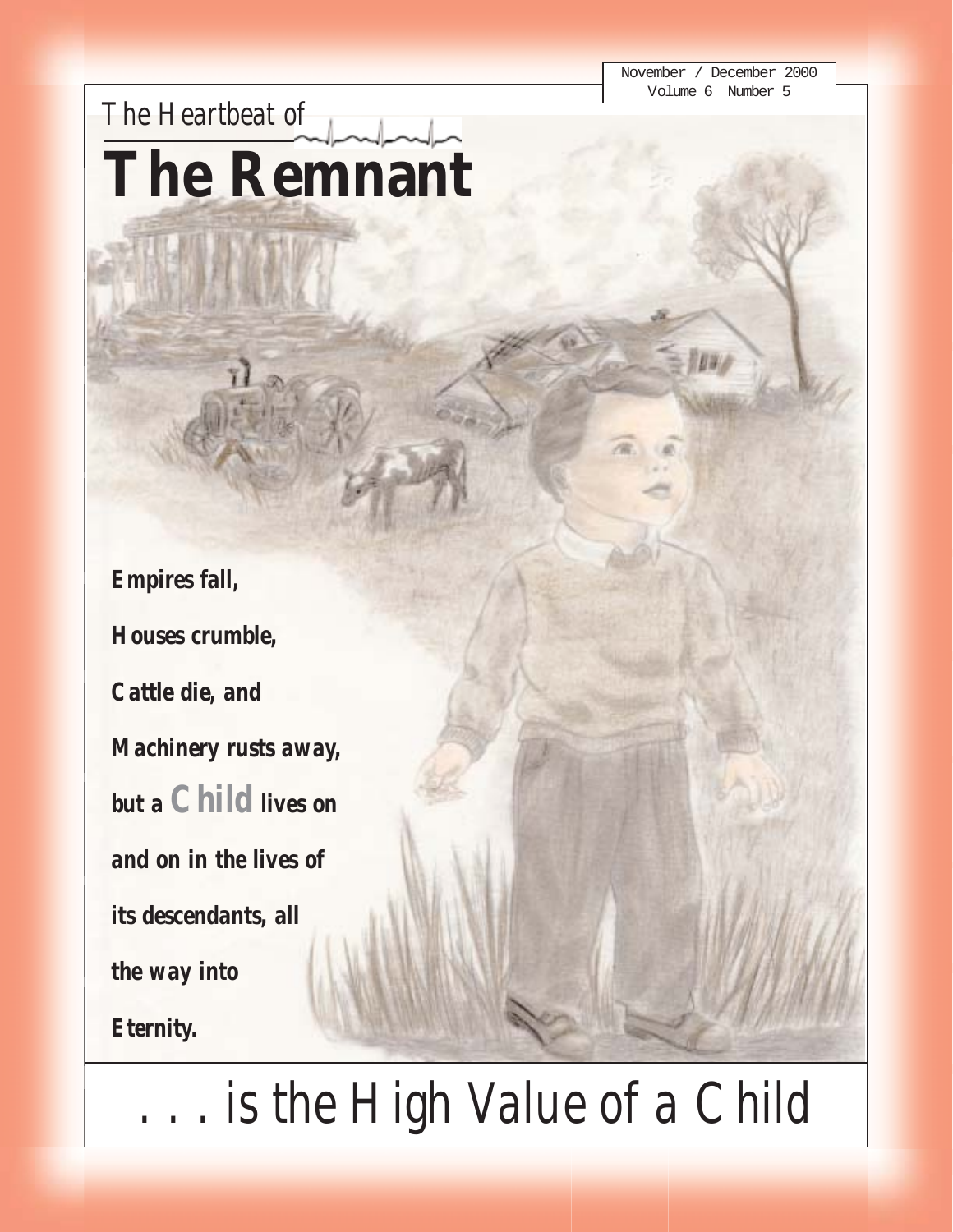| The Heartbeat of                                                                                                                                                                                                                                                                                                                                        |  | N         |                                                                           | E | N |  |  |
|---------------------------------------------------------------------------------------------------------------------------------------------------------------------------------------------------------------------------------------------------------------------------------------------------------------------------------------------------------|--|-----------|---------------------------------------------------------------------------|---|---|--|--|
| The Remnant                                                                                                                                                                                                                                                                                                                                             |  |           |                                                                           |   |   |  |  |
| <b>Publisher</b><br><b>Charity Christian Fellowship</b><br>59 S. Groffdale Rd.<br>Leola, PA 17540                                                                                                                                                                                                                                                       |  | 3         | THE LAW OF HUMILITY<br>- by Zac Poonen -                                  |   |   |  |  |
|                                                                                                                                                                                                                                                                                                                                                         |  |           | <b>SAMUEL CHADWICK'S HOME LIFE</b><br>- by Denny Kenaston -               |   |   |  |  |
| <b>Board of Directors</b><br><b>Mose Stoltzfus</b><br><b>Myron Weaver</b>                                                                                                                                                                                                                                                                               |  | 12        | <b>BUT I JUST WANTED TO HELP</b><br>- by Connie Kuvik -                   |   |   |  |  |
| <b>General Editor</b><br>Denny Kenaston                                                                                                                                                                                                                                                                                                                 |  | 16        | <b>THE BLESSING CORNER</b><br><b>Freedom Through Service</b>              |   |   |  |  |
| <b>Editorial Staff</b><br><b>Andrew Weaver</b><br><b>Duane Binkley</b><br>Eric Wenger (Layout)<br><b>Reprint Policy</b><br>All material in this magazine may<br>be copied or reprinted in it's<br>entirety unless we used it by per-<br>mission or a copyright is indicat-<br>ed. Please include our name and<br>address.<br><b>Subscription Policy</b> |  | 21        | <b>SHARPENED WORDS FOR</b><br><b>LITTLE ONES</b>                          |   |   |  |  |
|                                                                                                                                                                                                                                                                                                                                                         |  | 24        | <b>SATAN'S DESTRUCTION OF</b><br><b>THE HOME</b><br>- by Denny Kenaston - |   |   |  |  |
|                                                                                                                                                                                                                                                                                                                                                         |  | 26        | <b>SPORTS-A-NOMA</b><br>- Paul M. Emerson -                               |   |   |  |  |
|                                                                                                                                                                                                                                                                                                                                                         |  | 29        | <b>MEEKNESS 101</b>                                                       |   |   |  |  |
|                                                                                                                                                                                                                                                                                                                                                         |  | 30        | <b>COLORADO YBS</b><br>- Phil Lapp -                                      |   |   |  |  |
|                                                                                                                                                                                                                                                                                                                                                         |  | <b>32</b> | THE CALVARY ROAD<br>- by Andrew Weaver -                                  |   |   |  |  |

*The Heartbeat of The Remnant* is published bimonthly by Charity Christian Fellowship. Copyright ©2000 by Charity Christian Fellowship. Subscription is available at no cost upon request. However, there is considerable cost incurred by printing it. It is financially supported by the gifts of God's people as they respond

**WORKING IN THE VINEYARD** *- by Daryl & Rebekah Nolt -* **THE FOOLISH, WEAK, NONEXISTENT THINGS -VS- THE WISE, MIGHTY, AND EXISTING POWERS 34 36**

*- by Daryl & Rebekah Nolt -*

to the promptings of His Spirit. We request your prayerful consideration of this need. Send subscriptions or contributions to: The Heartbeat of The Remnant, 59 S. Groffdale Rd., Leola, PA 17540-9533. You can call 1-800-227-7902 or (717) 656-4155.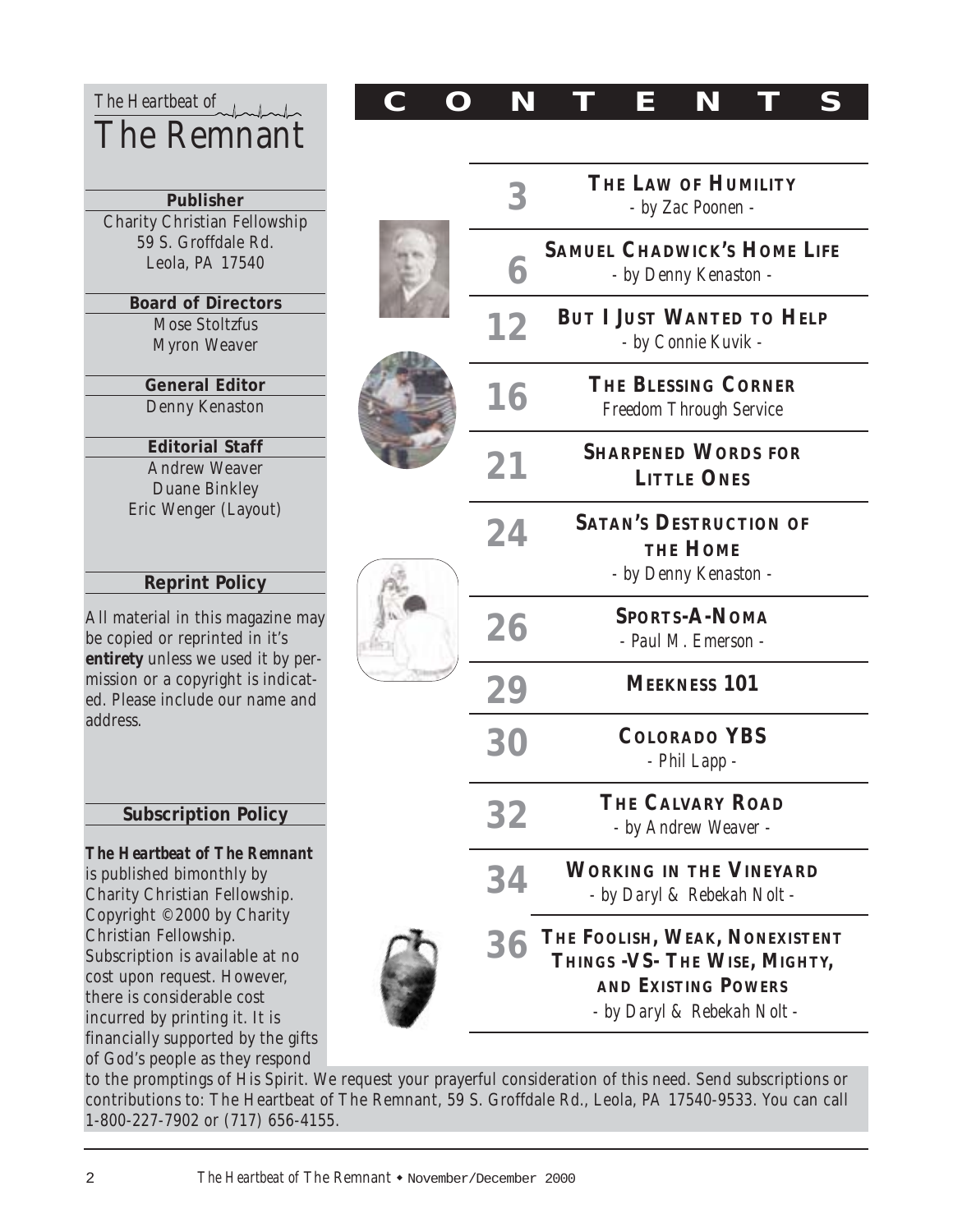God has made this world to operate accord-<br>ing to certain laws. There are laws in the<br>natural realm, in this inanimate creation. ing to certain laws. There are laws in the I natural realm, in this inanimate creation. There are also laws in our human body. And when we understand those laws, and submit ourselves to them, we get the benefit of those laws. Take electricity, for example. Electricity is something which man did not invent, but instead discovered. If Adam had known the principle, he could have had electricity in his time. But for thousands of years

man lived without electricity. This is one example of the fact that when you discover the law, you get the benefit of it. It is the same with the human body. Medical research has discovered foods that are good for certain sickness, and foods that are bad. When we discover those laws and obey those laws, our physical life is healthier and we live longer. It is all the result of following God's laws.

Now applying that spiritually, as long as man does not know God's laws, he does not enjoy the benefit of them. Jesus said in John 8:32, *"You*

*shall know the truth* (laws of the Spirit)*, and the truth shall set you free."* Jesus also said in John 14 and 16, about the Holy Spirit being the spirit of truth that had come to guide us into all the truth. And the more truth we know, the more we will be set free from bondage. If Christians are in bondage in any area, that is certainly not the will of God. God does not want any of His children to be in bondage. In the Old Testament we have that great

November/December 2000 ! *The Heartbeat of* The Remnant 3

story of the redemption of the Israelites from Egypt, which is written to show us that God never desires His children should be in bondage. But when we don't know the truth and do not allow the Holy Spirit to show us the truths of Scripture, we remain in bondage. Or even if the Holy Spirit shows us certain laws and we don't follow those laws, we still remain in bondage. For example, let us suppose that you have heart disease in your body. Medical research has proven that certain

types of foods are not good for heart disease and your doctor tells you not to eat them. If you do not follow his advice, and get a heart attack, you can only blame yourself. You knew, but didn't follow what you knew. There are many people like this who know but don't follow. It is exactly the same in the Christian life. Some know the laws but don't obey them and then they suffer loss.

One of these laws is the law of humility. We read of it in 1 Peter 5:5. "God resisteth the proud but giveth grace to the hum-

ble." This is an unchanging law of the Spirit. If you are humble you get the benefit of the grace; if you are proud God opposes you. This is a law that applies equally to the believer as well as to the unbeliever. It is like the law of gravity. If you jump off the roof of a building, the law of gravity does not find out first if you are a believer or an unbeliever. The law of gravity is the same whether you are a believer or an unbeliever. The law of gravity

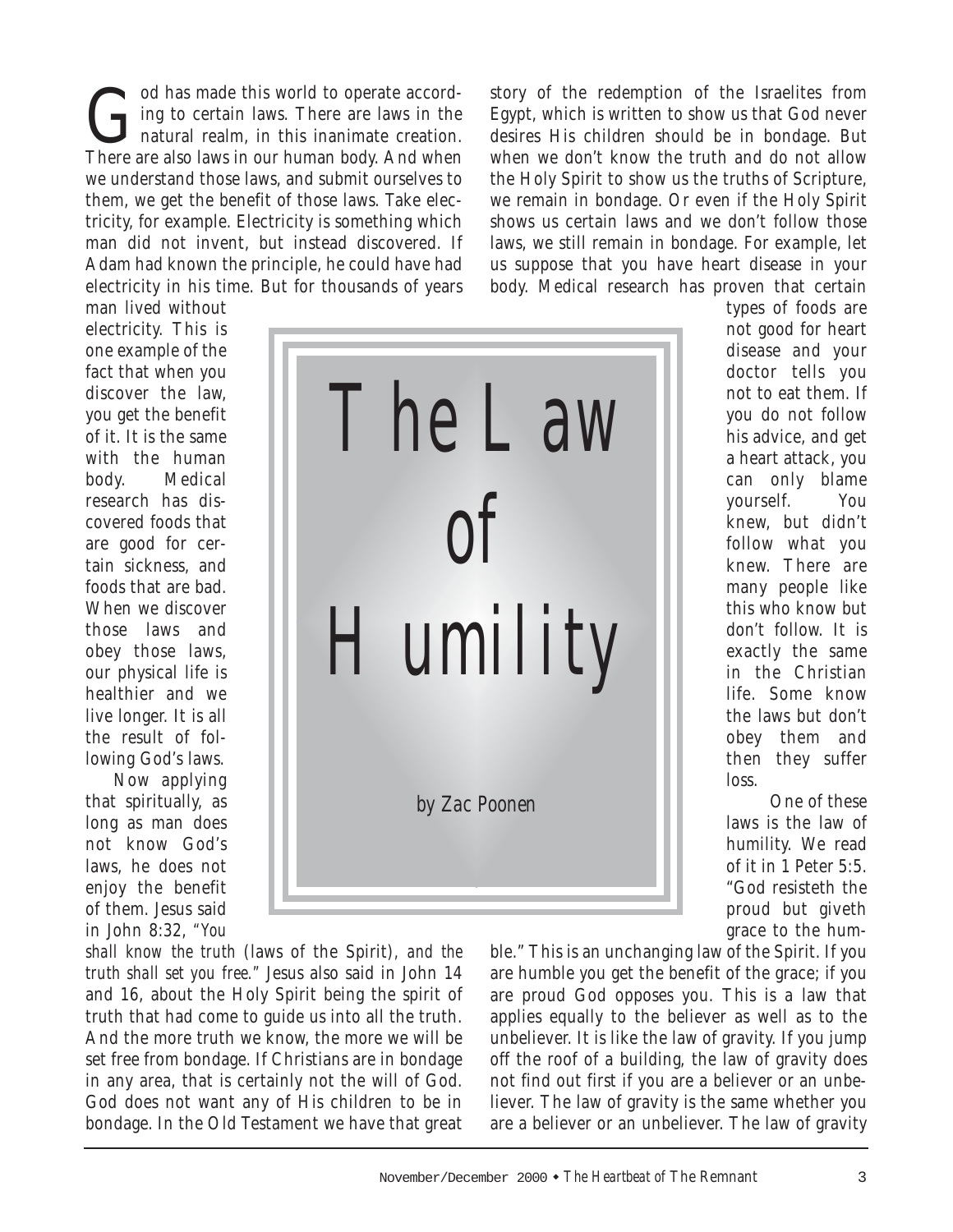immediately begins to operate as soon as you step off the roof. And it makes no difference who you are. It is exactly the same here. If a person is proud, whether he is a believer or an unbeliever God will fight against him. Now, the devil is already fighting against people, the lusts of the flesh are fighting against people, and on top of that if God also fights against such people, there is no hope for such people. We have the devil fighting against us, we have our lusts fighting against us, we have human enemies fighting against us our ONLY hope is if God doesn't fight against us. But we say, "Does God fight against people?" Well, listen to God's Word. The word *resist* means *fight against*. God does in fact fight against proud people. Sin came into the universe when an angel became proud. He was proud of his beauty, his intelligence, and his position. Do you think believers cannot be tempted to be proud of their physical beauty, mental abilities, or positions in the church? Christendom is full of people who are proud of some of these things. They are proud of their accomplishments, boasting of many, many things. And do you wonder why such Christians don't make spiritual progress? Do you wonder why such Christians don't draw close to God? Do you wonder why such Christians don't know God? Do you wonder why when such Christians get up to speak their messages are boring and dead? It is because they don't know God. They are not close to Him. There is no fire in their life because fire comes only from God. God gives grace to the humble. We could also say God **always** gives His grace to the humble. It's a law that cannot be changed. It's like saying water always flows down to the lowest place. If you want to collect water, make sure you are in the lowest place—you'll get it first. That's a law—it doesn't change. Grace always flows down to the humblest person, **always**. Let us also consider what Peter says in verse 6, "Humble yourselves therefore under the mighty hand of God, that he may exalt you in due time." Now how do we understand God exalting us? Our understanding of the Bible depends on how our mind is oriented. If I am worldly in my thinking, I will read this verse as God exalting me in a worldly way. Making me a leader. Making me an elder. Putting me over people. Giving me authority over people. In other words if I humble myself for a little while,

one day God will give me authority over people. I am sorry to disappoint you, because that is not what this verse is speaking about at all. It's speaking about God exalting you over sin. Where *sin* comes under your feet. Not people. I'm not interested in having people under me, not at all. I'm called to be a servant, a slave. I don't want people under me. But I want sin under my feet. God will exalt you over the devil. I want the devil under my feet. And if you are a serious Christian, you'd be far more interested in having sin and Satan under your feet, than people. The trouble with a lot of Christian leaders today is, that they have people under them, but sin is not under them, the devil is not under them. The devil runs rampant in their organizations. Sin overcomes these people in their life. But if you humble yourself, God will exalt you spiritually. This exaltation has nothing to do with leadership or authority. God is speaking about overcoming sin, the lusts in our flesh, and Satan. Everybody in the world has got sin sitting on top of his head, the devil is sitting on top of his head, but the one who humbles himself, God gives him grace. And grace exalts him over the things that were sitting on his head. Sin and Satan. And they come under his feet. Romans 16:20 says the God of peace will crush Satan under your feet. He's not only going to be under my feet, but he's going to be crushed under my feet. He was already defeated on Calvary 2000 years ago. And Romans 16 was written 30 years after Calvary. And 30 years after Calvary, the Holy Spirits says through the Apostle Paul to the Christians at Rome, the God of peace shall crush Satan under your feet. Jesus already defeated him on Calvary, but he is still being permitted to attack God's people, so God's people can have the joy of crushing Satan under their feet. There is an example of this in the Old Testament. When Joshua went with the Children of Israel into Canaan, when he defeated some kings, he brought those kings and made them bow down and he got the leaders of Israel to put their feet on top of the necks of these kings. And the leaders of Israel stood with their feet on top of the necks of these kings and Joshua said, "Thus will the Lord do to all the kings of the Canaanites." That's what the Lord says to His people. If you will humble yourself under My mighty hands, I will give you such grace, that Satan will never have anymore power over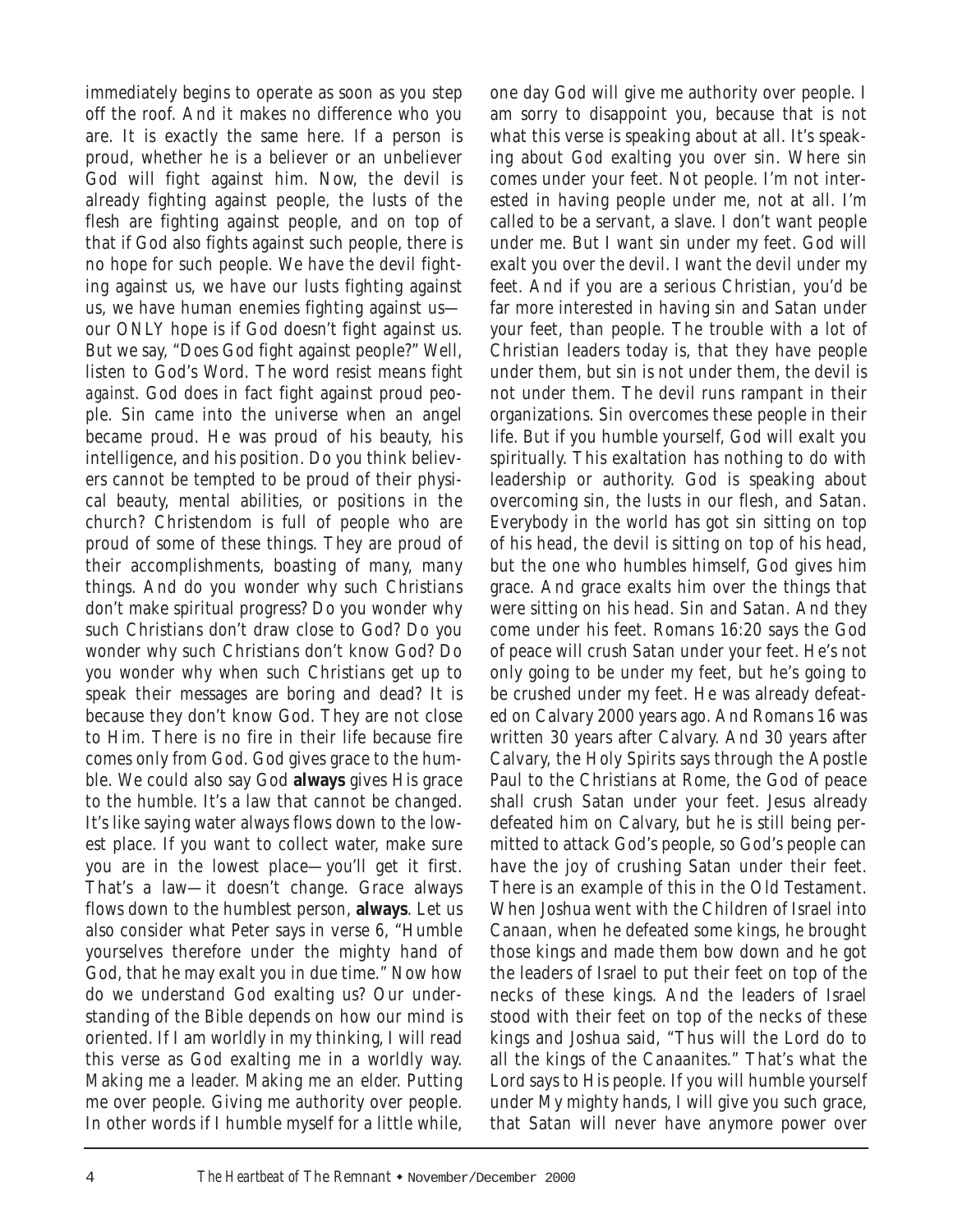you. He will be under your feet. Satan will not have power in your home. Satan will not have power in your churches. He'll be under your feet. Every demon will be under your feet. Sin will not rule over you. There is a promise like that in Romans 6. Romans 6:14 says, "Sin shall not have dominion over you: for ye are not under the law, but under grace." The Old Covenant was symbolized by the word "law." The New Covenant is represented by the word "grace." Moses came down from the mountain and brought the law. Jesus went up to heaven and sent the Holy Spirit who brought grace. But that grace is not available for everyone. There is a law—the law of humility. God gives His grace to the humble. Some people just want forgiveness for their sins. " If we confess our sins, He's faithful and just to forgive us our sins," and that is as far as they want to go. So if you want only forgiveness of sins, I have nothing to tell you, because even in the Old Testament they had forgiveness of sins. In Psalm 103, David could stand in the tabernacle and say, "Bless the Lord, O my soul...who forgives all your iniquities, who heals all your diseases, who blesses your life with good things so that your life is renewed like the eagles." You know what all they had in the Old Testament? They had forgiveness of sins, healing, and material prosperity. A gospel that preaches forgiveness of sins, healing from sickness, and material prosperity is a Psalm 103 gospel. It's an Old Testament gospel. It's a gospel, sure. All I say is that it is a gospel that was preached 3000 years ago. What is the thing that Jesus brought which David could not thank the Lord for? He could not say, "Bless the Lord who gives me victory over sin, so that sin does not rule over me." He could never say that, because he was not under grace. So when the believer also stops where David stops, he is living in 1000 BC. He has not understood what grace can do. Romans 6:14 says, when you come under grace, you get something more that David had. Sin comes under your feet. Sin that was ruling you comes under your feet. That violent temper that you have, comes under your feet. Anger does not rule you anymore. It comes under your feet. Bitterness, your heart is no longer bitter with people—it comes under your feet. You are no longer jealous of somebody who has more than you or who is better than you are, it comes under your

feet. Dirty thoughts, which rule the minds of so many people, stop ruling the mind. It comes under your feet. You need grace. And God gives His grace to the humble. Grace is a tremendous power. Grace is power. The Holy Spirit is called "The Spirit of Grace." 2 Corinthians 12 speaks very clearly that God speaks of His grace as His power. When the Apostle Paul is giving his personal testimony about how he sought the Lord to remove a thorn from his flesh, the Lord did not grant his prayer. But the Lord said in verse 9, "My grace is sufficient for you, for my strength (the word is dunamis in the Greek or power) is made perfect in weakness." So there in that one sentence, we see God's grace equals God's power. Grace strengthens the heart's defenses so that the enemy cannot come in. When the heart is not strengthened by grace, temptation will come knocking at the door of my heart and comes right in. Whether it's anger, or dirty thoughts, or bitterness, or jealousy, or the love of money, or anything, it finds easy entrance into a person's heart, because it is not strengthened by grace. So, don't let the devil lead you to be occupied with unimportant things in the Christian life. One of the devil's major tactics is to make us major on minor issues and to glory in the fact that we've got the right doctrine on some trivial, minor issue in Scripture, which is not the main thing. What is the most major issue? Let's ask ourselves, "Why did Jesus come?" The first promise in the New Testament is the word which the angel told Joseph in Matthew 1:21. "You must call his name Jesus, He shall save His people from their sins." It is not saying, "He will forgive their sins." That is in Psalms 103. He will save His people from their sins. Now when Moses said that God had come to save them from the Egyptians, what did it mean? It meant only one thing. The Egyptians would not rule over them anymore. That is the distinctive feature of the New Testament. So whenever I'm defeated by any sin, and I believe that Romans 6:14 is true, I must say that in that moment I did not get grace. Every single time you shout at your wife or your husband, it's because you did not get grace at that moment. It is amazing! I have seen people who say the Holy Spirit gives me other tongues but He doesn't control their mother tongue. What sort of spirit is that? It is not the spirit of grace. If He doesn't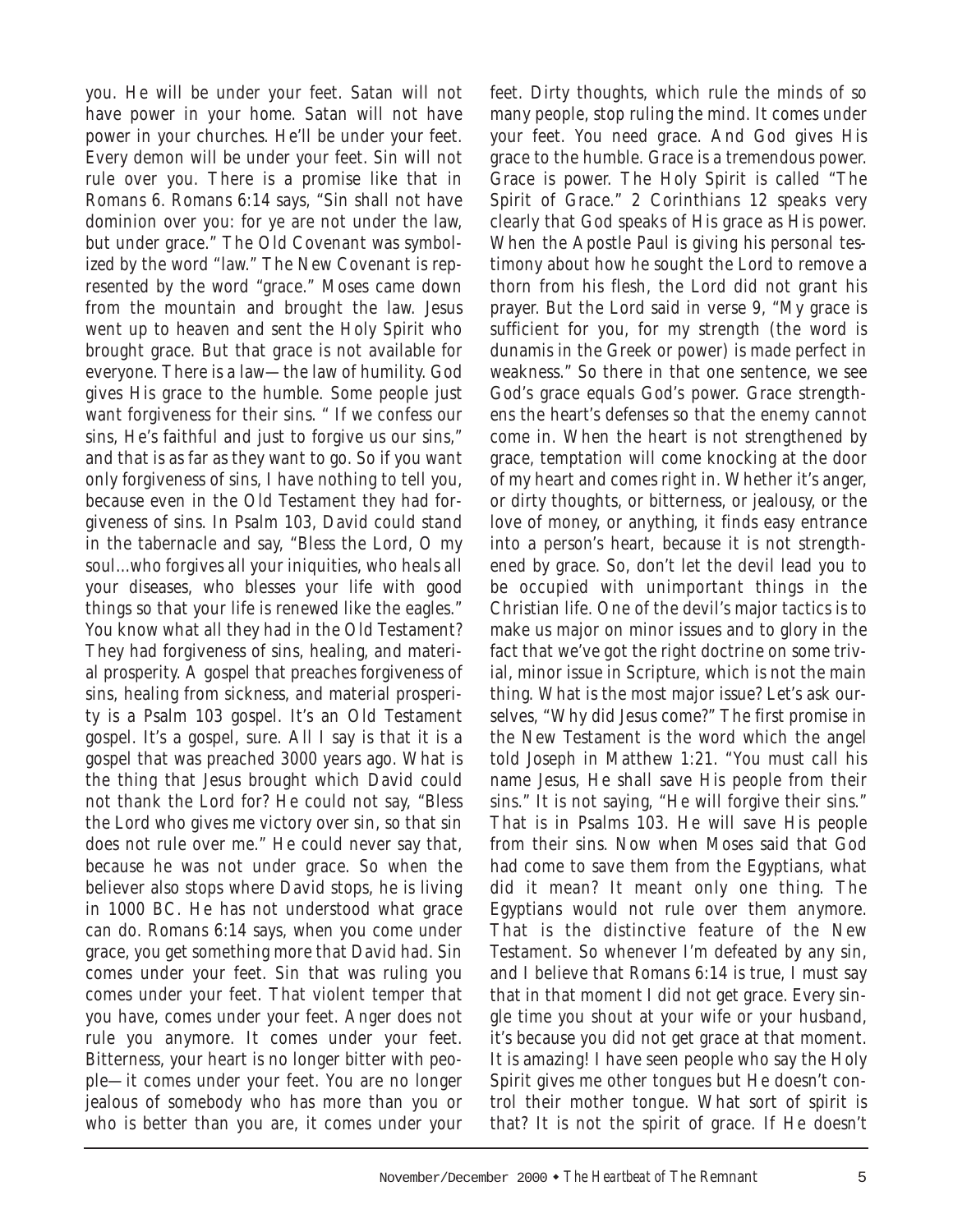deliver you, I don't know which spirit you have. The Spirit of God brings sin under our feet. It is the Spirit of Grace. It is because you have not followed that law of humility, that you don't have it. There is no partiality with God. All people are the same. It doesn't make any difference if you are 15 years old or 70 years old. God's laws are the same. God gives grace to the humble. What difference does it make if that person is 10 years old or 100 years old? God opposes the proud. Is he proud? If so, God will fight against him. Is he humble? God will give him grace.

So, whenever a person is defeated by any sin and says, "Oh, these dirty thoughts—they enslave me. I try and I try and I fall and I fall and fall and fall." What is the reason? Be honest. Is God's Word true or not? Romans 3:3 says, "Let God be true and every man a liar." Heaven and earth will pass away, but my word will not pass away. God says, "Sin shall not rule over you when you are under grace." I believe that with all my heart. This man who is failing must get honest and admit, "for some reason, I am not getting grace." I believe one of the first things we need is honesty. And humility and honesty are very closely connected. They are like twins. The humble man is always honest. He will not pretend that he has something he doesn't have. The proud man is dishonest. There are different groups that have preached holiness through the centuries. There were certain people who preached the doctrine of entire sanctification. They taught that God does such a work, that He burns up the flesh and the person is entirely sanctified and he cannot sin again. But some of these people sinned after that. They didn't know what to do because they had already testified that they were already sanctified. So you know what they did? The human mind is very clever and the devil is always there to assist them. They called their failures "mistakes." So when they "slipped up" they called it a "mistake." But the unfortunate thing is, the blood of Jesus does not cleanse mistakes. It only cleanses sin. So they had to remain with their sin calling it "mistakes". And they began backsliding and some of them fell into adultery. Why did this happen to them? It was because they were dishonest. When they sinned, they gave it some other name. Don't give sin any other name. If you give it any other name, you will never be cleansed from

your sin as sin, the blood of Jesus will cleanse you. But if you are dishonest and call it by some other name, the blood will not cleanse you. Be honest. 1 John 2 says, "These things have I written unto you, that ye sin not, but if any man sin...." 1 John 1:8 says, "If we say we have no sin, we deceive ourselves." He includes himself. I am not saying that we can come to a life where it is impossible to sin. Such a life does not exist on this earth. We have to wait till we go to heaven for that. But what I am saying is this, we can have victory so that falling becomes a rare event. None of us can say today in the physical realm that I will never fall down. You might fall down the steps. It can happen to any of us. There is a lot of difference between you falling and an 11-month-old child falling. Once upon a time, you were an 11-month-old child and you were trying to walk and you fell and got up perhaps 20 times a day. There is a difference between that time and the present. Now your falls are rare. You still can't say, "I never fall." But it is so rare. You have learned to walk. We can learn to walk in victory. Grace is given so that we overcome sin. So when we fall into sin and lose our temper, or have a dirty thought, or have bitterness, or jealousy or any thing, all we need to ask is this one question. "Lord, where was I proud? Where was I proud, because in this moment a few seconds ago you didn't give me grace? And you automatically give grace to every humble person. In this moment when I was tempted, you did not support me. You left me alone. Where was I proud?" And God may show you. We can be strong in ourselves. We can have a strength that comes from our confidence in ourselves. God has to make us weak, before He can give us grace. Are you content with difficulties? Paul was. When most people have difficulties, they say, "Lord, get rid of it." It is good to pray like that, but there may be some situations where God does not remove those difficulties. God uses those persecutions, those distresses, insults, and even those physical weaknesses. These things serve to keep us humble. This is particularly so if God is using you, anointing you, and loves you. He never wants to become your enemy. That's why He gives you physical weaknesses in your body. That's why He allows people to insult you left and right and center. That's why He allows you to go through

it. The blood of Jesus cleanses sin. If you confess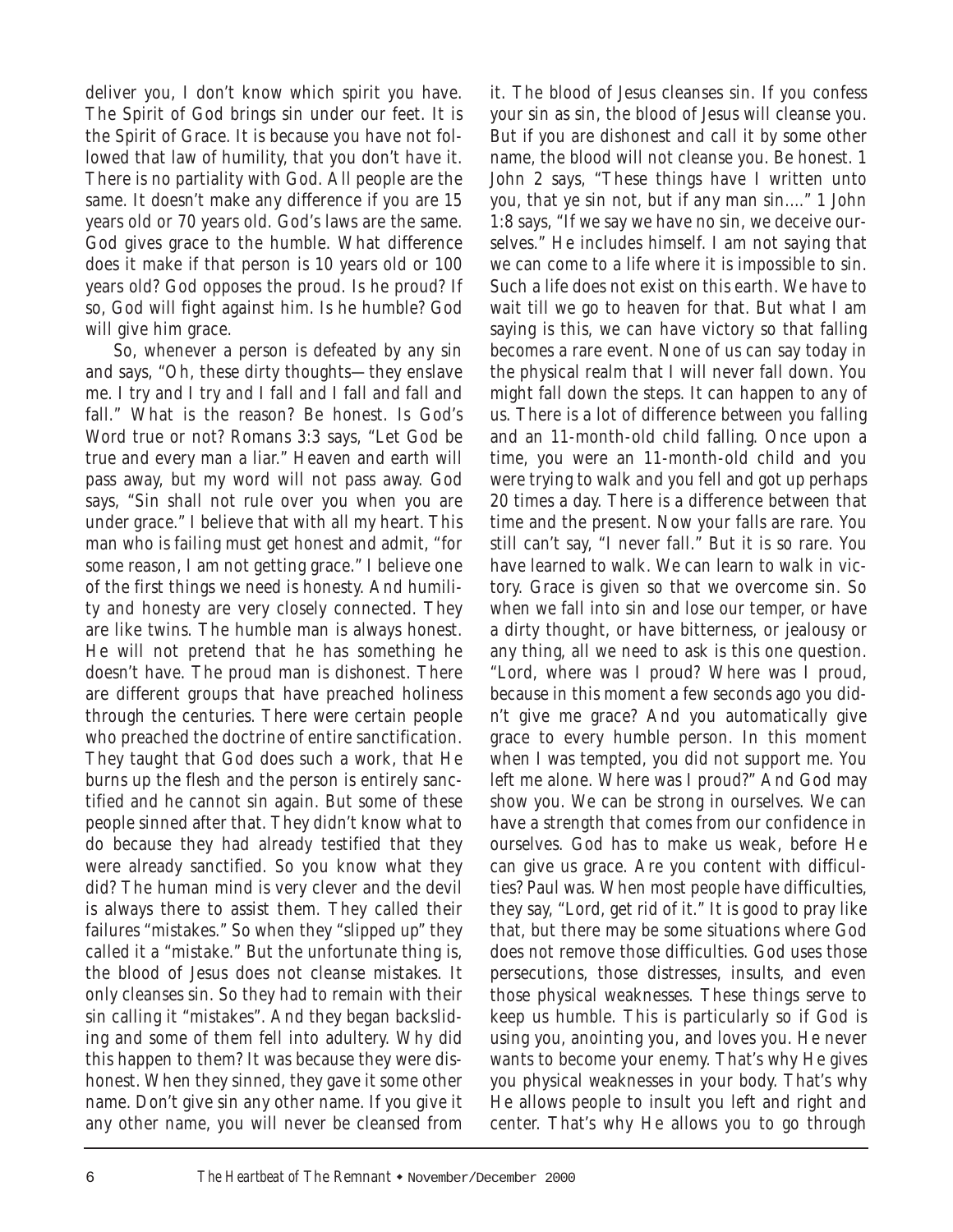many distresses. That's why He allows you to be persecuted. That's why He allows you to face difficulties. This is all for Christ's sake. Paul says, "For when I am weak, then am I strong." This is the law of humility. In the Christian life, it's when I am weak, then am I strong.

There is a lot of boasting in Christian circles. Those are the people who don't get grace. Those are the people whom God opposes. You can have God on one of two sides. You can either have God in front of you, facing you and pushing you backwards, or you can have God behind you, pushing you forwards. Which do you want? You are the one who is going to determine whether God will be in front of you pushing you backwards, or behind you pushing you forwards. It's not God who determines that. You determine that. Let us suppose that you have been a humble brother or sister for 10 years, and God has used you to do many things in His kingdom. The moment you become puffed up, and begin to think, "I've really done something for the Lord," immediately God moves around from the back to the front and begins to push you back. Even if you've been faithful for 30 years, the law of gravity does not respect how many years you've been faithful. The moment you step off, you fall down. The law of humility works the same way. It is day by day. That is the reason why the Lord watches over those who have surrendered themselves totally to Him. He watches over them with a very jealous care. It is like a husband watching over his weak wife with a very jealous care. Jesus will watch over you with a very jealous care, protecting you from the things that will cause you to lose grace. He will not prevent you from losing money. Sometimes He may allow you to lose money, so that you don't lose grace. Sometime He may allow you to lose your health, so that you don't lose grace. God is not so interested in health and money, as all these health and wealth preachers are today. Don't believe all those. God is interested in you losing sin and getting grace in your life and ministry. God wants you to live a useful life on earth. A life where you are so saturated with the grace of God that you live in victory over sin, and lead others to victory over sin.

Many people have asked me through the years, "Brother Zac, why can't I get victory. I really believe what you preach, and I really want victory in my life." And I say, "God wants to give you victory with humility." The primary mark of genuine holiness is humility. A really holy man will be humble. We can think of anger or lustful thoughts as a hundred-foot pit. Maybe you are in that hundred foot pit. Maybe you are praying to God to deliver you from this hundred-foot pit. Now here is another one thousand-foot pit called spiritual pride. Suppose God delivers you from this hundred-foot pit of lust and anger and you fall into the thousand-foot pit of spiritual pride. What is that? Is that victory? That's not victory at all. That's why God allows us to be defeated, and defeated, and defeated until we are convinced we can never get victory. And when we are convinced we can never get victory, then the Lord comes and delivers us. And we cannot boast because we were convinced. We could never make it. We were like those disciples who went fishing and fishing and fishing and didn't catch anything. And then Jesus came and filled their boats with fish. So that is why God allows us to be defeated. This is to humble us. And God knows the point in which we have been thoroughly defeated enough. That is how it was in my life. I was defeated and defeated, but I confessed my hope that one of these days sin will not rule over me. And I said, "Lord, I don't care how long it takes, I want to come to that life unto grace where sin does not rule over me." And it came. And it can come in your life too, if you persist. Be honest. Don't call sin by any other name. When you have fallen, say you have fallen. Humble yourself. Go down and say, "Lord, I have fallen, forgive me, but I believe that grace will come upon my life one of these days and sin will come under my feet." God gives His grace to the humble. Humble yourself under the mighty hand of God. All the circumstances that God sends into your life— Humble yourself. The difficult people that God sends into your life like thorns in the flesh. Don't fight against those circumstances, don't fight against God. Say, "Lord, these are necessary for me to humble me. I go down under them, I accept them." One day you will find God exalts you. It's up to us whether we get the benefit of this law of humility or whether we find God opposing us. Let's choose wisely.

❏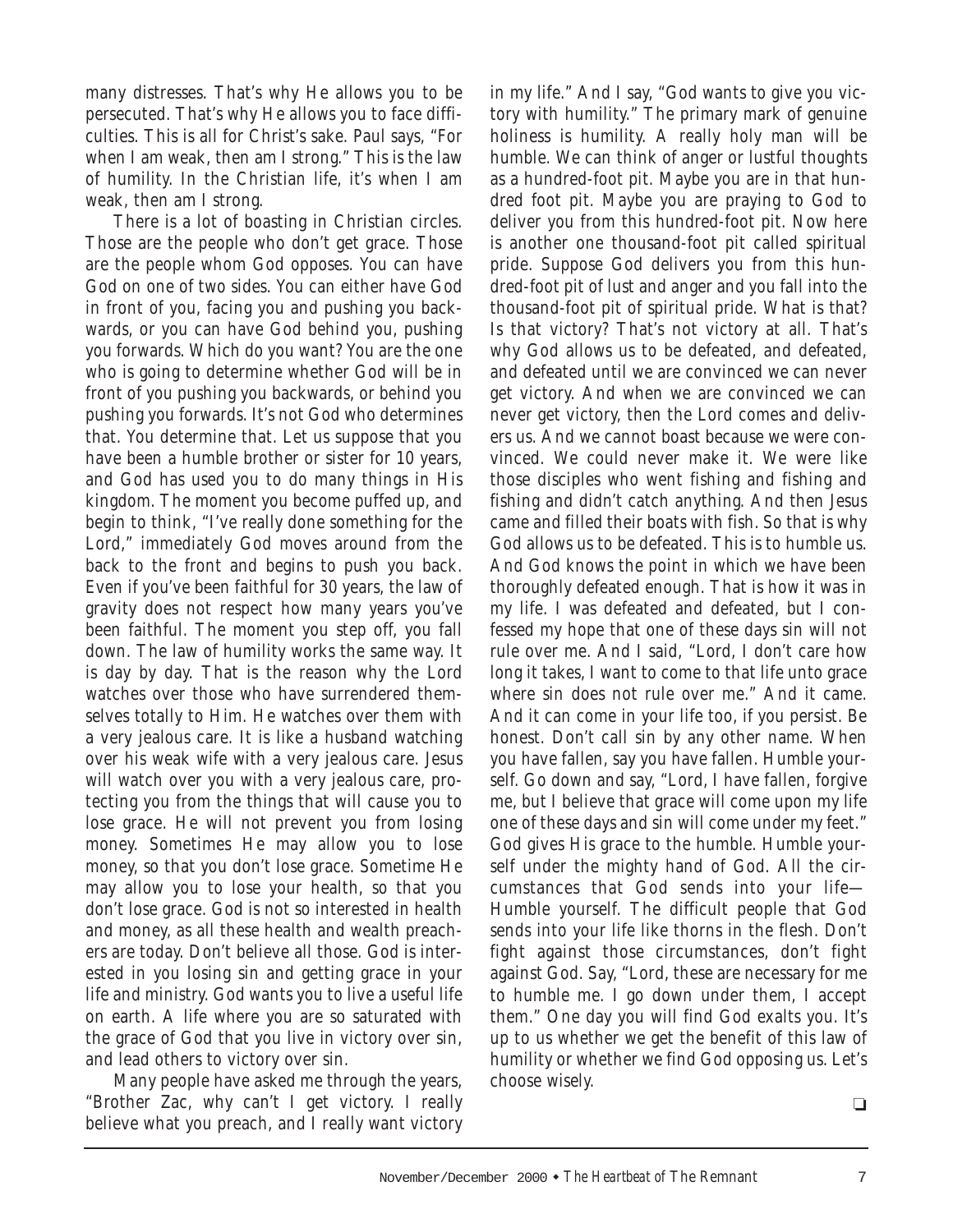### **SAMUEL CHADWICK'S** Home Life

#### *by Denny Kenaston*



S we look into the home history of this<br>man's life, perhaps it would be helpful to<br>state the purpose for the Home Histories. man's life, perhaps it would be helpful to state the purpose for the Home Histories. Our desire is to study and search for examples of godliness in the home. We may not be in total agreement with the doctrinal position of the one

that we are studying. When denominations are mentioned, the same may be true. Much has been lost through the years in many denominations that were at one time mightily blessed of God. We should have an open heart to learn from any godly person of the past.

Samuel Chadwick was born in 1860, and passed on into eternity in 1932. Many of you probably don't know who he is. So I will give a brief introduction of his life. He was a very influential Methodist preacher/teacher whom God used mightily in his day. He was used by God to keep the spirit of early Methodism alive during his generation. As I meditated on his life, it was easy to see that John Wesley was his hero and role model. He was up early in the morning, filled his days with service and self-sacrifice, and was fervent in his pursuit of evangelism. Samuel Chadwick was a household name among Methodist throughout the world. He spent many years as an itinerate preacher in the traditional Methodist style. As the young man matured he was constantly used in administrative positions, and later found himself sitting in the Presidents chair of the Methodist denomination. He was the editor of a weekly periodical, and also wrote several books. His book on prayer is a classic, and rightly so, for he lived in prayer long before he wrote about it. Samuel Chadwick is best known for the position he held as Principle of Cliff College. There, hundreds of students came under his influence. He was a motivator of many varied evangelistic campaigns. Preacher, teacher, administrator, and prayer warrior were some of the many hats he wore through the years as the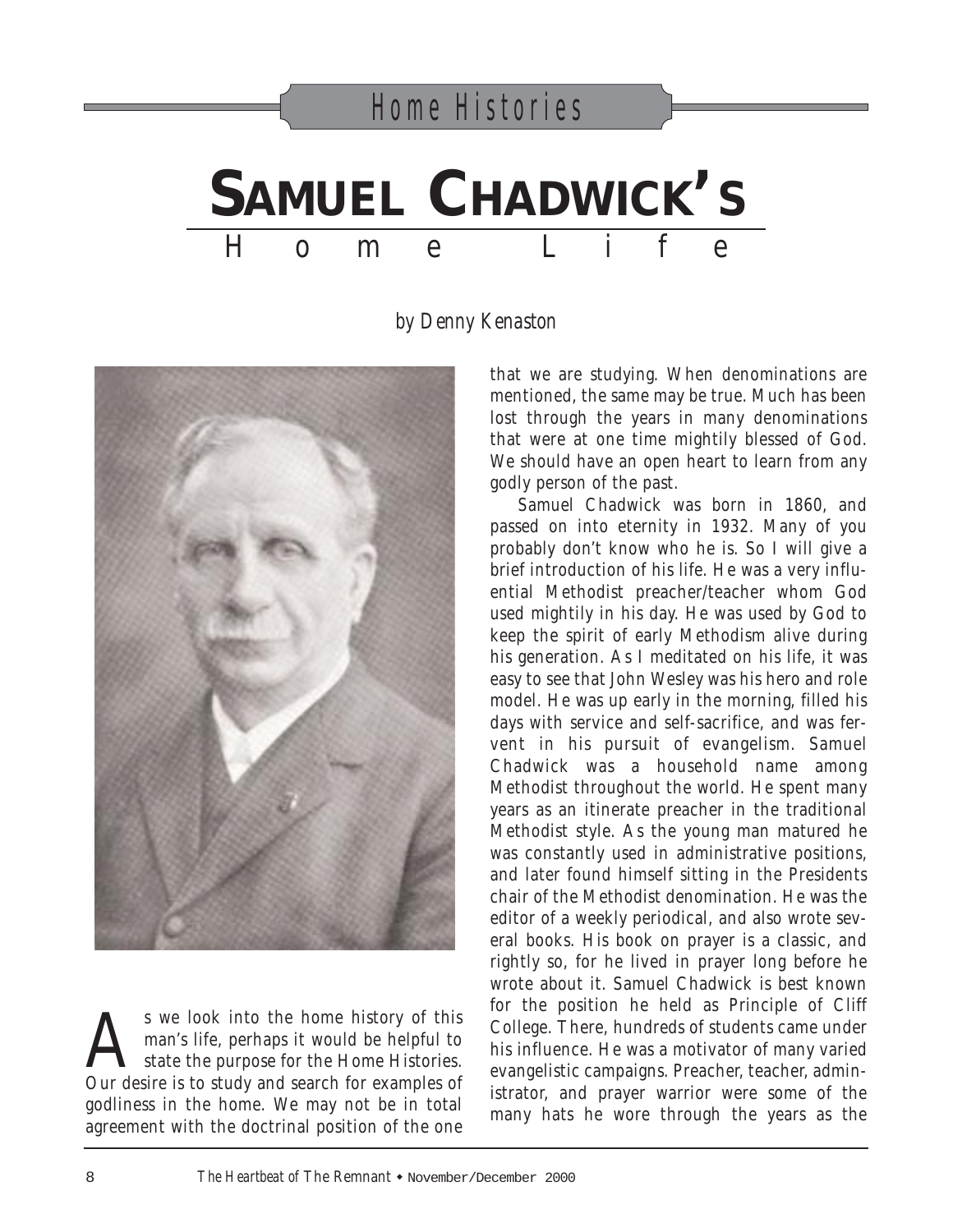Principle of the college. As I was reading his biography, written by Norman Dunning, 1933, I was continually impressed by the virtue of this servant of God. I know that a mans virtue comes from his walk with God, but I also know that virtue comes from godly training at home. So let us look a while at his home life.

Samuel's father and his father's father were zealous and godly men. His grandfather was converted under one of Wesley's preacher, and became a sincere and dedicated Christian from the start. He was known for his love of prayer and his faithfulness to the meetings. He would often travel for hours to be at three meetings in the same day and knowing he would hear the same sermon at each place. This is the kind of foundation his father had under him. So Samuel Chadwick's father was a sincere and pious man, with a gentle integrity about him. He would often sit and tell stories to his son of the great preachers of his early days. I'm sure he had no idea how he was inspiring his son to seek to love God like these men did. Oh the wisdom of reflecting on the saints who have gone on before us. It is a beautiful tool in Gods hand to enlighten the next generation. He said of his father, " He was the kindest, and most lovable man I have ever known". Mr. Chadwick had keen spiritual eyes and his judgement was always just. A tender man with a kind spirit.

Samuel Chadwick's mother had a hard tragic life in her early years. She had been rejected and disinherited by her family, which brought much poverty with it. She was raised in a small cellar dwelling by a very strict Baptist couple. They were very poor but they loved God and brought her up in the nurture and admonition of the Lord. Father and mother meet at the Sunday School. She was a joyful supportive wife, and Samuel never remembered an argument in all his years at home. Praise the Lord! Samuel's description of his mother is a blessing.

She was smart without learning, Queenly without vanity.

She was saintly without ritual, Capable without fussiness. She was witty without venom, And merry without being frivolous.

Her speech was filled with proverbs, (that is wise little saying she had learned), and her words were always seasoned with salt. She never sent the poor empty away, but was always caring for the needs of others if she had it to give. Father was always a poor man, and sickly in later years, but she learned to dwell with him contently all their days. Mother was a strict disciplinarian but no one knew it, because the home was filled with laughter and good will. Every evening when her husband came home from a long day's work her ritual was the same. She would put on a clean apron, and listen for the sound of his shoes walking up to the house and she would be right there to meet him. Mrs. Chadwick took her place in the home as a loving helpmeet, and Samuel never knew of an argument all his days at home. We are not told how many children God gave them, only that there were many around the meager table.

### – Wisdom from the Early Years –

"Mother was the strict one in the home, and executed discipline with firmness. This was a great blessing to the children and in some ways may have been their salvation. Samuel said of his parents, "Father would have made a great woman, because of his tender gentle ways, and mother would have made a great man, because of her firmness". Here we see a bit of a weakness on his father's part. Many a kind-hearted father has neglected the more difficult parts of loving the children out of natural love for them. This is where sanctification comes in and we must be changed in our nature. I might add that this need often shows up in the mothers also and the same sanctification applies.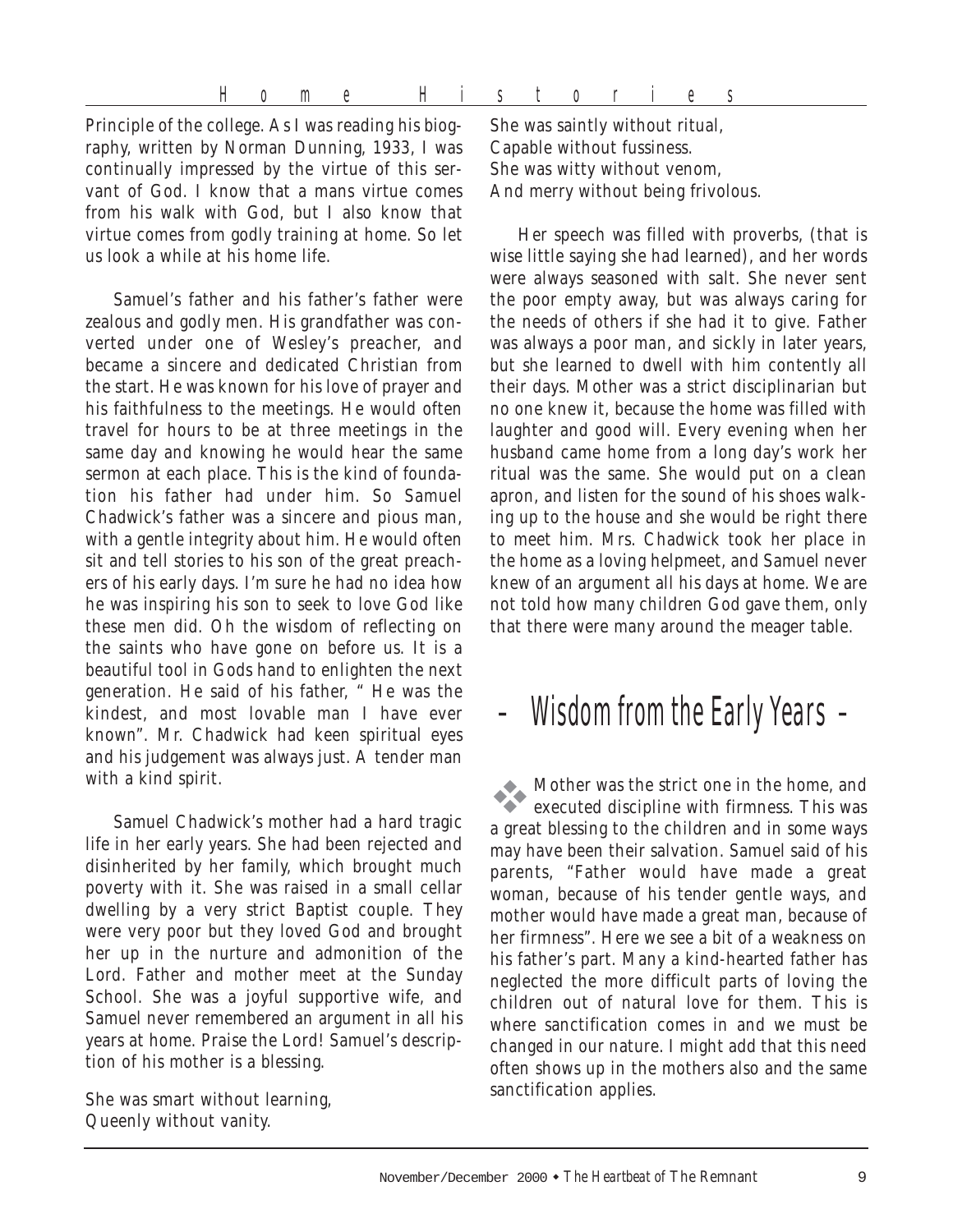Waste was not allowed in the home. I'm sure that mother's childhood poverty and the poverty of their own present life demanded that this beautiful virtue was cultivated in the children with life long affects. Was Samuel a poor boy, or a rich boy? What would we say? His words were, "as sure as Joseph was sold into slavery by divine plan, so also my lot in life was poverty". God used that poverty to mold and shape a choice servant of the kingdom in many ways.

"At the age of eight, Samuel was needed to join his father as a provider for the home. He went to work at the cotton mill with dad every morning at 6 AM. This meant he had to get out of bed at 5:15 each day. Many disciplines and learning experiences came from this one necessity placed on the boy by divine providence. The factory was owned and operated by devote Methodists. This was a blessing that insured a proper work atmosphere for a small boy. Samuel's peers were grown men most of the time. He learned to enter in to the conversations of the men at break times and lunch. The social issues of his day were on the table for discussion day by day, and the young lad developed personal convictions in many areas by the time he was ten.

"Because of the need to help provide for the family, schooling was done in the evening. It seems his education was somewhat of a semihomeschool; some direction from his parents, and much of his own motivation to learn. Geography, history and other literature books were consumed continually. The family Bible and a book on the life of Christ were read on a regular basis during those formative years.

"Going to Sunday school and to the assem-bly that followed was part of normal life in the Chadwick home. It was at an Anniversary service that Samuel was converted to Christ at the age of ten. Shortly after this God impressed him deeply with the challenge of doing everything as unto Jesus Christ. This had a life changing impact on him that he never forgot. He was shining his father's boots, which he hated to do. The thought of doing it as unto the Lord gripped him. He had not done a very good job. He then picked up the boots again and polished them with zeal, for Jesus sake. He was never the same, and it affected his character for years to come. To do the simplest tasks for Jesus Christ became a delightful habit. Isn't God good to a ten-year-old boy with a sincere heart?

Though the family was always poor, father and mother planned a week every year for a special vacation. Every week a little money was set aside for this yearly occasion. A week of fun by the sea was anticipated all year long. Was it luxury? The week was filled with family walks, splashing in the salty water, much laughter, and big round loves of bread. Memories like these tie a family together for life. Even though they were poor they were very wise to make this outing a priority.

"At the age of 15 he joined a Methodist Society Class. An earnest man of sober temperament led the class. These classes were structured to allow all to be involved. Open discussion of the word, testifying, and open confession, were his regular experience. What a beautiful training ground. The weekly exercise developed gifts of thinking and speaking. The class was made up of 25 people from many different backgrounds, which provided a good balance of fellowship for Samuel.

"From the age of his conversion, Samuel prayed. Three times a day he found a way to steel away and engage his heart in fervent prayer. This is not an easy task, since we know what his work schedule was like, and the small house he lived in. He wrote "I went apart three times a day, and prayed in spirit all the time in between". His parents encouraged him in these holy activities, and later when they say his zeal to prepare for future ministry, they made a place for him to be alone.

Samuel loved to be alone. He would spend whole days, except for the church service,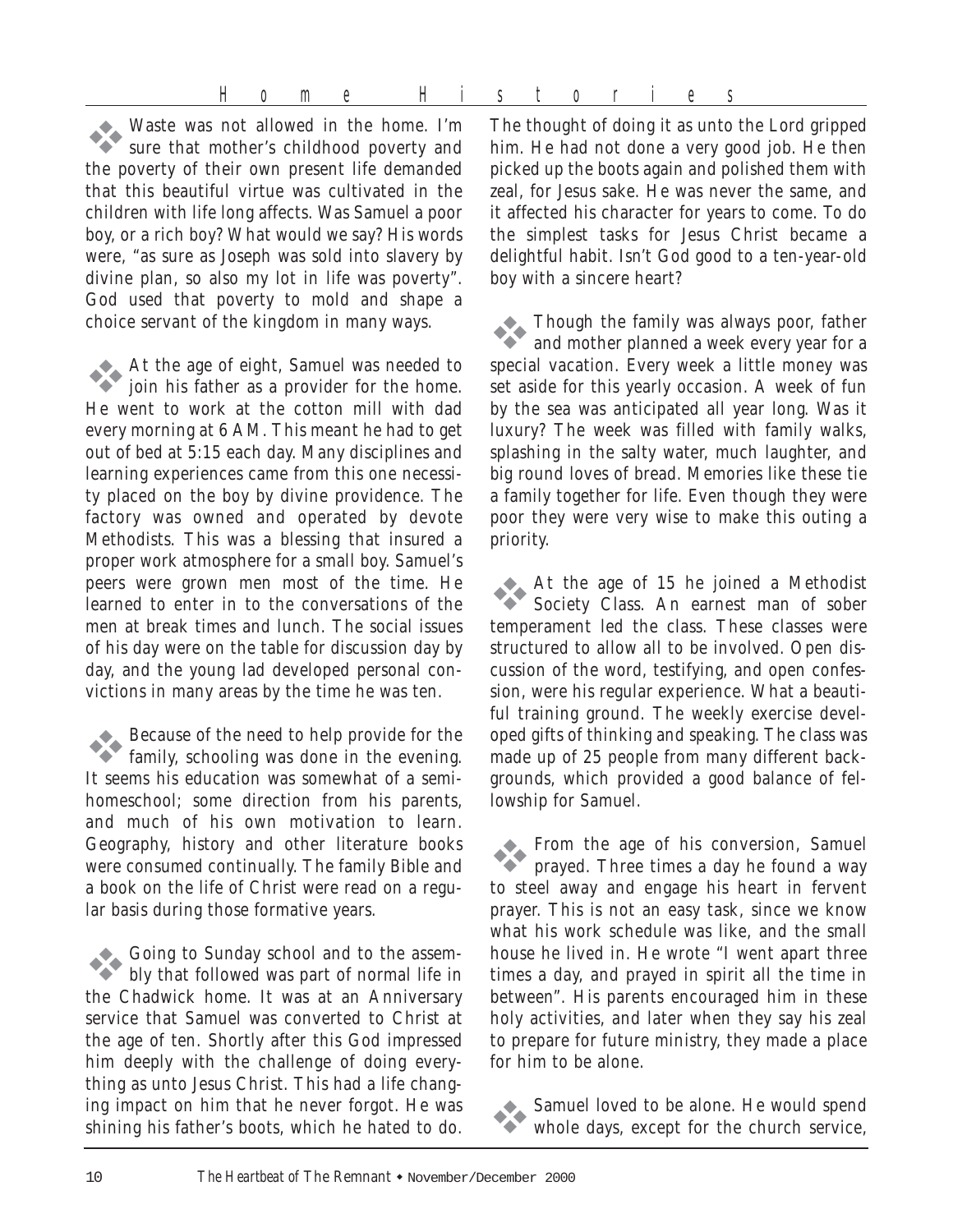alone with God. A long walk to a meeting, a quiet service for adults only, he would be there. I'm sure father and mother were very aware of the unusual behavior of their young son, and hid it in their heart.

Soon after Samuel joined the class, he began to receive impressions from the Lord about preparing for ministry. This was very hard to understand at first because he had very little education, and was of the poorest families of the church. God persisted, and once it was settled, his life took on a very focused intent. He would go to work from six in the morning till six at night. Then by seven he would be at his books. For five hours every evening, he would struggle to educate himself. His courses consisted of grammar, math, geography, history, theology and the Bible. As his parents became aware of his intent to prepare for ministry, they move to a larger house to provide a more suitable place to Samuel to study.

"When Samuel was about seventeen, he felt it was time for him to begin to preach. As was customary of his day, you applied to the district minister for his blessing. This was a very fearful exercise as you can well imagine, but he was soon granted permission. He was given a circuit of three churches, and rotated Sunday by Sunday, walking ten miles on way. Sundays became his greatest delight, and he felt no hardship in his assignment even if the weather was bad. It was here, he began to taste the sweet nectar of giving and giving and giving to others. Now we may object to a young lad preaching to a congregation like this, but no one else would take the task. But let us look a little deeper. This young man was busy about the masters business. He grew in his love for God and his love for man. These are foundational stones for a long and fruitful ministry. We need to help our young people get involved in God's work. It is a key to a stable Christian life.

"The last gleaning of wisdom we want to look at in Samuel's early years at home is in

the area of finances. All his days at home, he left home at age 21; he gave all his earnings to his parents. He then received a shilling per week for his spending money. His income was absolutely needed every week to help care for the needs of the family. We may look at this and react with thoughts of unfairness, but let us again look a little deeper. The boy developed the humble quality of a servant. He also learned the value of money and how to save and spend it properly. He inherited the manly attitude of a provider without even knowing it. He was faithful with the unrighteous mammon, and when the true riches came his way, he ran after it with his whole heart.

This concludes our study of Samuel Chadwick and his home. There are many principles that we can apply to our homes. We must take the time, and meditate on them until we are able to apply them. One thing that I am finding, as I search for home histories, there are not many to choose from. I don't know the reason for this yet, but I am pondering it intently. How can this be, that the most important part, the foundational part, of the great biographies is missing? Were the homes weak and therefore nothing was said? Was there no burden or vision to pass on principles of home life to the next generation? I don't know the answers to these questions. I wonder what would happen if a generation of parents would dedicate themselves to God, and then pour their lives out for the nurturing of their children. Do we have any idea the impact that this could have on our children, and on the world around us? Truly, let us examine our hearts. What is the value we place on our children? Is it worth sacrificing all for their training. It is a giant step of faith that takes many years to prove itself right. I believe, we shall reap, far beyond what we can even imagine.

❏

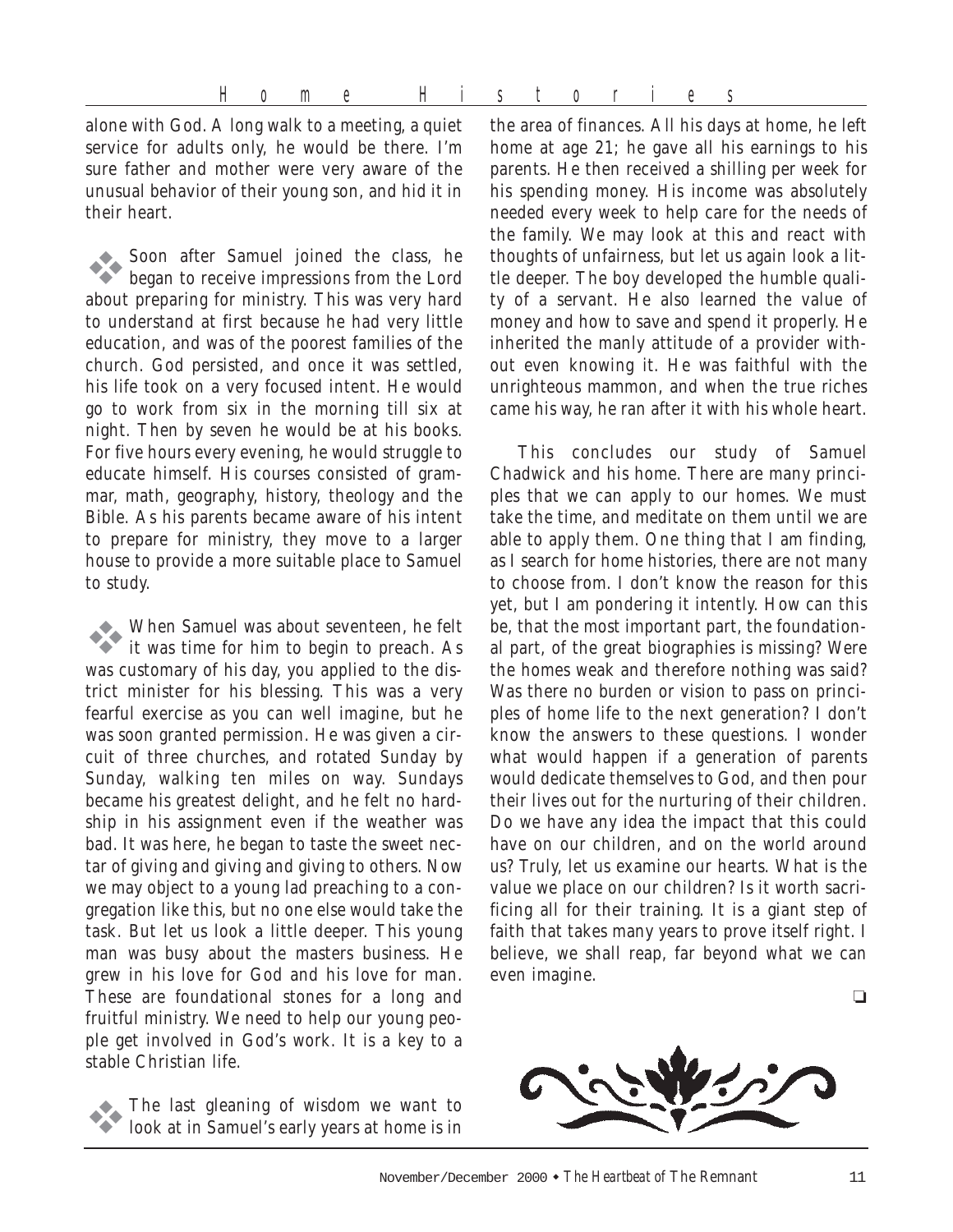The first time God used the word perversion with me, I was shocked. To me perversion was a very ugly thing—it only had one meaning. But when the Lord used that word with me, I decided to look it up in the dictionary and see what pervert means. There were three meanings: 1. to damage the will or mind of a person so that he thinks or acts in an immoral way, 2. to cause to be misused, falsified, or wrongly understood, 3. to change the order of. God's Word has been perverted in our society today. People don't know what God's Word says anymore. They only know what society is saying and showing them. There are many perversions today where God's order has been changed. We as Christian women, need a crystal-clear understanding of God's order for our lives. What is our role? Who are we as women? We have plenty of women on their soapboxes out in the world telling us what we ought to be and what our rights are, but what does God's Word say about it? Just what is our role?

Titus 2 says the aged women should teach the younger women how to love their husbands and children. If we were not taught how to love our husbands and children, that is a perversion of God's order.

Proverbs 14:1 says, "Every wise woman buildeth her house: but the foolish plucketh it down with her hands." I thought I knew what that word foolish meant. I thought it meant "stupid" and "ignorant". But the Lord prompted me to look up that word. Strong's Concordance

### "But

I Just

# Wanted

## to

Help..."

*by Connie Kuvik*

says, "sillyness, foolish, folly." But it comes from an unusual root word, which means perverse. Now pervert means to change the order of. This word foolish comes from that root word which means perverse.

In order to understand why we could possibly tear down our house, we need to understand ourselves. We need to understand God's plan, which means we need to know the Word. We also need to understand that we have an enemy. John 10:10 says, "The thief cometh not, but for to steal, and to kill, and to destroy." We need to recognize our enemy's tactics and how to stand against him. We also need to know how we've given place to him in the past so that we don't continue to give place to him in the future. We need to see how he could use us to tear down our own homes by our own hands. Satan uses us as we yield to the prevailing attitudes of the modern American woman.

One way that we can tear down our homes is by the feminist attitude. You say, "Oh, I don't have a feminist attitude. I'm a submissive wife and I cover my head to show that I am submissive and I want to walk with the Lord. I'm not out there working." What is the feminist attitude? It is an attitude of superiority that thinks, I am just a little bit better than a man. This attitude can cause us to judge and be critical of our husbands. Maybe we think that we are just a little bit more spiritual than he is. Maybe he is not quite keeping the "garden of our lives" as well as we think we could. We don't have to be out there working and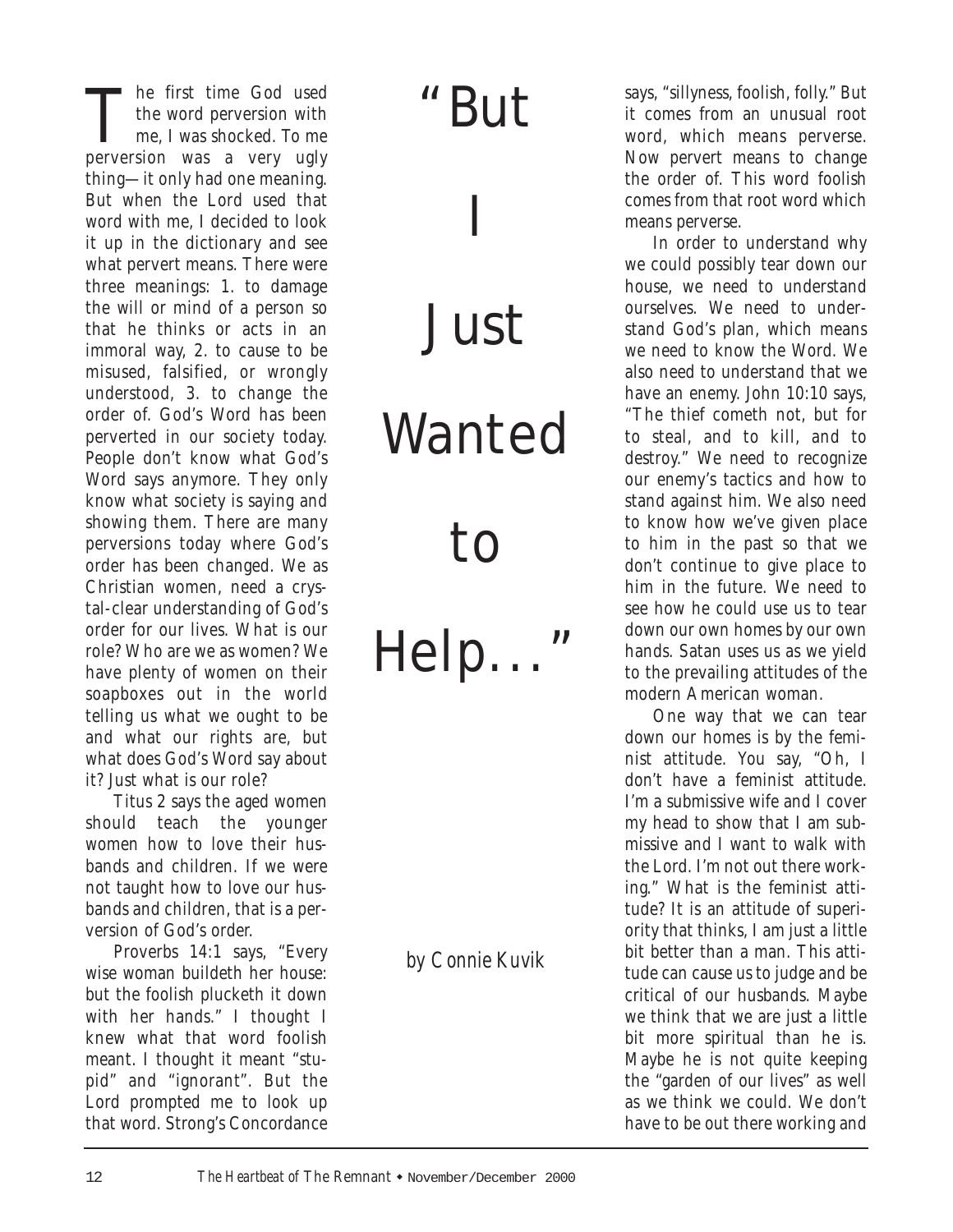yelling "woman's rights" to have a feminist attitude.

Another way is through an attitude of control. It's not letting God be God through our husbands. We think that we need to control every situation. That first attitude of superiority contributes to this attitude of control. It makes us think that we must control every situation. This superior attitude convinces us that it is right, that it is our place to step in and give direction. We think that we need to cover up for our husband's mistakes. That somehow we need to fill in for his weaknesses. Remember, we are to be keepers at home but God is the keeper of the home, not us.

Then there is the false burden. Something that we carry that we should not. This one causes us to get out of our role and take responsibilities that are not ours. These are burdens that are not given to us by our husband or by God. When we are within our roles, the burdens that we must carry are not too heavy for us. But God did not equip us to carry these false burdens because He never intended for us to carry them. But we just wanted to help. We only wanted to be helpful. But was it something God wanted us to help with? Was it something our husbands wanted us to help with?

All of us have different mindsets. This is because we all had different parents, different backgrounds and different schooling. We have all been exposed to different things through the media. We must look at everything in our lives through the Word of God. God's Word will make everything clear. It will remove all shadows and deceptions. We need to allow God through His word, to sort out those things that were of the world and influenced us, and those things that are of God.

1 John 2:15-18 says, "Love not the world, neither the things that are in the world. If any man love the world, the love of the Father is not in him. For all that is in the world, the lust of the flesh, and the lust of the eyes, and the pride of life, is not of the Father, but is of the world. And the world passeth away and the lust thereof: but he that doeth the will of God abideth forever." As wives and mothers, so much of the will of God is in the realm of our homes. What does God say about our roles in the home? This is very important. If we love these attitudes that we have learned in the world while we grew up, this is loving the world. We can be a keeper at home, and still be a worldly woman. May God Help us.

What study of the home would be complete without a study of the first home? Let's look at Adam and Eve. Gen. 2:18, "And the Lord God said, It is not good that the man should be alone; I will make him an help meet for him." Now God did not say, "Adam, you have really messed up as the keeper of this garden. And I have to get someone in here to help you straighten this mess up." Instead God said, "It is not good for the man to be alone. And I will get you someone suitable." He didn't say Adam wasn't doing a good job. He didn't say Adam could not handle it by himself. So God

took one of Adam's ribs and made a woman and brought her unto him. Adam said, "This is now bone of my bones, and flesh of my flesh: she shall be called Woman because she was taken out of Man." We cannot imagine the delight that Adam must have had when God brought unto him this woman. We don't know how long Adam had been alone. But now he had someone to share the garden with him. But let's remember that God didn't bring us about to compete with man as the keeper of the "Garden." Instead we are to be that part that makes him feel whole and complete.

Genesis 3:16b says, "and thy desire shall be to thy husband, and he shall rule over thee." Our desire is still to our husband. We all want to please our husbands and be all that they need us to be. We are not all doing that, but that desire is deep down in the heart somewhere. "He shall rule over thee." This is where God first instituted the need for submission.

Verse 17, "And unto Adam he said, Because thou hast hearkened unto the voice of thy wife...." Right here is a very, very important concept. God didn't say, "Adam, because you ate that fruit...." Instead He said, "Adam, because thou hast hearkened unto the voice of thy wife." Adam put Eve and what she said before what God had told him. Adam made Eve his god. God had said, "Don't eat of the tree." Eve ate and then she convinced Adam to eat. The scriptures make it clear later that Adam knew he was eating of the forbidden fruit. The woman was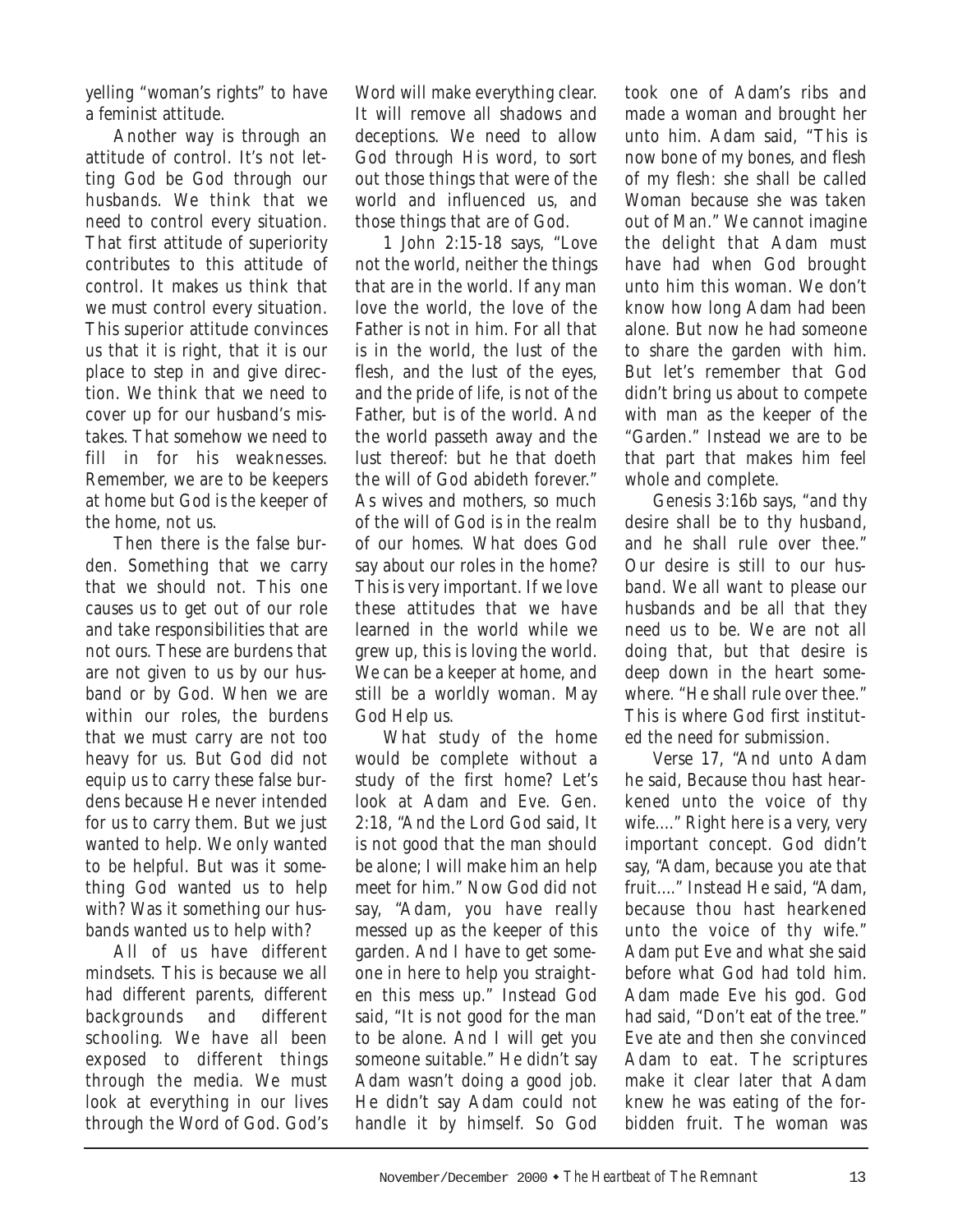deceived. The serpent convinced her that they wouldn't surely die. Adam knew they would because God had said so. But this thing that was so special to him. This flesh of my flesh, bone of my bones, this thing that I need so much, and this woman that God gave me, was chosen over God. This is a very important concept.

Adam was set in the garden as the keeper of the garden. And then God made Eve to be a helper suitable. One who would arrange herself around her husband. One who would be whatever he needed her to be. She was not to be the leader. The roles are very clear in the Bible.

Now there are two kinds of power. There is the power of position like our president. He is the president of the country. He holds a position of great power. That power is his by virtue of the position that he holds. But there is also the power of influence like the "first lady" and the president's other advisors. The power of influence can be as strong or stronger than the power of position. We have learned from many history books about the first lady running the country because of her power of influence on her husband. In the home, the husband has the power of position because God has made him the leader of that home. He is set there to be the leader and the guide of that home. He has the power of position. But the wife has the power of influence. And her power of influence can be as great or greater than the power of position. Oh, let us tremble, dear sisters, let us tremble.

We saw what happened in the garden when Eve used her power of influence to go against the instructions that God had given him. Adam talked with God. He knew it was God talking. And yet Eve used this power of influence and convinced him to go against God's word. Now Eve influenced Adam, but he made the final decision. So he is ultimately responsible because he has the power of position. But we need to keep in mind that she was able to influence him to do something that changed the course of human history.

What about her motives? Do you suppose she was thinking, "Oh, I just can't wait to talk to Adam and to get him to do this wrong thing."? No, I don't think so. I think in her innermost thoughts Eve was **just trying to help**. Just like with this superior feminist attitude, the control, and the false burden. The serpent told her that surely she would not die and that if she ate that food it would make her wise. And I think she thought that her husband should have some of that food and be wise like God. I believe she **just wanted to help**. This is pure speculation, but the result of Eve's influence on Adam was disastrous. We are still feeling it today. It was the fall of all mankind.

Let's look at Sarah and Abraham's experience in Genesis 12. In verse 2 God says, "And I will make of thee a great nation, and I will bless thee, and make thy name great; and thou shalt be a blessing." In order for God to keep this promise, Abraham had to have children. Now Sarah and Abraham had

never had children, but God said, "I will make of thee a great nation." In chapter 16:1 Sarah says, "Abraham, God hasn't chosen to use me to give you children. Yes, He told you that He's going to make of you a great nation, but He just hasn't chosen to give us any children. I pray thee, go in unto my maid. It may be that I may obtain children by her." Look at this next sentence. "And Abraham hearkened unto the voice of Sarah." It is the same words that we saw in the account of Adam and Eve. Adam hearkened to the voice of Eve. Was this God's plan for Abraham to have children by Hagar? No. The result was Ishmael. And Ishmael's descendants are still causing problems in the Middle East today. But Abraham hearkened unto the voice of Sarah. He had heard from God. God had told him directly, "I will make a great nation of thee." God hadn't given those instructions to Sarah. He gave them to Abraham. Abraham knew what God had said, but he chose to listen to the voice of his wife and it brought disastrous results. Do you think Sarah had any awful, wrong intent in offering her handmaid Hagar to her husband? It must have been a hard thing for her to do. Yet she did it because she **just wanted to help**. That superior feminist attitude says she SHOULD help. That controlling attitude said she COULD help. Taking on that responsibility is the "false burden." If God told Abraham that He would make of him a great nation, then it was God's responsibility to make it happen.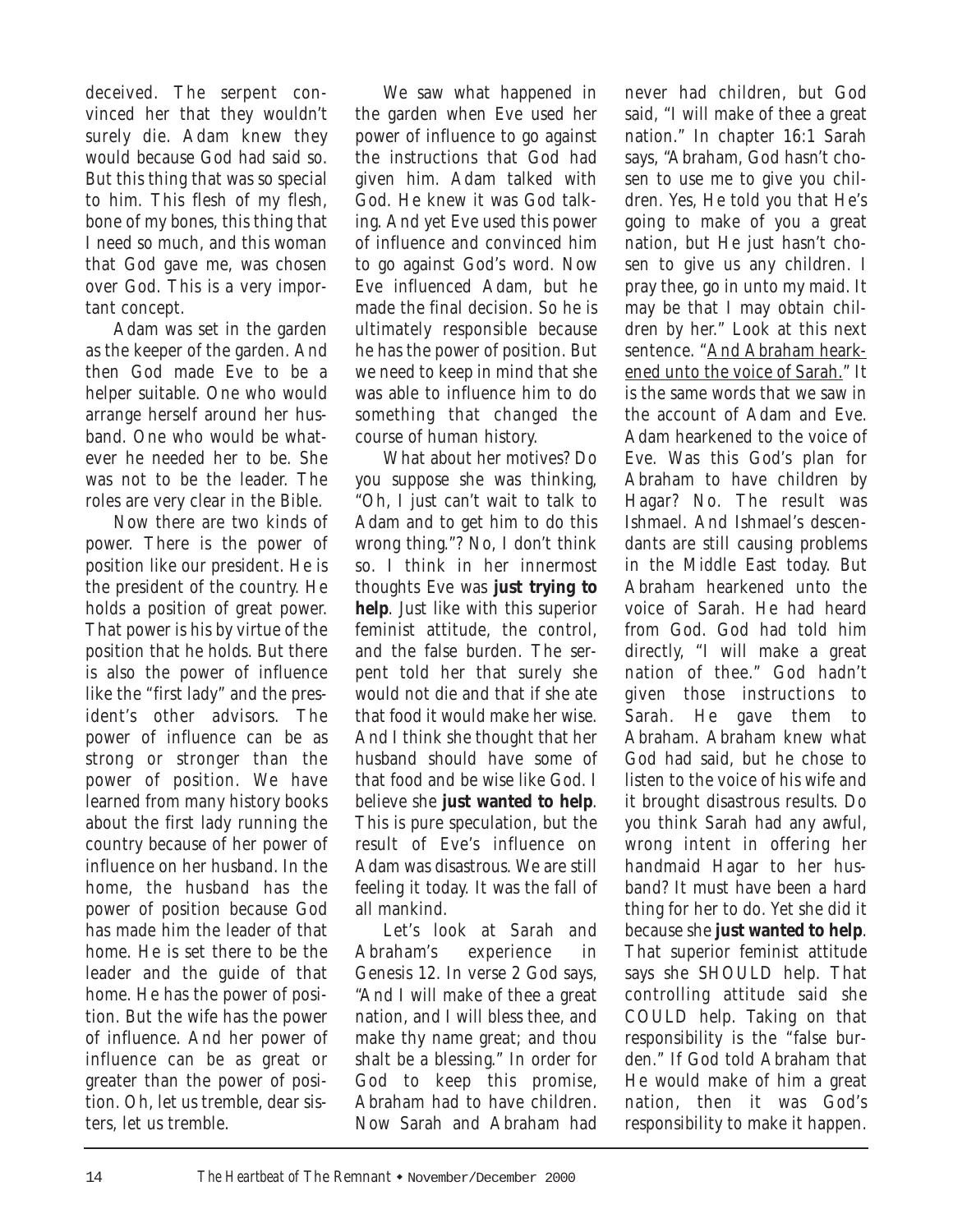It was not her responsibility. When she took control, she was not letting God be God. But I think she only wanted to help.

How many times in the past years have our husbands made a decision to do something, and we influenced them? We thought he should do this or should do it this way. Maybe we thought he was going to do something wrong and was going to make a mistake. There is that superior feminist attitude saying, "I know better." Maybe we didn't trust our husband enough to make that decision. Maybe we did not trust that our husband had heard from God on that decision. So we stepped out of our role and influenced him and he changed his mind. That is a false burden. Trying to change our husband's mind is usually a false burden. We need to trust that our husbands can hear from God because they are the head.

I have heard it said many times that it is very important for a woman to have her say. Now I don't think that a woman should never say anything. When we are in our roles, often our husbands will ask for our opinions and take them into consideration. But do we always have to have a say in everything? It is that superior feminist attitude that makes us think that we ought to have a say in everything. God made the man capable of making decisions without our help. James 1:19 says, "Be quick to listen, slow to speak....." The next time that you are ready to offer some unasked-for advice, stop and ask yourself, "Do I really need to have a say in this? Can't this man hear from

God and make a decision without me?" When God set me free from some of these things, my husband was so glad to be able to go out and change the oil in the car without me telling him how. I didn't know a thing about changing oil in the car. I just knew it needed to be done every once in a while. But I certainly didn't think he knew how. So I would stand and watch just in case he needed my help. We still laugh about how liberated he felt when I no longer felt that I needed to help him change the oil. Now I know you probably don't have any situations like that but I know that there are a lot of men who start carpentry jobs in their homes. Sometimes they don't finish them. I have often wondered if this is why they don't finish them. Because he got frustrated having her tell him how to do it. She didn't think he could accomplish it by himself. He wouldn't do it well enough. He might not get it quite the way she wanted it. So he just threw up his hands and gave up. And the projects just don't get done. Now I realize there are a lot of other reasons those jobs don't get done. But I've had to wonder if that is not why some of them don't get done. Did he just get tired of us trying to tell him how, or fussing over him to make sure he was doing it right? We are looking at that feminist attitude and the control (thinking we always need to hover and make sure it gets done right) and the false burden of stepping out of our role. Remember Adam was the keeper of the garden before Eve was created. He really can keep

the garden and lead our homes. He really can change the oil.

I believe we need to be very careful in offering advice and trying to make things happen. We need to allow men to hear from God without our interference. Actually the two of them (God and our husband), could probably accomplish a lot more if we would just stay out of the way.

Just because our circumstances are a bit difficult does not mean that our men haven't heard from God. Look at Job. Job had a severe trial from God. God allowed him to be tested because he trusted Him. But what kind of advice did Job's wife give him? Did she say, "Oh, honey, it will be all right. God will come through in the end?" Did she encourage him in that lengthy trial that he had? No. She told him to curse God and die. Now if Job would have done what she said it would not have turned out the way that it did. This was one instance when the man did not listen to his wife's influence. And the trial continued till God brought Job to the place where He wanted him, till the desired end was achieved. The Scriptures tell us that the end of Job's life was better than the beginning and God blessed him. But what would have happened if he would have listened to that woman? Now why would she give him advice like that? I think she didn't like seeing him suffer. **She just wanted to help.** But what made her think that she knew what was right? That superior feminist attitude. Ladies, be careful. Let's stay out of the way and let God be God.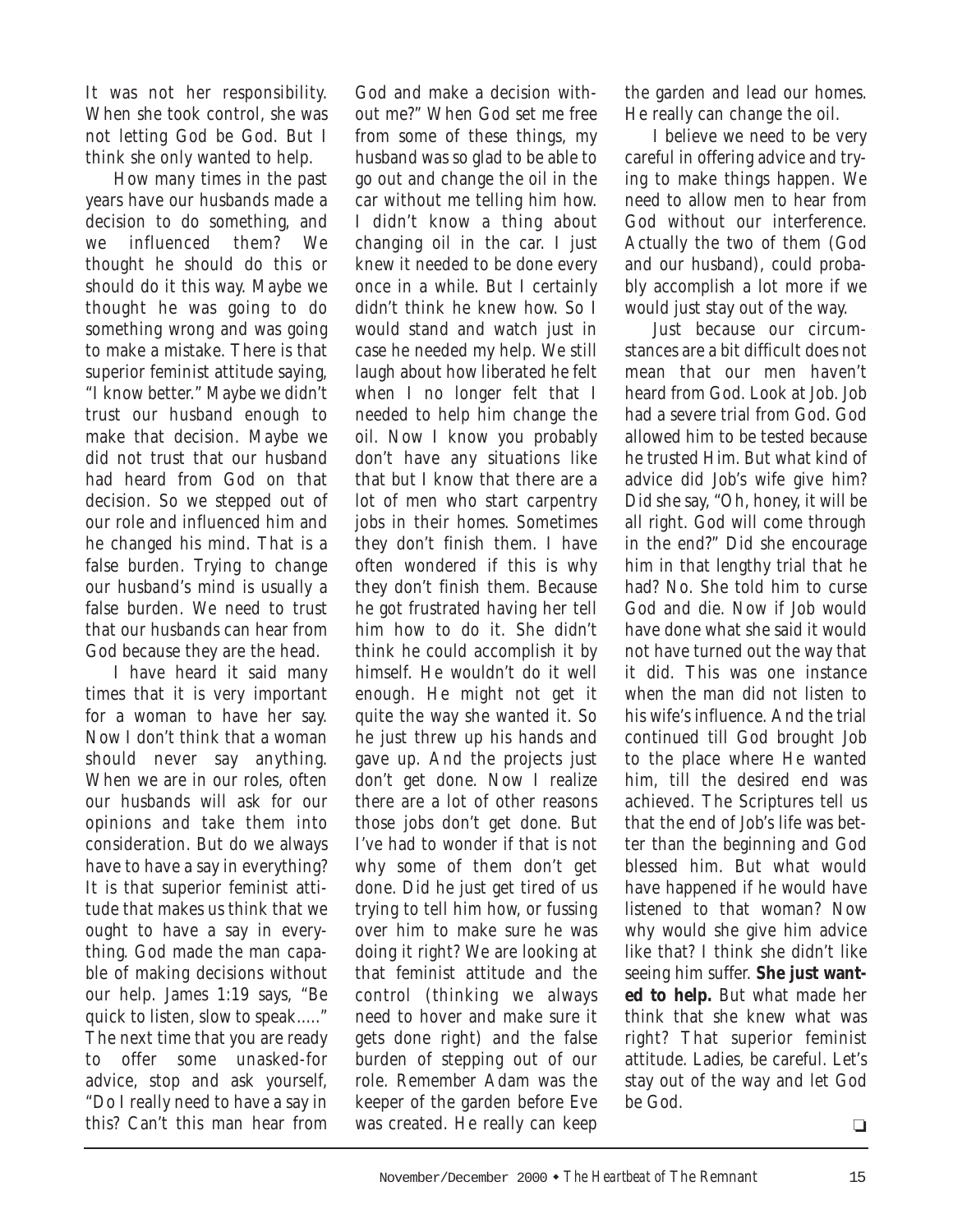*Welcome to* The Blessing Corner*. In this section of* The Remnant*, we plan to print testimonies of obedience and the blessings that follow when we choose to walk in God's ways. If you have a short testimony of blessing that would fit in*

*this corner, we would love to hear from you. Articles like these encourage others to walk in obedience to the word of God. So let us edify one another.*  **Corner**<br>this corner, we<br>walk in obedience to<br>Our hearts are

The

*Our hearts are warmed as we read the accounts of God's blessings and training of these who, though timid, stepped out by faith. The principle that we are focusing on this month is one of the hardest for most to obey. Loving your neighbor, that is, the world full of people around you. This requires much selflessness, and much crucifixion of the flesh.*

*Man without God is basically a self-centered being. His basic motivation is focused on how he may please himself. His world is very small and in most cases has very little meaning.*

*When a person turns to the Lord for salvation, he henceforth no longer lives unto himself, but unto Him who washed him in His own blood. This begins a process whereby God turns the focus of a life outward on a world around him. The Lord Jesus wants to live His life through us. For many Christians, this brings a tremendous struggle. Because of pride and insecurity, most hold back and never get involved. Common statements made by those who hold back are "I'm not ready, I'm not mature enough, I'm too shy." We have learned through the years that most people, who fearfully wait for growth, never mature. Maturity comes quickly when we exercise ourselves by faith. If we step into the water, God will part the sea. Most Christians are joyfully surprised when they discover a living God leading them in their service for Him. Inspiration comes that they never experienced before. Wisdom, love, and faith spring up in their heart as they work with the needy around them. The following testimonies are examples of this mysterious blessing that comes when we chose to no longer live unto ourselves.*

## Freedom Through Service

Weing Tuesday nights<br>with the Lancaster<br>Children's Ministry, I had only going Tuesday nights with the Lancaster Children's Ministry, I had only planned on helping a few weeks, but God had other plans. It is now two and one-half years and God has really blessed and changed my life. After seeing so many broken homes that the children have, it has made me very grateful for the Christian home that God has placed me in. I realize that God has blessed me

so I can bless others and not keep the blessings just for myself. It has caused me to stop and think about where I could be if I would be in their shoes. By going into the city it has given me a new perspective of what many people experience. God has been teaching me to trust Him and let His words flow through me and to love the ones difficult to love. It has stretched me many times to keep believing that God is still working in the lives of the chil-

dren, especially after a night when you felt like you were talking to a wall. I also have to keep believing that the seed is being planted even though I don't see any outward changes and to trust God for the results. I remember one night in particular when we were teaching on the evils behind Halloween. We felt like no one was really listening because the lights kept being turned off, making everyone scream, etc. The following week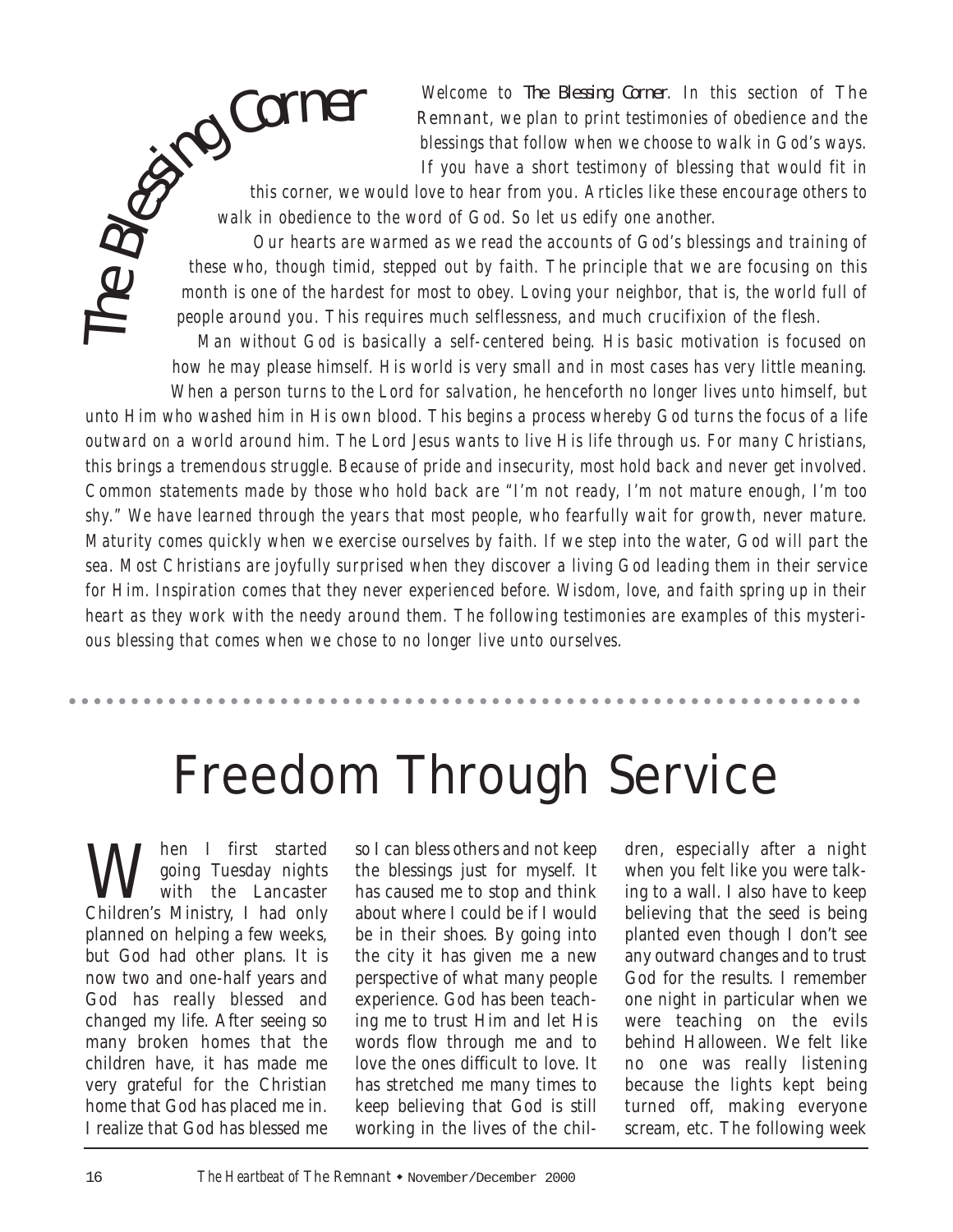after Halloween we found out that at least one half of them decided not to wear their costumes and go trick or treating. Praise the Lord!



**Janelle Zimmerman**

It has

been such a blessing to build relationships with the children and also amazing how attached we can become. Some children we have only for a few nights and others for a year or more until they move, etc. It is disappointing when we don't know what has happened to them or if we will ever see them again. It has been sobering to think that each one has a soul and will spend eternity in Heaven or Hell.

I especially enjoyed when the older girls opened up and asked many sincere questions. It is very stretching to try to answer their questions, but I have learned that God gives the right words at the right time when we allow Him to flow through us.

It was also very good for me to step out of "my own little world" and to get involved in the lives of others, including all of the fellow team workers. It has been an encouragement to see everyone work together and see the talents and gifts in each of them. I learned to appreciate and value their character as we work together in unity.

I praise God for what He has done and realize it is all because of Jesus that we have anything to give or any reason to love others. I am very humbled at Christ's love for me and am grateful that God is not finished purifying me.

*Rejoicing in Jesus! Janelle Zimmerman*



*"For my thoughts are not your thoughts, neither are your ways my ways, saith the Lord." Isaiah 55:8*

Thave found this verse very<br>true in my life over the past<br>few years. A few years ago have found this verse very true in my life over the past God placed a burden on my heart for the lost, and a desire to reach out to them. The question was, "Where and how, Lord?" After some time of seeking God and seeing my own drawing to children, I decided to visit the Lancaster Children's Ministry on a Tuesday night. Well, the children stole my heart from the first night out. I jumped into a very big class that needed a few more workers to maintain order. The first night, I was given the job of taking disobedient children home. I was very comfortable with this job, and through it I began to see into their hearts. I saw that these bad children were crying for love and attention. I began to learn to pour the love of God upon them and hear their

woes in those short trips to their houses. As time went on God started taking me out of my comfort zone. The ministry was growing greatly and changes were taking place. The class in which I was helping was losing two of the key teachers. I was asked to take one of the teaching positions. I had not had much teaching experience up till this time. I not only received more responsibility with teaching, I was also asked to be the leader of the class. Wow! Changes!! Oh, the growth that has come from this stretching opportunity.

There were a few things God started teaching me through this time. One was that if I was to be a leader of a group I needed to be fully under the authorities in my life. This was something that I was struggling with at that point. God really drove the need and importance of this deeply into my heart. I also began to see as never before, how I need to depend wholly on God. I needed something to give to these children. There were decisions that needed to be made, and I didn't have the answers. I thought I was a pretty good Christian, but God began to show me there is nothing good in me.

I also learned that being a leader was more then giving direction, but also being sensitive to the other teachers in our group, hearing their suggestions, struggles, and being an encouragement to them.

The LCM had become a very real part of my life, almost to the place where I thought I could never leave it. God, in His sovereign ways, allowed circumstances to happen that brought me to the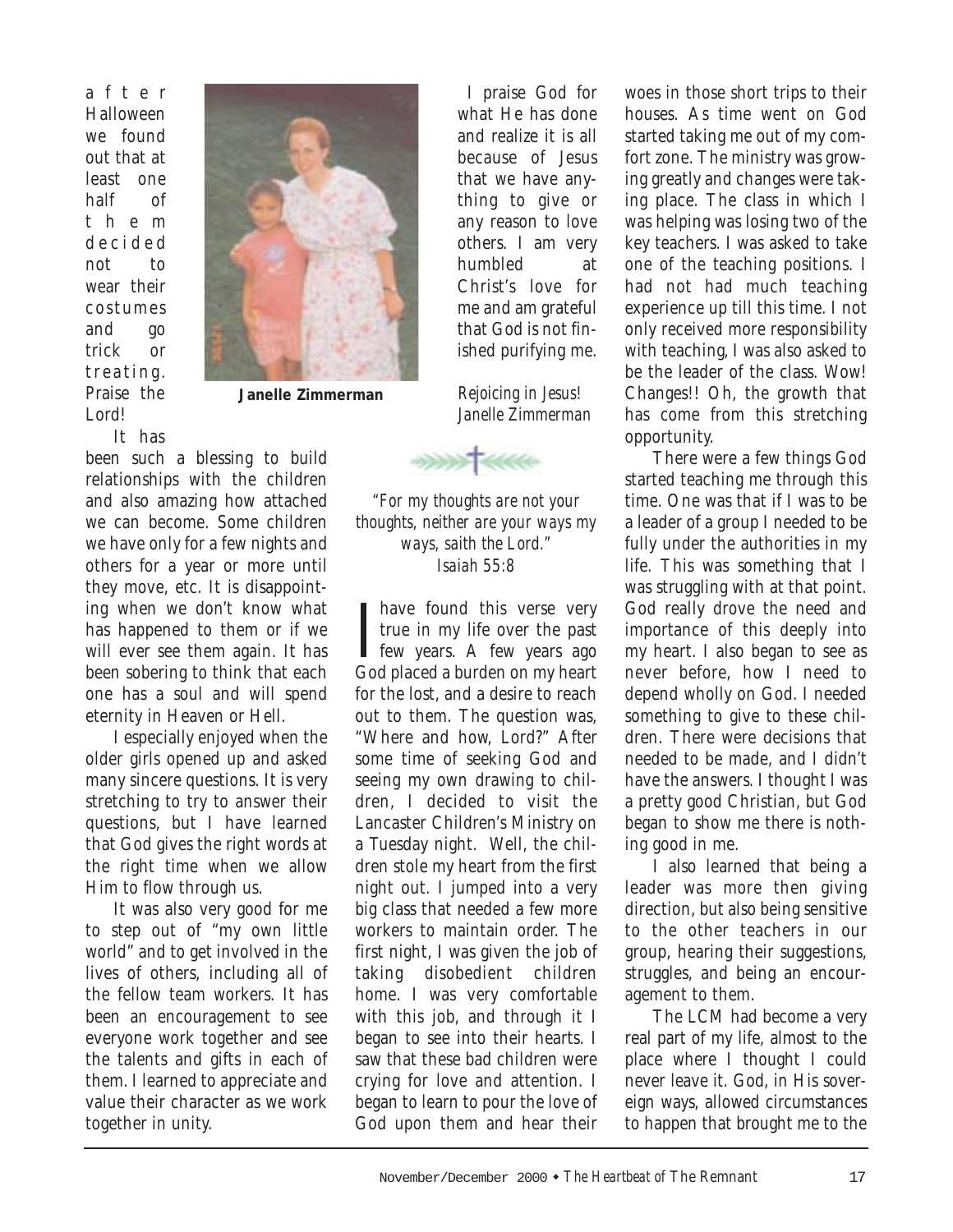place where I was willing to quit. I thought I **was** leaving, then it was like God said, "No, I want you to stay." Once God saw I was willing to go, He said, "Wait, you are to STAY." The direction was so clear. I have not doubted it since. This is where God wants me for now. Through this time He also showed me that His white harvest fields are much larger than the



**Jeremy Martin**

children of Lancaster. I am very content where God has me till He further leads.

At the end here, I want to thank God for His wondrous ways of teaching, reproving, and growing us up. He has blessed me in all these ways through the Lancaster Children's Ministry.

*Jeremy Martin*



It was about four years ago<br>that I started going into<br>Lancaster to be a part of the t was about four years ago that I started going into children's ministry. I thought it would be good to be involved in an outreach effort, and since my older siblings were already involved in LCM I automatically started tagging along with them. In the beginning I basically helped out wherever I was needed and learned a lot as I watched others interact with the families. God began a work in my own life as I witnessed the circumstances that the children lived under. Most were on welfare and about 95% of the homes were father-

less. The first impression this made was to bring about a real gratefulness in my heart for the many blessings that have been mine since birth just because of where we live, who my parents are, the life choices they've made, and the influences that I was spared from being exposed to growing up.

After I saw where their lives were heading, to be without God, it began to give me a vision of what God wanted to do for

them and that He could use ME to help fulfill His purposes for them. This vision started a cycle that generated overall purpose in every area of my life as I began to come out of myself to reach out to them. I am more quiet by nature and sort of wondered how God could use ME. It has been a tremendous growing experience as the Lord has given me more responsibility little by little. As He has revealed the children's needs, it has driven me to take action. God has guided me to quit looking inward and open my eyes and heart to the eternal destiny of these we are

working with. In this way I am getting a taste of His heart towards the needs of the city children, and am realizing that we have an awesome responsibility to minister to these whom He already spilt His very blood for. I don't ever want to let go of the gripping fact that He uses human flesh to carry His word to these souls. "He has no hands but our hands, He has no feet but our feet, He has no mouth but our mouth." I am seeing that as I obey the commands of Christ, He is using the outreach of that obedience to influence every area of my life.

When we get falsely accused or have to endure hot tempers and fighting, it can sometimes cause us to temporarily question our usefulness in reaching the children. Then we catch a glimpse of some of them being around the throne saying, "Glory and honor and blessing be unto



**Samuel Keaston** *Leading singing on the LCM bus while picking up and taking home the children*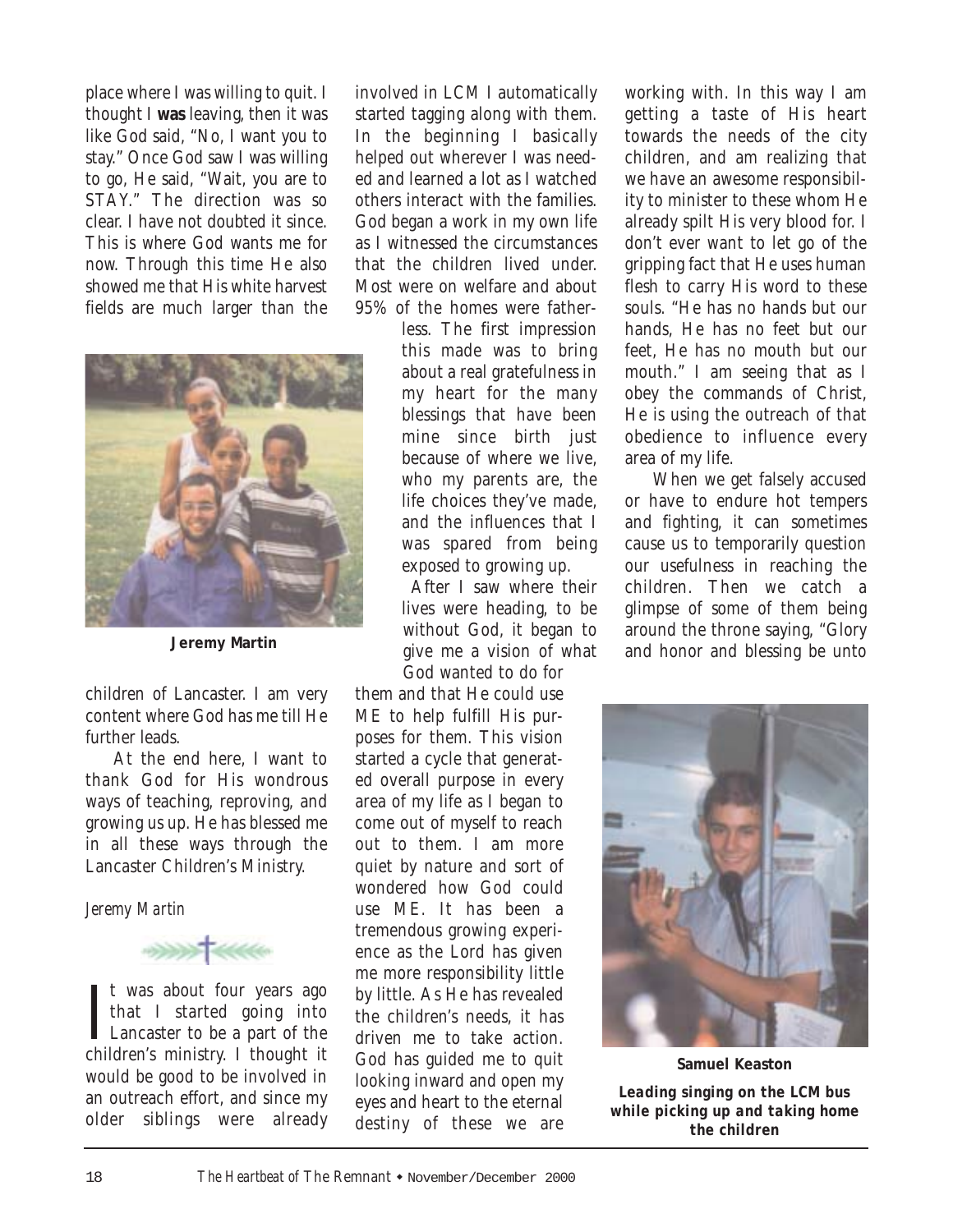the Lamb forever and ever," and every little trial fades in the background and the Lord renews our strength and directs our paths again. I am so thankful for this opportunity and am pleasantly surprised by the fruit and growth He is working in my life as a result of being involved in LCM.

#### *Samuel Kenaston*



I well remember the first time I<br>heard about Lancaster<br>Children's Ministry. We were well remember the first time I heard about Lancaster living in California at the time, and just beginning our walk as a sanctified Christian family, leaving behind the worldly church we used to attend. Something about this ministry stuck in my heart, and though not really thinking it would happen, I said to myself, "If we ever move to Pennsylvania, I want to be a part of Lancaster Children's Ministry!"

Following God's leading, we moved out here a little more than a year later, and I have been involved in Children's Ministry ever since! Has LCM changed my life? Oh, yes it has! I jumped into it, hoping to be a blessing to some needy children, never realizing the wealth of lessons God wanted to teach me through it. I have been stretched in ways I had never imagined!

It became very obvious right from the start that when you walk into the lives of those children, you are entering another culture! A culture filled with depravity, anger, pain, and very little love. I saw right away that what these children need above all else is the love of Christ. Yes,

we know and do teach the consequences for sin, but more then anything, we seek to share the love of Christ with these hungry, love-starved children. What an adventurous path this goal has taken us down! I started out as one afraid to share my faith, and now look for every opportunity to lift up Christ to these children. Yes, there are times that I would rather keep quiet and let



**Jennifer Brown**

someone else speak up, but I do know that I am more willing to share than I have ever been.

I have also seen time and time again, the power of prayer. We begin every evening pouring out our hearts to God, begging for a spirit of peace, for soft hearts, for patience in trials, and He has given it. He may see fit not to give us a peaceful night, but in those times, He always provides a double measure of

grace and patience if we will but call upon Him.

I have been a part of LCM for two and a half years, and yet each Tuesday night is like a new adventure to me. I love this ministry, and am so thankful that God has given me the opportunity to serve Him in this way!

#### *Jennifer Brown*



SI look back over the last<br>seven years, it is amazing<br>to see how God changed seven years, it is amazing me from a selfish, critical person to one who cares for others, and one who supports my ministers. I find great joy in serving God in the church that once I was critical of. How did this happen? Let me share my testimony. Pro. 19:20-21 says, "HEAR counsel, and receive instruction, that thou mayest be wise in thy latter end. There are many DEVICES in a man's HEART; nevertheless the counsel of the Lord, that shall stand."

These are good words, very good words; but for a man with a closed heart, my "hearing" as mentioned in verse 20 was only that of my own "devices" coming from my selfish "heart". I started developing a critical spirit right after we moved from Connecticut to Pennsylvania (March 1994). The next two years were a very difficult time for my family and me. I was listening to counsel that pleased my own mind. This counsel usually spoke against the church and its authority. This opened me up to many destructive attitudes. Soon there was no longer any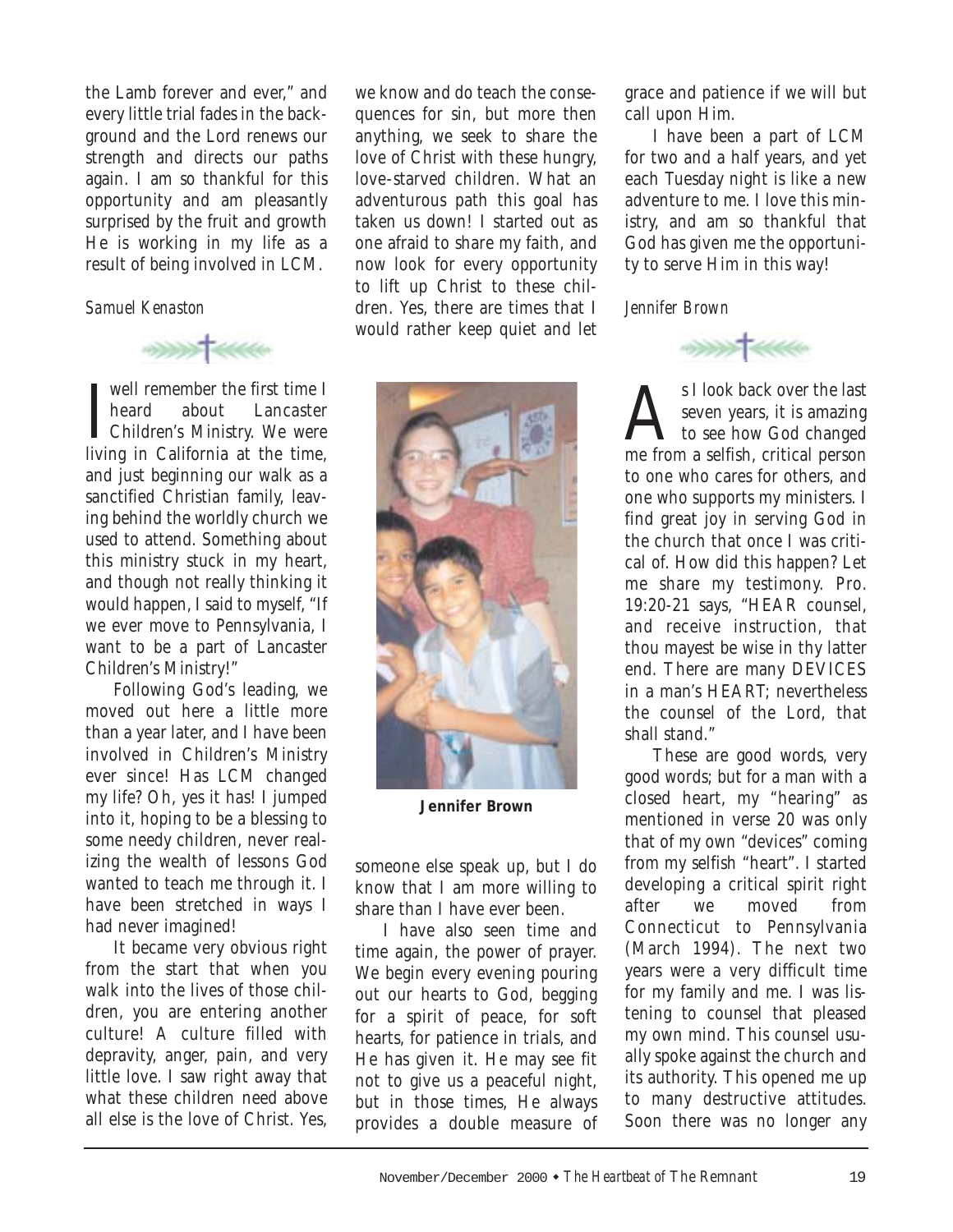fruit in my life. My wife and I were at odds with each other. There was much stress in our family. I kept convincing myself I was right by pointing out the faults in others. It got so bad that we left the church for about six months. I used to tell myself that I'll never go back.

During that time alone I felt the Lord speaking to me. He kept showing me my selfishness and my critical spirit. He gave me a vision of where my family was heading. It scared me. He was teaching me to look inward instead of outward. I kept arguing with the Lord, pointed out everybody's faults, pointing out what I thought to be error in doctrine, and in teaching. I'm not good at dates, and I'm not sure of the chronological order of events but God finally got through this stony heart of mine and showed me clearly I was the one in error and sin. I confessed it all to God and asked His forgiveness.

We decided to go back to church. Some time after that I felt the Lord telling me to confess my critical spirit to the whole church. I had never done anything like that before. I had heard many people get up at church and confess a sin or share a blessing, but I had no idea, absolutely no idea, the effect it would have on me. I stood up a bit shaky and faced the congregation. With a sincere heart I confessed my sin to the people. As I did this, something changed inside of me. I soon started to see that they were not just people any more, they were brothers and sisters. The hard crust over my eyes was melting away, the "keep

your distance attitude" I had was breaking down. Praise God, this was only the beginning. I started making friends at church and this brought more acceptance by them. God changed my heart, from one of being critical, to one who just wanted to be a faithful brother in the church.

At the same time that all of this was happening in my life, God created a desire in my heart to get involved in evangelism with my older boys. I had heard about the Lancaster (city) children's ministry and decided to visit. It was perfect and I felt it was God's will to be involved. My heart's desire was to just be a servant there and do whatever needed to be done. We had been there about a year and I was asked by one of our pastors to lead this ministry. I could hardly believe what these ears were hearing. I was not looking for any kind of leadership position, I wasn't even sure I wanted it, but OH how wonderful it felt knowing I could be trusted with a responsibility this big. I just thanked the Lord over and over for his forgiving me and now blessing me and my family.

It will soon be five years since I started in the children's ministry. It has been such a rewarding and fulfilling experience for me personally. I often see it as a gift from God and a reminder of what God can do through a changed heart.

During this time of revival in my heart, my wife and three older sons went to Bill Gothard's Basic seminar. There were many principles I saw much more clearly, but the principle of authority really gripped my heart. I can still see in my mind that umbrella of safety protecting me under my authority and the illustration of what can happen if I step out from under that umbrella; I would no longer be shielded from Satan's darts. From that day forward I purposed in my heart to obey, honor and pray for my authority. Being in my late 30's at the time, I know that I was a "late bloomer" on this principle. I didn't really have parents to submit under (as would a child) or even an employer for that matter, but I did have church leaders. I had them to submit to. I can't say it was always easy but I knew it was right. One thing that really helped me was to pray for them. It put them in my heart more often.

Jeff Barker





**Jeff Barker** *LCM bus in the background*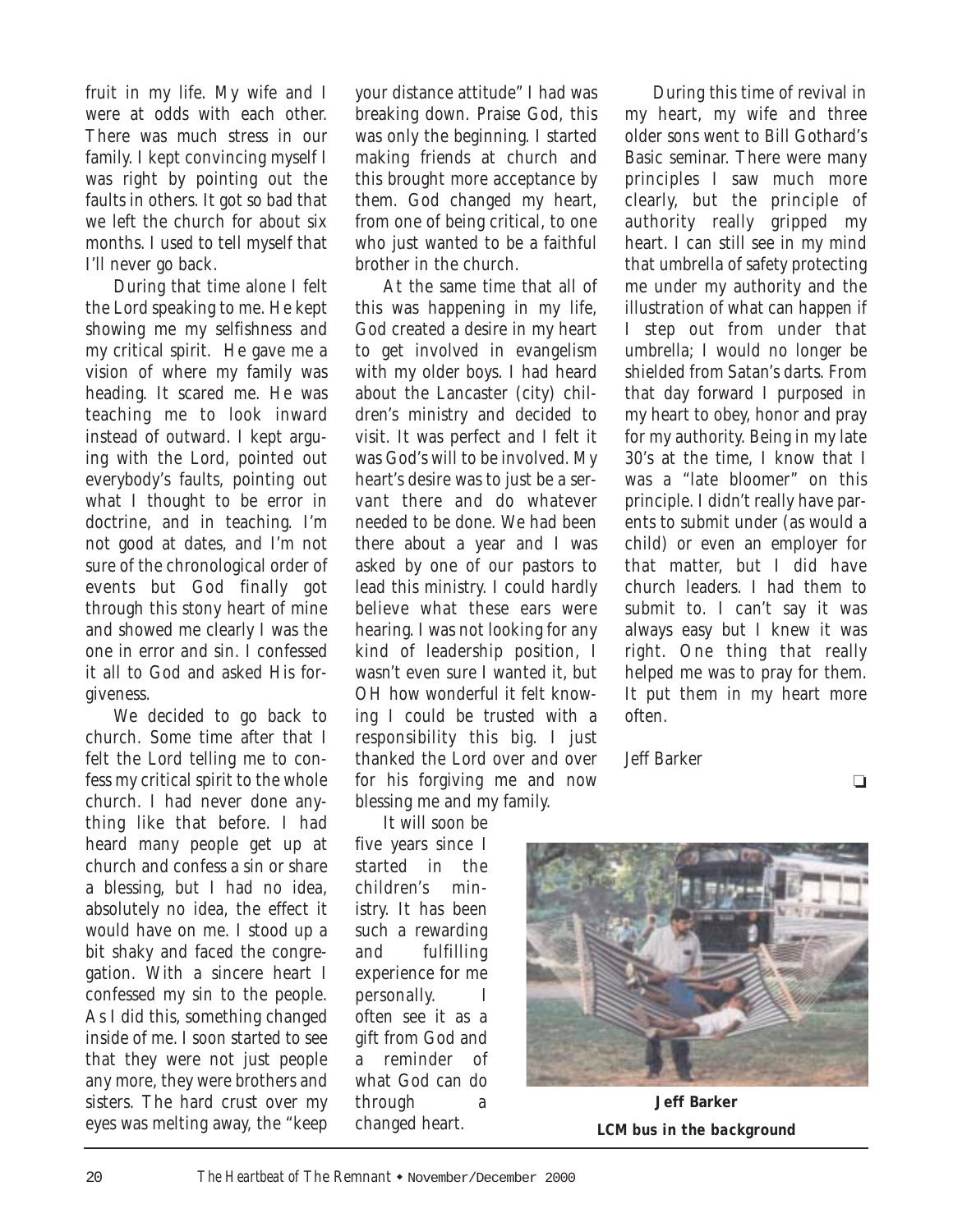# Sharpened Words for Little Ones

*Dear fathers and mothers,*

*This section of The Remnant is designed to be a*<br>*help to you, a tool in your hand, to encourage*<br>*you along the way of becoming a teacher of the help to you, a tool in your hand, to encourage you along the way of becoming a teacher of the word of God in your home. Deut. 6 instructs us as parents to become diligent teachers of our children. Many parents feel completely unable to fulfill this biblical mandate. We must*

*get over our feelings of inadequacy. GOD, in His infinite wisdom, would not tell us to do something that we were not able to do. This would only torment us all our days, and a loving God wouldn't do that. We must rise up in faith, trusting God, and obey His word. I believe He will meet us with divine help as we move ahead. We have formatted this page so that you can cut it out of the magazine, study the suggestions privately, and then use them in family devotions. Try it, step into the water, and see how God will guide you through some meaningful teaching times with the children.*

*--The Editors*

#### *Happy teaching!*

#### Blessed Solitude

The goal of this lesson is to lift up the joy and beauty of quiet and being alone. Your children can be taught to enjoy an hour in silence and solitude, and oh, what a blessed habit to bring into their adult life. You may need to ask your wife to help you with the preparations for this meditation. Prepare several small places throughout the house, where each family member can go to be alone. A closet works the best for this. Turn to 1 Thess. 4:11, and focus in on the portion of the verse that says "study to be quiet." After a short meditation about solitude and quiet, look at a couple of texts in the Gospels where Jesus went out away from the crowd to be alone. You can talk about the reasons why He did this, and there are many. Some of this discussion can wait until after the exercise in silence. Tell the children, "We are going to practice this lesson today," you will have their attention. At this point send each one of them to a closet for 15 minutes. You may need to take one of the smaller ones with you. At the end of the time, call them all back together for an open discussion about their experience in the closet. They will all have something to say. We are all so used to noise that deep silence and stillness is a new thing to most. Finish with Ps. 46:10, "Be still, and know that I am God." This verse will have new meaning to them after their time in the closet.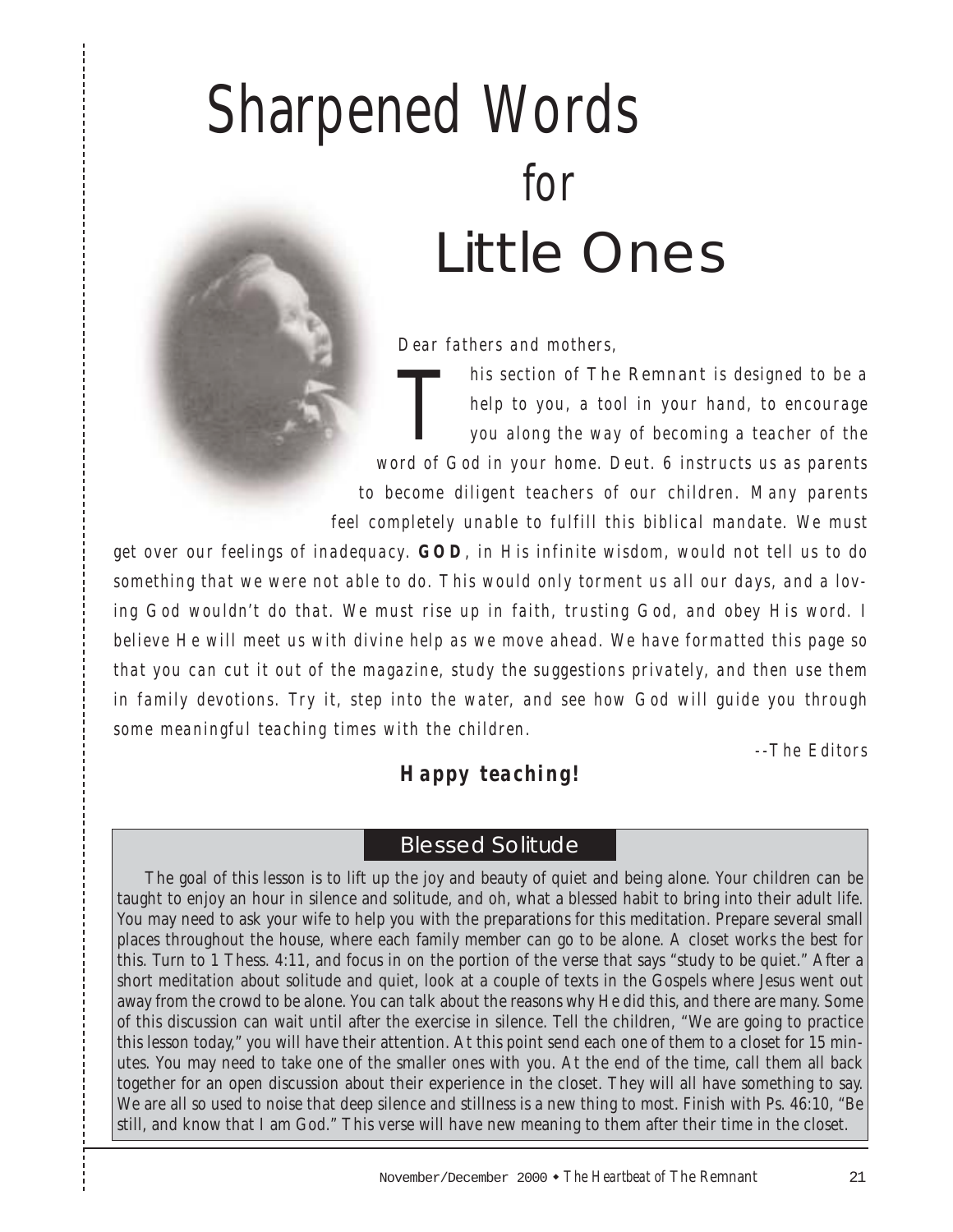#### Lay Aside the Weights

You need to bring two 5-gallon buckets to the devotional time. The one should be empty, and the other one can be filled with stones of various sizes. Start by reading Heb. 12:1, and follow with an explanation and description of the verse and a race. It would be good at the beginning of the teaching to give a couple of practical examples of weights to make sure they are with you. Then move into the activity. Choose one of the children to run a race. It will not be hard to secure a willing helper on this one. Set the course for the race, it should be short, because the races will get very hard to finish at times. Maybe you want to go from the living room to the bedroom and back, or out onto the porch and back. Let the child start with the empty bucket and time him. This should be a fast walk since it's in the house. Then put a few stones in the bucket and let him walk the course again with the timer on. On the third run, you want to put enough stones in the bucket that he is slowed way down, and again time the race. By now the point is clearly made in every mind, so you can spend some time teaching the principle. There are many illustrations in the Bible that you can draw from.

#### Two Ways to Learn

Your children will never forget this one. Pro.17: 10 says, "A reproof (a word of correction) entereth more into a wise man than an hundred stripes into a fool." The aim of this lesson is to bring our children to the place where they are being directed by words and instructions received in their hearts, rather than by the use of the rod. This is actually why we use the rod. We use the rod in hopes of laying aside the rod and going on for years in words of instruction. You will need a volunteer (I'm not being funny). I suggest one of your children that are beyond the spanking stage of their development. Your volunteer will be receiving 100 stripes, so bring a pillow to family devotions, and whatever you use for discipline. Divide the stripes into ten spankings right in a row, and give them with the use of the pillow. It would be very helpful to choose a command that you want to be done and ask for it at the end of each spanking, with the child saying, "No." When you are finished with this exercise, give the command to another one of the children, and I guarantee the child will do it right away. You now have at your fingers the teachable moment—start teaching. Which way of learning would you choose? Much discussion will flow from this illustration and question.

#### Adding to God's Creative Work

This lesson will take you two or three days to finish, but that is OK, because it will take a bit more preparation than other ones. In the spring of the year when there are lots of flowers, gather a nice bouquet. Have your wife go to the Goodwill store or some other place where used items are sold. She should be looking for earrings, necklaces, and bracelets. You can get them very cheap there. Go to your workshop and find a couple of colors of spray paint. Gather some ribbon from the gift-wrapping drawer, and I think you are ready. You say, "What on earth am I ready for?" I think you will enjoy this one. Bring the beautiful flowers to family altar time and ask everyone how they like them. You will get lots of positive comments from everyone, but lots more from the girls. Then pull your paraphernalia out of a sack and start making statements about how the flowers might look better if they were a different color. Spray one red, one black, and another one frosted red. Continue to speak about improving on these flowers, as you start hanging earrings on them and other jewelry. Finish your masterpiece off with a different color of ribbon, and add the last touches of new color with a bit more black and red. As you exclaim how nice it looks now they will all be looking aghast at you and the flowers. Now you are ready to teach for a few days.

- 1. Teach the principle of creation, and the wisdom of the creator. Gen. 1 & 2. God said it was good, can we think that we could add to what God made?
- 2. Go to Ps. 139, where we are told that God has fearfully and wonderfully made each one of us. Who are we, to think that we could improve on how God made us?
- 3. Make some practical applications about makeup and jewelry. Take it a step further and discuss the latest heathen practices of rings in the nose, etc.
- 4. Talk about the motivation for all of these things—pride.
- 5. Finish with a meditation on self-acceptance (accepting the way God made me), and get the children to open up about how they feel about certain physical features that God has given them.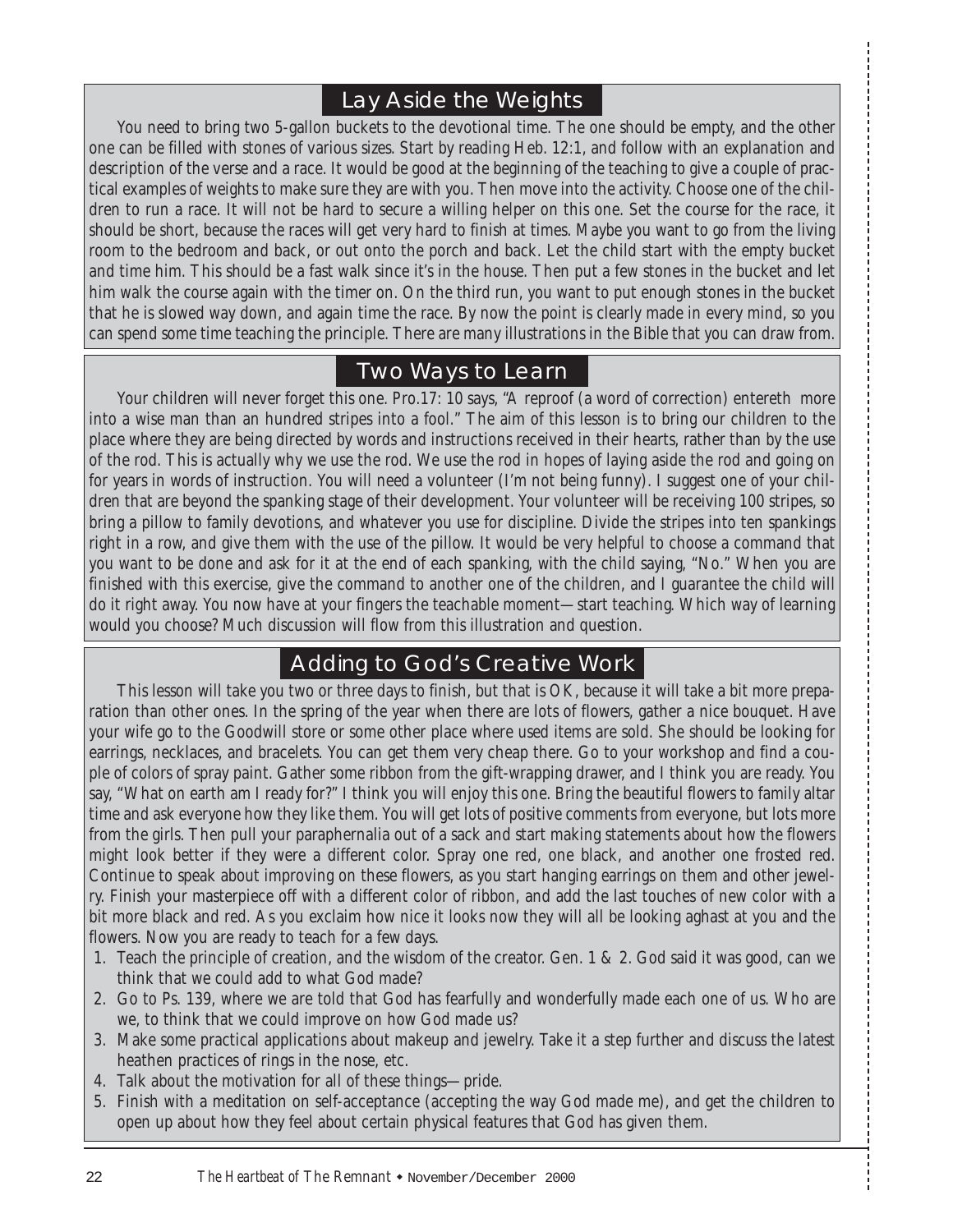# **The Fruit of Brokenness**

Norman Mesel gives the account of an evan-<br>gelistic team who were going from door to<br>door in a certain community. Many doors gelistic team who were going from door to door in a certain community. Many doors were slammed shut in their faces and there seemed to be a general disinterest. After a hard day, the team approached their hotel for a night of rest only to hear laughter and the loud commotion of a party taking place. One of the team members was brokenhearted as he looked upon the people with the eyes of Christ. With tears flowing down his cheeks, he began singing above the noise of the crowd:

> Man of sorrows, what a Name For the Son of God Who came Ruined sinners to reclaim! Hallelujah! What a Savior!

The room became completely silent as the brokenhearted youth continued singing:

> Bearing shame and scoffing rude, In my place condemned He stood; Sealed my pardon with His blood; Hallelujah! What a Savior!

The rest of the team joined in…

Lifted up was He to die, "It is finished," was His cry. Now in Heaven exalted high; Hallelujah! What a Savior!

An amazing thing happened as the Spirit of God swept through the crowd! People began crying, repenting, and getting saved! The next day over 100 people met for worship, where only a handful had met before. Oh, the power of a broken heart and the faith and courage of one youth who was willing to be a fool for Christ!



### W alking in the Light

Beloved brethren, let us love our wives: for LOVE is of God; Everyone that loves his wife, is born of God, and knoweth God. He that loveth not his wife, knoweth not God; for God is LOVE. Beloved brethren, if God so loved us, we ought also to love our wives. IF WE CHOOSE TO LOVE OUR WIVES, God dwells in us, and his love is perfected in us. God is LOVE. He that dwells in love with his wife, dwells in God, and God dwells in him. If any man say, I love God, and hates his wife, he is a liar. THE TRUE LIGHT NOW SHINES. He that saith he is in the light, and hateth his wife, and is bitter toward her, Is in darkness even until now. He that loveth his wife abideth in the light, And there is none occasion of stumbling in him. **BUT** He that hateth his wife is in darkness, and walketh in darkness, And the darkness hath blinded his eyes. Beloved brethren, if the light that is in thee be darkness, HOW GREAT IS THAT DARKNESS!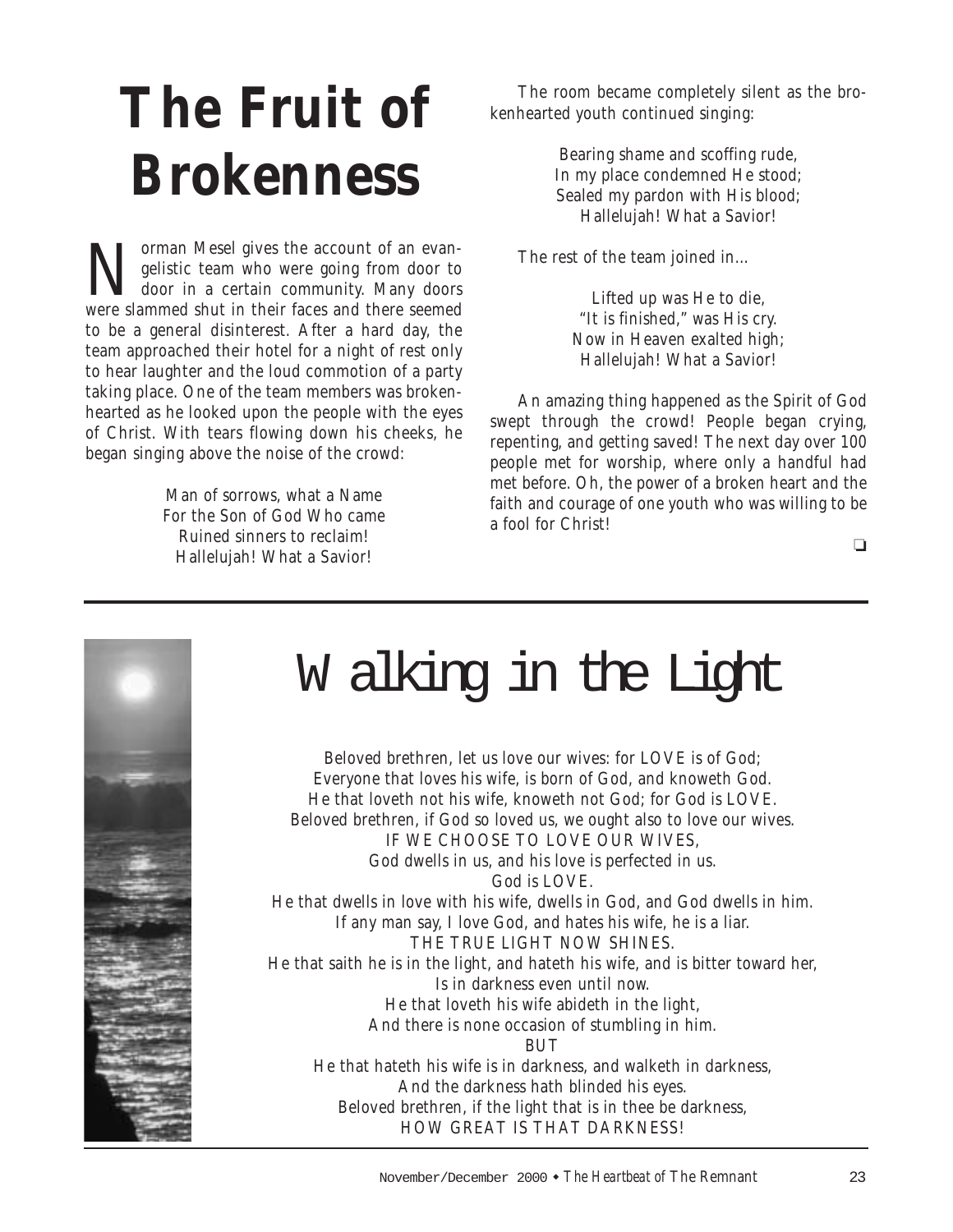## **Satan's Destruction of the Home**



### *Genesis Chapter 3:1-24*

*by Denny Kenaston*

In Genesis chapter one and<br>two we received a beautiful<br>picture of a godly home. We<br>are not told how long this happy n Genesis chapter one and two we received a beautiful picture of a godly home. We couple lived in their original state as husband and wife. We can only imagine what their marriage was like. Yet I think it is worthy for us to reflect a bit on what life was like before the fall. Man was "made a little lower than the angels, and crowned with glory and honor." God was in the center of man's being, and God was the center of Adam and Eve's life and marriage. The two of them went about fulfilling God's purposes on the earth, and life must have been glorious. Everything flowed together harmoniously and doing right came very naturally. Oh, what bliss, what love, what holy order. We could spend a good while just imagining how this perfect couple lived together in the garden with God; however, that is not our subject today.

The Apostle Paul said to the Corinthians, "we are not ignorant of Satan's devices." By this statement we also learn that God

does not want us to be ignorant of the motives and strategies of our enemy. So let us take notes as we consider what the Devil did to our ancient grandparents. We know that Satan's prime motive was to usurp authority and glory from God, by turning Adam and Eve away from God's clear commandment to them. The happy couple believed his lie and followed his counsel. This brought the destruction of their lives, the first home, and ultimately the whole human race. When they ate that fruit, something died within them and God was no longer in them. The Devil won a great victory over the first man and woman through this one simple disobedience. He now had them out from under God's authority, and powerless. It is sort of like the cat and the mouse. If you have ever watched a cat that has caught a mouse it can be very sobering. Once the cat has the mouse, he just plays with him. He will let him run around a little and then catch him again. The mouse is totally under control. This is what happened to our first

parents. Oh, the devastation this brought to their home. Not only has the man and his wife fallen, but the home has fallen, and all that God had designed it to be has fallen. Because we have read the Bible, we have some idea what a beautiful home it was to be, but alas, they are out from under God's authority, and powerless. Many today find themselves in the same condition. Whatever degrees of loss and confusion you find your home in, it is for the same reason. But "thanks be unto God," He will always make us triumph, through Jesus Christ our Lord. "We are more than conquerors, through him that loved us."

Recovery and restoration are some of the main purposes of the gospel of Jesus Christ. The recovery of this home that was devastated by the fall should be one of our lifelong pursuits. We all know that home-life is where the rubber meets the road. Our Christianity must affect our homes or it is in fact pseudo Christianity (not genuine). Brothers and sisters, there is a great battle raging over our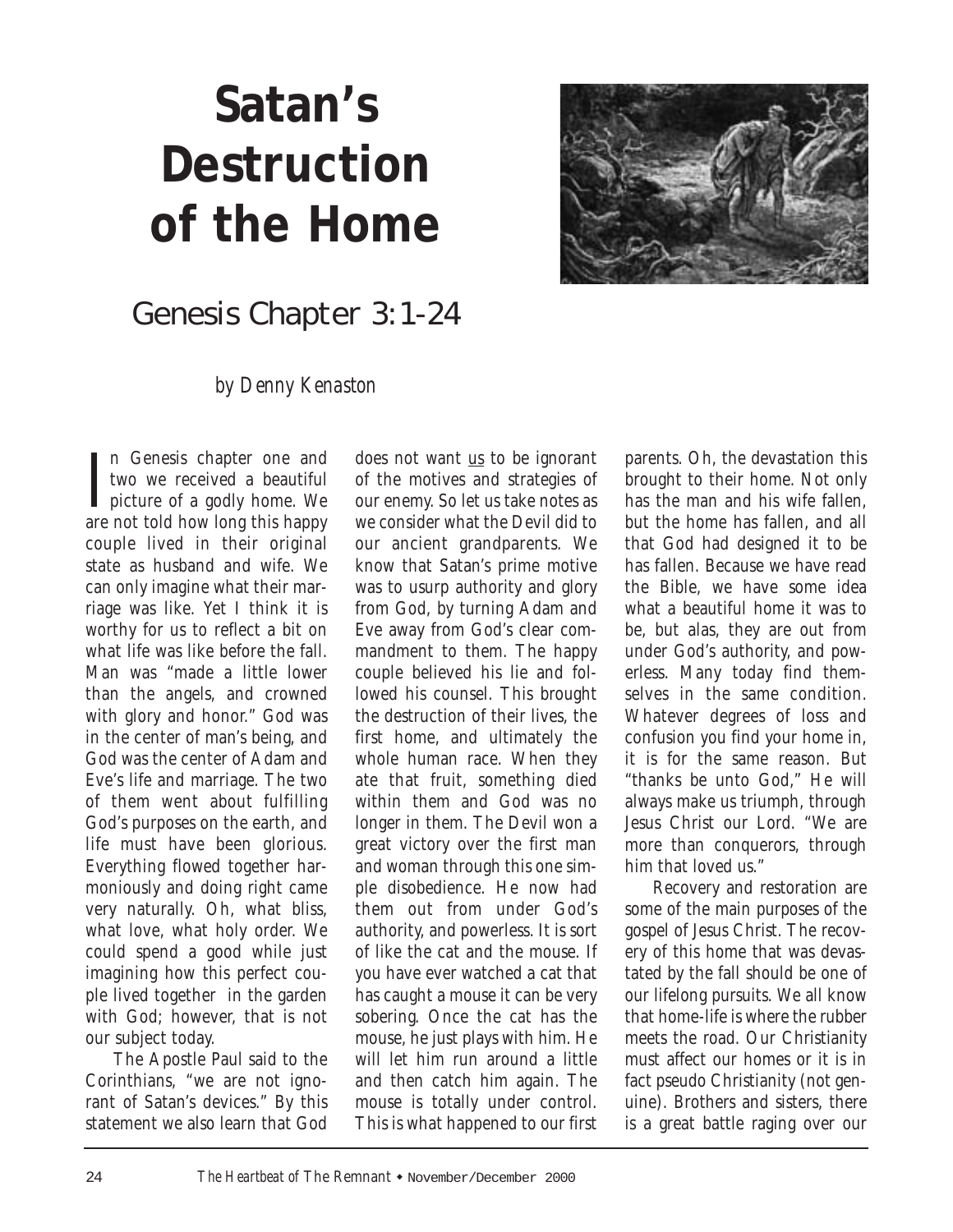homes. I believe that if the spiritual veil were removed, and we could see the evil forces set against this recovery, we would be shocked and awakened to action. Just as the Devil knew the farreaching effects of destroying one home in the garden, so now also he knows that generations will be ruined by one home that he turns out of the way. But brethren, we should not despair. God is brooding over our homes, and He also knows what is at stake. Generations of godly people can come forth from one home that is totally given up to God and His Word. History records many examples to validate this truth. May God stir the vision of recovery deep in our hearts, and help us to know that all heaven is on our side of the battle.

I would like to look now at a few lessons that we can glean from the text in Genesis. Practical help for our modern day homes, gleaned from an ancient example of failure.

#### **The Darkness and Disorder of a Home Without God.**

Let us begin by acknowledging this fact. A home without God is destined for destruction. Adam and Eve cannot see what they have done, and how it will affect their future. However, we have read further on in the holy record of man's history, and we know. Darkness and disorder prevails over every home that turns away from God as the true center of every man's life.

#### **Adam and Eve Did Not Face Their Failure**

They should have humbled themselves and waited for God to come and visit them as usual, and then simply told Him what they had done. Instead, we find them hiding, covering, excusing, and blaming. Does this pattern sound and feel familiar? From this account, we can see how much their character has been altered by the fall in one short day. They have already become self-centered. Why? Because they have lost their God. He is no longer at the center of their lives. Restoration in my home comes, when I first of all face the fact that something is wrong. Then confess my sin, "what hast thou done?" asked God. Then thirdly, I must be willing to give God His rightful place in my life and my home.

#### **Adam Failed to Lead Out in His Home**

This was a grave error with many consequences. God had clearly given him the position and responsibility of leader in their home. We have no idea what would have happened, had Adam stopped the subtle rebellion by refusing to eat the fruit. That would be a good question to ask the Father some day in heaven. It's not like he turned the leadership over to Eve. However, by following Eve's suggestion, and knowing it was wrong, he accepted her leadership by default. This same pattern of neglect is happening all over this land of ours. Most of us fathers and mothers are the product of two generations of failure in these areas. Oh husbands, let us rise to the call of God to return to our place and lead our homes in righteousness. And dear wives, let us be careful what we do with our husband's attempts at leading.

#### **The Woman is the Weaker Vessel**

Even in her perfect state, Eve was weaker, and God had made her that way. Her role in life was to be one of support and encouragement. Satan, who is always looking for the weak points in all of us, focused in on Eve for the first suggestion of rebellion against God. This is not a popular teaching today. Whole denominations are rising up to distort the place God gave to the woman in the garden. This is a grave error, which will lead to much more confusion and deception. Millions of (Christian women) are disgusted at the thought of submitting to their husbands, I Tim. 2:11-15. While we are warned in the scriptures concerning this weakness, we men are also admonished to deal with our wives tenderly and with patience, I Pet. 3:7.

#### **She was Only Trying to Help**

As Eve was being deceived, I don't believe she had any evil intent in her suggestion to her husband. We can only imagine how the conversation went with her husband Adam. She was deceived, and to be deceived is to be thoroughly convinced you are right when you are wrong. Eve must have proceeded to explain to Adam how they had misunderstood what God had said, using all the words that the serpent used on her. A woman has a very powerful ability to influence her man, and so it was that fateful day. I wonder how

*continued on page 28*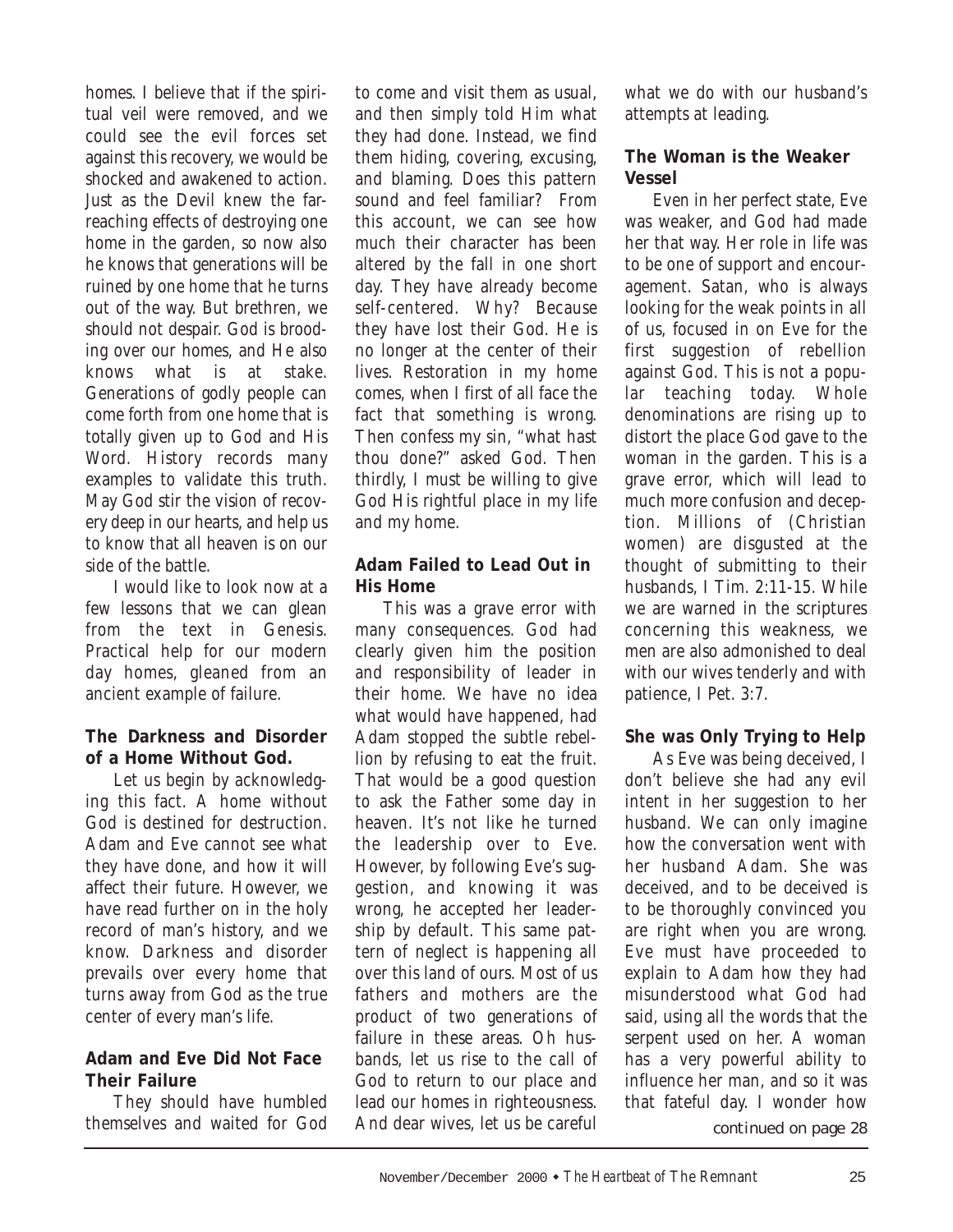# **Sports-A-Noma**

### *The Malignancy of the Sports Craze*

*by Paul M. Emerson*



*Asinister disease has*<br>*Crept into the*<br>*Church over the crept into the church over the last few generations. It has life-destroying tentacles that variously and randomly attack the vital organs of a local body of Christ. It eventually redirects the attention of the body from primary function and duty to secondary activities. Like cancer, it destroys the individual not from without as being wounded by a bullet but as the result of an internal battle wherein the cells become renegade. Then the body goes to war with itself. The priorities of the spiritual life are altered and the malignancy of idolatry spreads and kills the healthy cells. By the time major symptoms appear, the situation is usually terminal. Early detection, radical surgery and erradication are the best defenses against this disease.*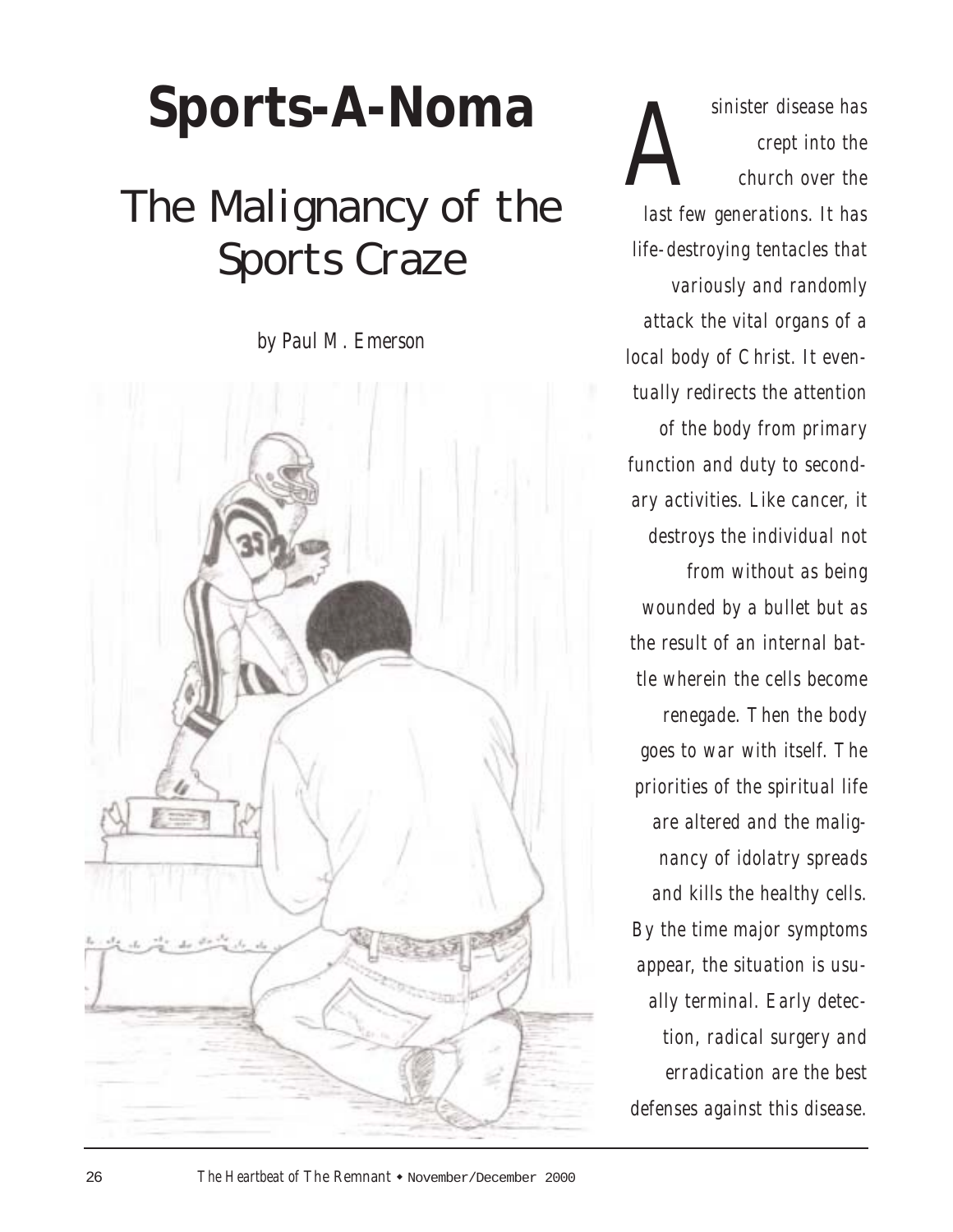Sports-a-noma masquerades in the guise of healthy exercise, necessary diversion, and good entertainment. Intemperance is the first indication of a problem. When what started out to be just a friendly game for exercise becomes highly competitive, when a simple hobby becomes pervasive, or when checking sports scores and wins becomes habitual, the malignancy has set in. Denial usually accompanies those early signs of disease. Statements like, "It's not that important to me," "It won't interfere with my devotional life," "It will not impact my faithfulness to the church," "I don't spend money on it like some people," or "I can quit any time I decide to do so," demonstrate the blinding power of the disease. Little by little the malignancy intensifies and eventually every item of the earlier denials is compromised. Temperance in the use of these "pastimes" is discarded and the disease moves into the "craze" phase.

Idolatry plays a major role in the damage caused by sports-anoma. Our understanding of the sin of idolatry is predicated upon the foundational principle laid down in the Old Testament. Strictly speaking, idolatry is not replacing the true God with another. It is adding the worship of another god alongside Jehovah. The commandment literally means, "Thou shalt have no other gods beside (or in addition to) Me." Anything or anyone that occupies our thoughts, time or resources in a consecrated or devoted sense is an idol. Sports easily becomes such an idol. Sports-a-noma plays to the

appetites of the fallen mind and body. Winners and heroes become the little gods in the satanic scheme to rob God of His glory in our lives. Christ teaches that the healthy person has a single eye. Loyalties must not be divided. We either serve Jesus with our whole heart or we turn from Him. There is no middle ground where we mostly serve Christ but also serve another passing fancy. Christ speaks of the cancer of sports-a-noma when He says, "No man can serve two masters." When cancer attacks our bodies it uses a system of divided loyalties. The healthy cells are following the "head" in normal functions of growth and preservation while the renegade cells are extremely busy reproducing themselves and following their own agenda. The end result is the destruction of the body. So it is with sports-anoma, except the stakes are eternal—not merely physical.

The Scripture pictures idolatry as spiritual adultery. The whole book of Hosea speaks to this issue. The Old Testament people were spoken of as the wife of Jehovah. The New Testament believers are presented as the bride of Christ. Adultery as amplified in the Sermon on the Mount occurs when a married person's attention is diverted from his or her spouse to another. That diverted attention usually includes studying the other person, spending extra time alone with that person, and extensive interpersonal conversations. These lead to infatuation and result in a quicksand effect, which drags us into more and more involvement. When the Lord

(our Bridegroom) has to compete with athletics for our attention, we have become spiritually adulterous and are dangerously ill. When the sports page becomes more exciting to us than hearing the Savior's voice through the Scriptures, the illness has become critical. This being true means that there are many in the church today who are critically ill with sports-a-noma.

There are varieties of sportsa-noma. There is the strenuous physical activity family, which includes the various games of ball, track, and field events, etc. Then there are the mental gymnastics maladies, which use such games as Chess. Some are deeply infected by the hobby type where man-made and developed toys such as boats become the focus. There are the hybrids which use the toys plus varying levels of physical activity and even result in occasionally obtaining some food (e.g. hunting and fishing). The spectator strain infects a wide spectrum of churchgoing people in which involvement is visual and generates excitement and emotional fulfillment in a surrogate way. It is not that most or any of these are wrong in themselves. Rather it is when the normal cells (occasional sports activities) intensify by lust into renegade cells (highly organized and demanding sports activities) that disease occurs with an acceleration into devastating spiritual adultery.

The informal use of sports at family gatherings, school recesses, church picnics, et. al. can be beneficial educationally, physically, and emotionally. In the right setting, these activities can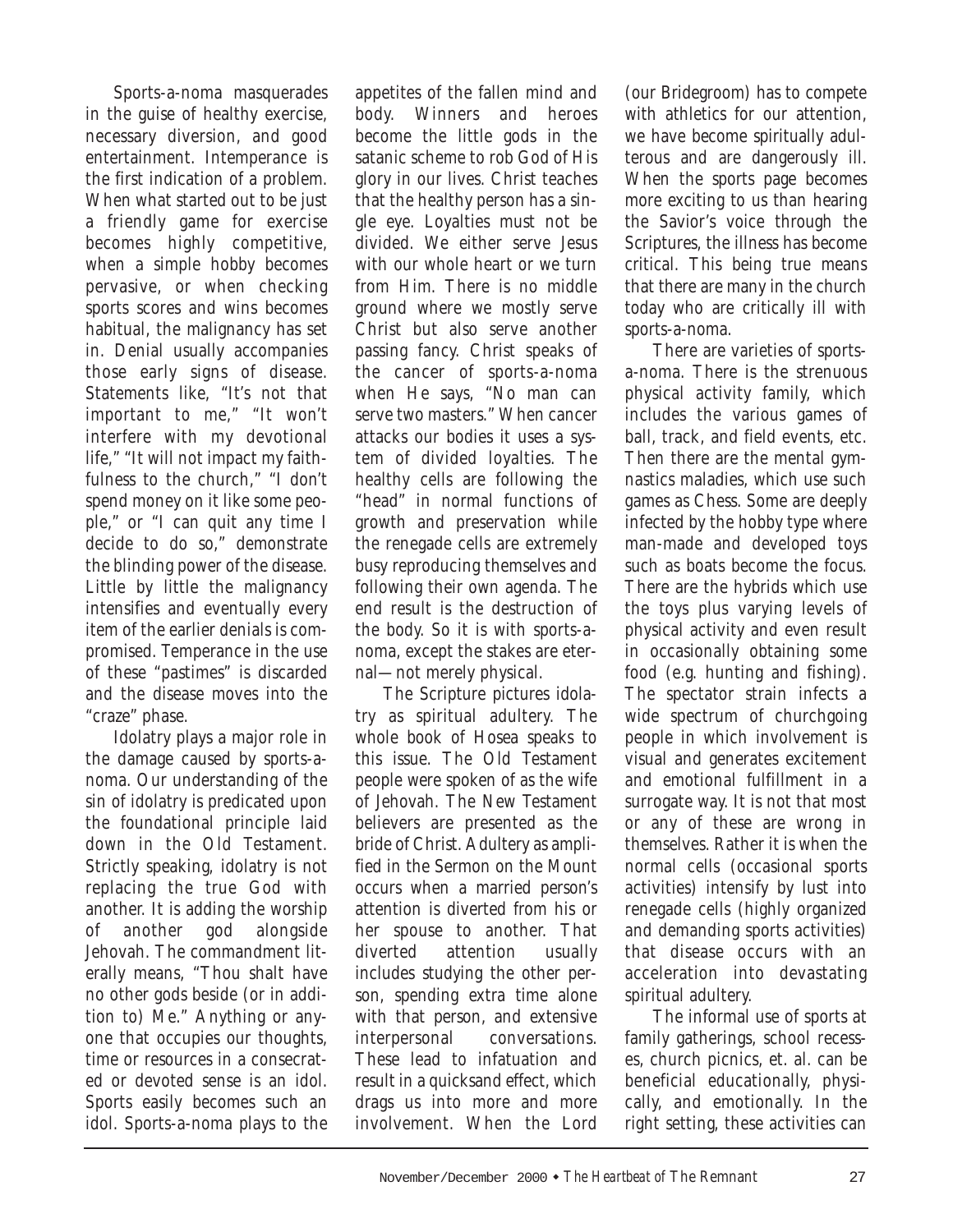teach that "winning is not everything". Children can actually be taught the unselfishness of losing with dignity which prepares them for much of life in Biblical terms. However, the more organized sports get, the more dangerous they become to the soul. It has been said in the sports world, "Winning is not the main thing—winning is the ONLY thing." That philosophy has exacerbated the selfism of the sinful nature and developed a generation that is uncomfortable with the Biblical work ethic. It appears that many in the world today hold down a job merely to finance their sports interests. They put in their unhappy forty hours at the workplace each week to enable them to play the rest of the time. What could be a

wholesome momentary diversion from work has taken center stage and work has in some cases become the diversion from nearly universal play.

Rather than assisting the Great Physician in prevention and treatment of sports-a-noma, many congregations have encouraged the spread of the disease by organizing formal athletic leagues, celebrating Super-Sunday, etc. This sort of thing has the ring of apostasy. Churches must administer massive doses of the preventatives, LOC (Lordship of Christ), PDL (Personal Devotional Life), P&F (Prayer and Fasting), and WDO (Witnessing & Discipleship Outreach). Congregations must deal aggressively with those who have the disease by treating with SBE (Systematic Biblical Exposition), CTR (Calls to Repentance ), SFSD (Spirit-Filled Self-Denial), NFA (Not Forsaking the Assembly), and CCD (Corrective Church Discipline).

*"For bodily exercise profiteth little: but godliness is profitable unto all things, having promise of the life that now is, and of that which is to come." I Timothy 4:8*

❏

*Reprinted by permission from:*

The FCM Informer *The Fellowship of Concerned Mennonites* PO Box 106 Harrisburg, VA 22801 *July/August 2000 Issue*

#### *continued from page 25,* **Satan's Destruction of the Home** *by Denny Kenaston*

many times this scene has been played over and over in the histories of husbands and wives. Two warnings are in order here. First of all to the men. Let us be alert, discerning, and careful when we find ourselves at places of decision. I am not saying we should be fearful and full of doubt toward our wives. We should be prayerful and watchful. The second warning we extend to the wives. You have a tremendous ability to sway your mate. Use it wisely, with much prayer. Grave mistakes have been made, out of a good desire to help.

#### **The Poison of Pride was Injected into Our First Parents**

Satan fell from his first glorious estate through pride. I am better, I know better, I will be like God and take His place as ruler. The serpent in the garden truly bit Adam and Eve with the destructive venom of pride and it is in our veins to this day. Oh, the conflicts that still run wild at times in our homes through this devilish attitude. "Where envying and strife is, there is confusion and every evil work." Healing comes through humility. Through repentance and faith we can seek our redeemer, the Lord Jesus Christ. As we allow Him to take control of every area of our lives, healing will come.

Oh Adam, what hast thou done? Oh beautiful home, where did you go? Is this beautiful home lost forever? Is there no restoration to be found? The God of the

Bible would answer us back with a resounding NO!! We see glimpses of this home springing up again and again in holy writ. It emerges with clarity in the New Testament along with the revelation of Jesus Christ, the savior of our homes.

Dear Heavenly Father, by grace through faith, we bring our homes to you right now. We see how our enemy hath done his destructive work in our homes. Have mercy on us, oh Lord, and on our children. Let Thy will be done in our homes, even as it is in heaven. Stay his hand, we pray thee, and grant us a vision of restoration, and the grit of grace to rise up and change our ways. In Jesus Christ's Name. Amen.

❏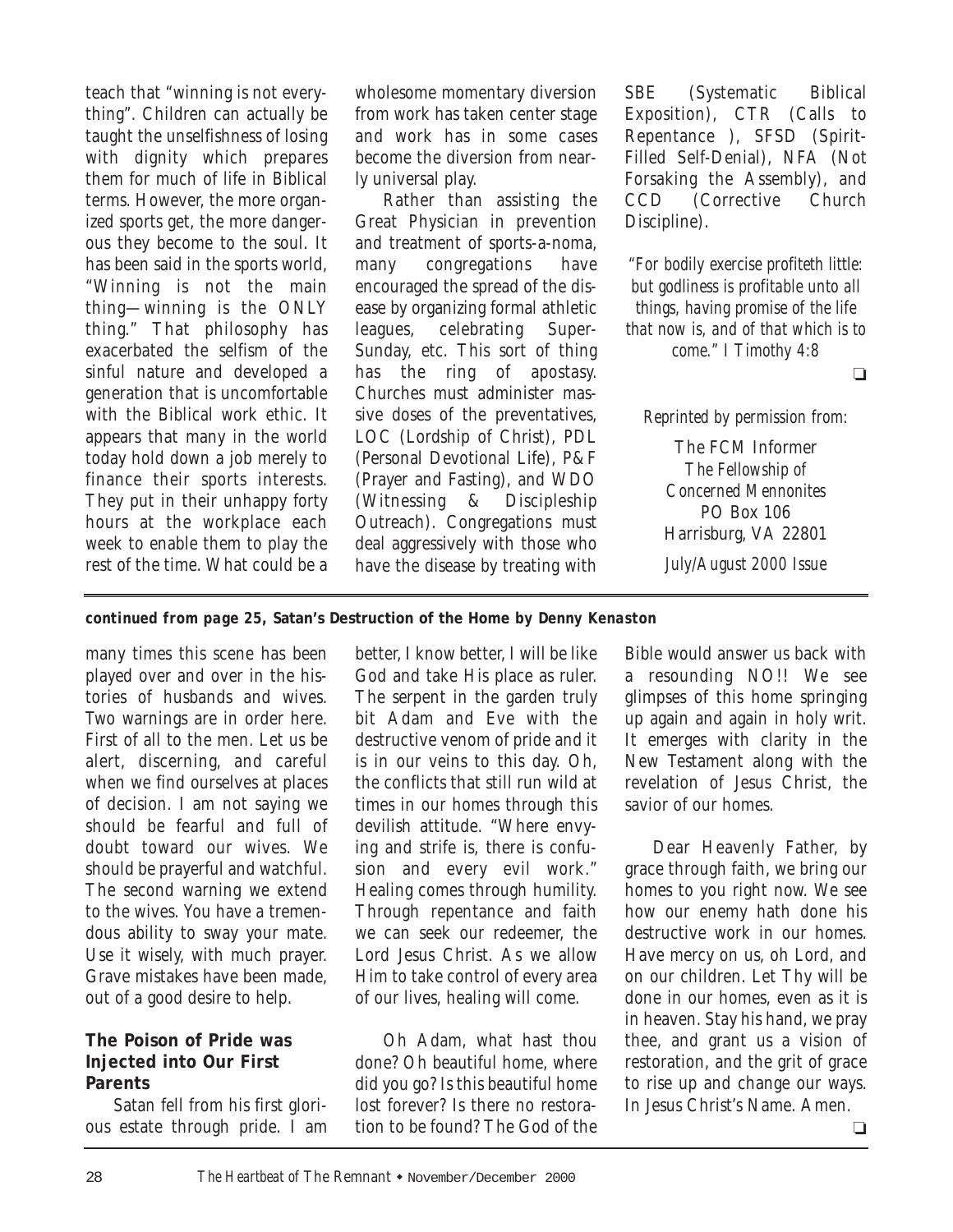

Meekness is power under control.

The Apostle Paul encour-<br>ages us in I Tim. 4, to do<br>exercises in godliness. Or, ages us in I Tim. 4, to do exercises in godliness. Or, exercises that produce godliness. With each issue of *The Remnant*, we are presenting a holy activity that will stretch and strain our spiritual muscles. There is an American proverb that says, "no pain, no gain." This is very true in the realms of the spirit also. We have a family exercise this time that you and your family will find quite challenging. The exercise is on meekness. The term 101 refers to the beginner's course in any given subject.

In Matt. 11:28-30 Jesus said, "...learn of me; for I am meek and lowly in heart: and ye shall find rest unto your souls." In the Sermon on the Mount, He also taught that a great blessing would come on the ones who are meek. So, what is meekness? The Vines dictionary defines meekness as "that temper of spirit in which we accept Gods dealings with us as good, and therefore, we accept them without disputing and resisting." Now when we choose to bring this definition down into our everyday life, this can be quite revealing. A general

definition for meekness is yieldedness. I have given up. I have yielded my life, my plans, my rights, my possessions, to God and His will. Now this is where the school of meekness begins. At this point, because God is sovereign, He now has the right to test the depth of this commitment. This is where the learning part of the class begins. In reality, it means we are going to accept everything that comes our way as coming from God. It means that we are willing to yield ourselves unto God, and obey His prompting throughout the day. Are we like a wild horse, with all the power and ability still out of control? Or, are we like the trained horse, with all our powers and abilities given up to God?

Meekness 101

To begin with, plan out when you are going to start the class. One week before you begin, have a couple of days of instruction on meekness so everyone knows what they are going to learn. Then get each one down on their knees in prayer, to tell the Lord that they want to enter this class. Lord, we give You the liberty to order our lives however You wish. We are willing to be taught whatever You feel we need to learn. You will be amazed at the way God will personally direct the circumstances of your lives during the following week.

In preparation of the class, choose about five hymns that deal with surrender, consecra-

tion, and God's sovereign rule over us. I suggest you sing one of them on your knees every hour on the first day. A good song for this exercise is "I Surrender All." Get ready though, this is a very probing song to sing on bended knee. Family devotions should center on this theme all week long. Subjects like the life of Christ, or David the king, or Joseph will be very helpful. As you move into the week, you want to discuss what God is doing in each life as He orders the events of each day. This should be a good family time of openness and honesty. Each member of the class should be alert to feelings of anger, irritability, and frustration. These are usually indications of areas of unyieldedness. The family talks and singing of songs can take place at meal times, and before bedtime at night.

Dear brothers and sisters, this can be a very holy exercise in the life of your family. You should be prepared for more than you expected. I am forewarning you. Attitudes may surface that you were not aware of. Humiliations may be ordered by the Lord for the whole family's benefit. You will be a closer family after this exercise and the children may ask to do it again. If all enter in with an earnest spirit of brokenness, deep lessons will be learned.

 $\Box$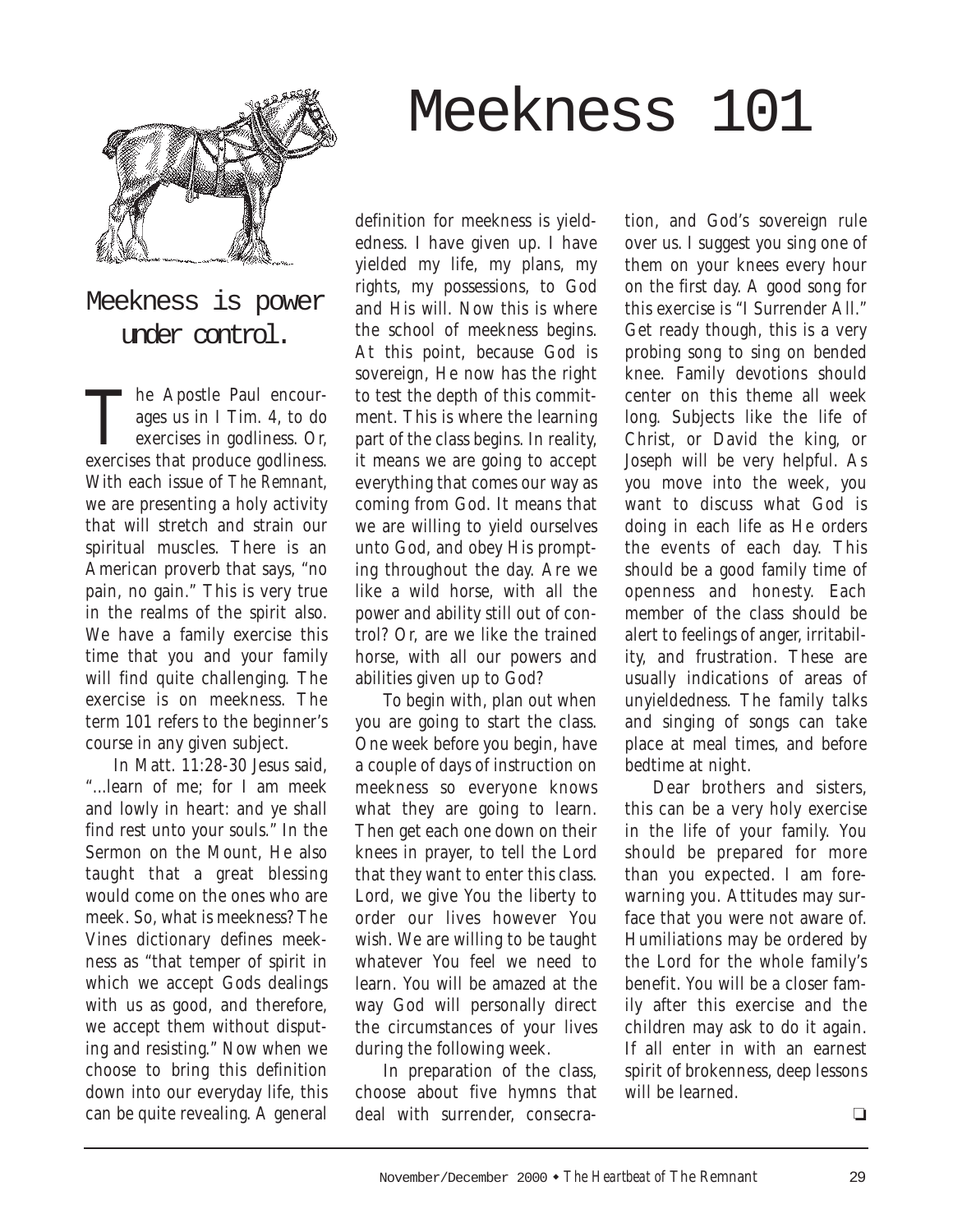## **Testimony** of Colorado Bible **School**

*by Phil Lapp*

*"I stand amazed in the presence Of Jesus the Nazarene, And wonder how He could love me, A sinner, condemned, unclean. Oh, how marvelous! Oh, how wonderful! And my song shall ever be: Oh, how marvelous! Oh, how wonderful Is my Savior's love for me!"*

This song accurately<br>describes the musings of<br>my heart as I ponder over describes the musings of my heart as I ponder over the week of Bible School. Truly God has been amazingly good to His people. He has fulfilled many promises throughout the week. He promises us in 2 Chronicles 7:14, "If my people, which are called by my name, shall humble themselves, and pray, and seek my face, and turn from their wicked ways; then will I hear from heaven, and will forgive their sin, and will heal their land." The Lord brought this verse into fulfillment in this week of Bible School. We have seen many young people humble

themselves, and pray, and seek the face of God, and turn from their wicked ways. Then we beheld as God met with them in a way that astounded all. And not only with the young people, but also with many others. In fact, it seemed He didn't pass any of us by, but rather all who sought Him earnestly, found Him in a real way. He forgave our sins and truly healed our land.

I would like to share with you a little of what happened behind the scenes. Things that I believe contributed greatly to the revival that we experienced. First of all, there was much prayer and fasting that ascended to the throne before the Bible School ever started. For many weeks prior to this week, the church here at Hope Christian Fellowship sought the face of God for revival. We earnestly prayed that it would yield a harvest of souls and bring joy to the heart of our Lord Jesus. So the

Lord started to prepare our hearts for this week. God began to do a deep work in our lives as we prayed. It seemed every Sunday morning was a revival service. A brother would preach for an hour or so, then we had time to share testimonies and pray one for another, which sometimes would last for two hours. The services began to stretch into three and four hour services instead of two hours. Frequently people were anointed for sickness and prayed for by the elders (James 5).

God was preparing His people for a great work. And so we entered into the week of Bible School with much anticipation. It was a big step for our small congregation. But we all poured our heart into it and trusted God for the rest. And so Monday morning arrived and the young people came. Twenty-three states were represented. So you can image the differences of backgrounds and cultures that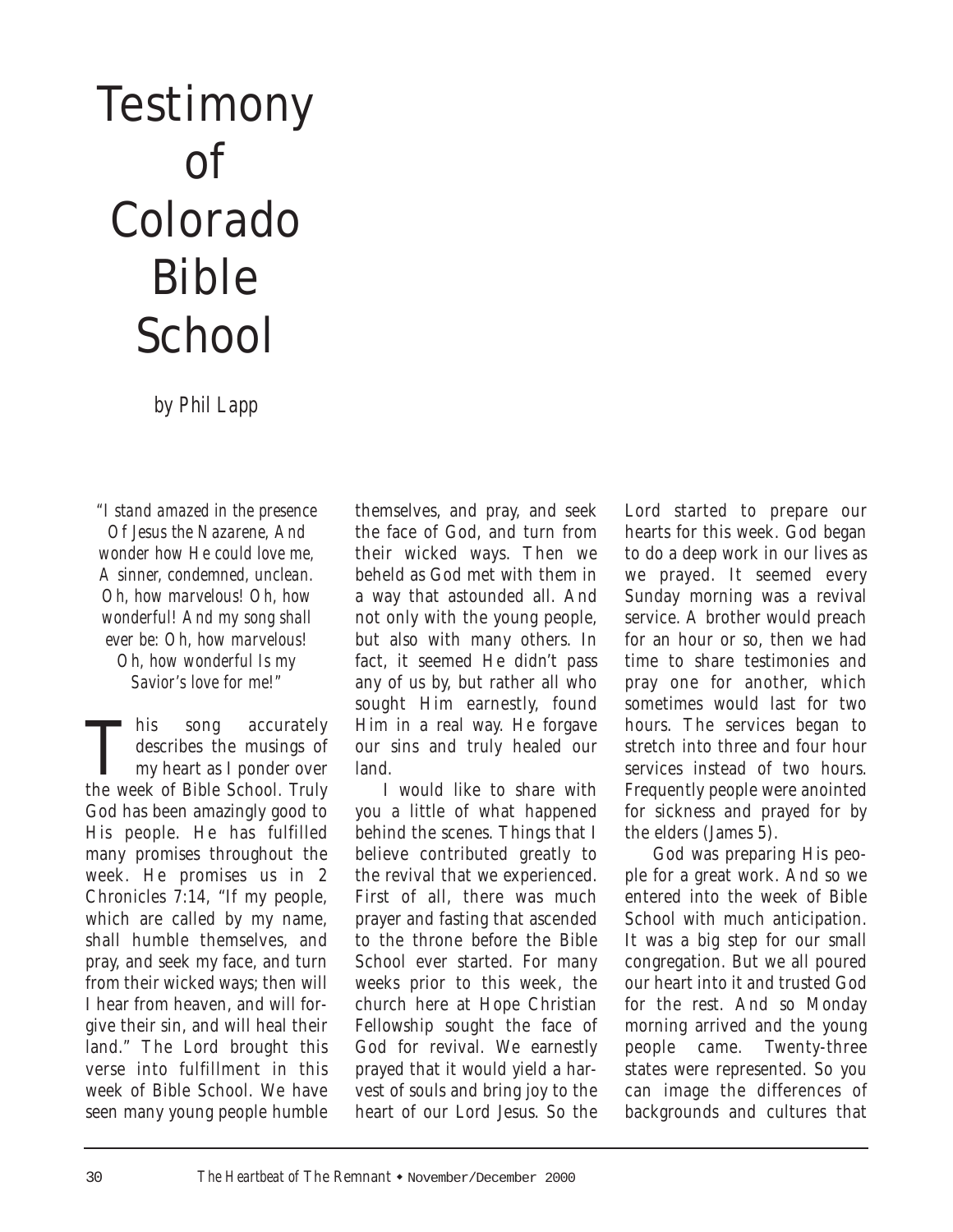came with that. But God is no respecter of persons and we were thrilled as we saw these differences break away after about the second day. As the Word of God began to work in their hearts it seemed to bring everyone onto one level. And as they began to share hearts together, it provoked others to open up their lives also. And so the Spirit of God moved amongst His people.

On Tuesday evening the Lord broke through to many and around five souls were born again. By Wednesday afternoon all of the leaders of the Bible School sensed that God was about to break through in a powerful way. Not knowing how to proceed we sought the face of God. The schedule was planned to not have any service on Wednesday evening and let the students go to their host families to rest and get to bed early. But as we sought the face of God we felt moved by the Holy Ghost to keep the students at the church house and spend some time in praise and worship. So we proceeded with anticipation and trembling. As the Bible School coordinator, I opened up the service with prayer and songs. Then I opened it up to the students to share testimonies and songs. I also told them that if anyone wanted to seek God in private, they were welcome to leave the auditorium and go to a private room. Also the counselors were available if they desired to have counseling. As they began to share, the presence of God filled the building. Men and women began to weep and leave the auditorium with counselors. Others kept sharing

testimonies and singing. Soon some of those who had left the room came back with their counselors. Their faces were aglow with joy and peace. The counselor announced that they had met with God and were freed from the bondage of sin. Others were born again. At these announcements the whole building rang with songs of joy, praising God for His salvation. As all of this was going on, Reuben Esh, the principle of the Bible School, came up front to tell me that a young man we all knew well had gone out with a counselor, and was wrestling with God. So we all prayed for this dear young man. A while later Reuben again comes up to tell me that we needed to find a trash barrel. This young man had gotten through to God and needed to destroy a lot of evil music, in both CDs and tapes. So we found a barrel and put it up in the front of the room and here comes this young man with all his ungodly music. With this stage set, I asked if any others needed to get rid of ungodly music. Soon there were others. And so the evening hours flew by. Before we realized it, it was l0:00 P.M. We had started at 6:30 P.M. and how quickly the hours had flown by. Truly revival had come to God's people. Of course no one wanted to go home. But we knew tomorrow morning would be another day of Bible School and so we tried to gently close this meeting. How do you close a meeting like this? You don't. All you can do is tell everyone to go home and rest for tomorrow is another day. But the Spirit of God is brooding

over His people and some go home to wrestle with God on their beds. Others go home, gloriously set free from self and sin, with too much joy in their hearts to sleep. Nevertheless, the evening came to a close, leaving all who were there staggered at how God had poured out His spirit upon His people.

This, of course, set the stage for the rest of the week. The Lord brought forth sermons that were filled with rich, practical truth and seeded it gently into the hearts that were made tender by the evening before. On Thursday evening God again brought forth His Word in a powerful way, and more souls were added to the kingdom. It seemed to climax on Friday evening as some souls wrestled with God into the wee hours of the morning. Saturday afternoon we again had a time of sharing testimonies and songs for a few hours. Then after eating dinner at 4:00 P.M., we all headed out into the country (Brother Don Campbell's place) to have a bonfire. We heaped all the CDs, tapes, magazines, books, etc., onto a pile and burned it. What a sight it was! As it burned, 200 or more people gathered around the fire and sang songs till it had all burned and only a pile of hot ashes remained. With our voices hoarse from singing, but our hearts bursting with joy, we returned to our respective homes at around 8:30pm. Sunday was the last day, and what a day it was. God spoke to us through Brother Denny Kenaston, on living by faith, and then through Brother Keith Daniel on spiritual warfare. God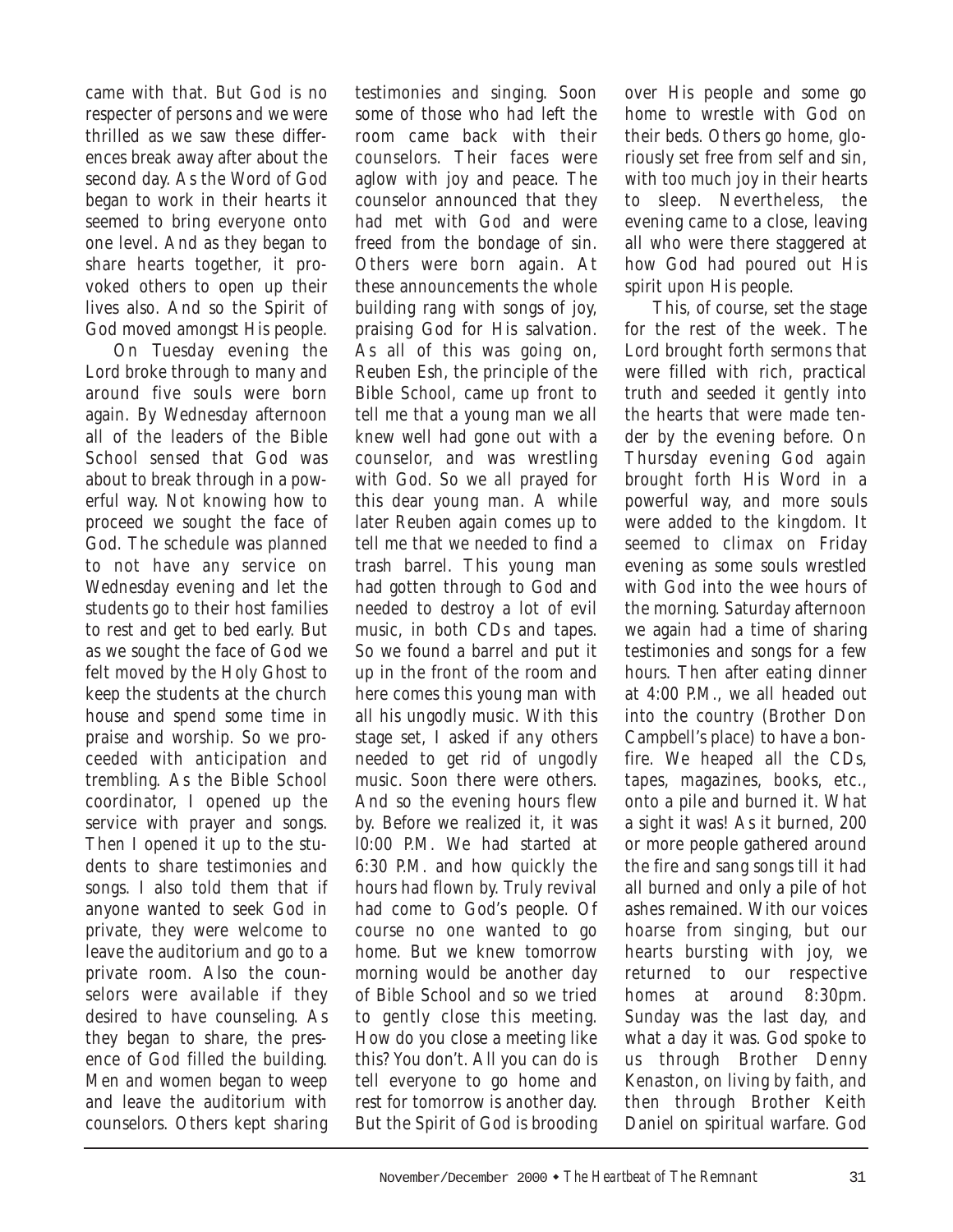

*by Andrew Weaver*

## **The Calvary Road**

*by Roy Hession*

**R** Calvary Road, is evidence that great power can<br>be contained in small packages. Mr. Hession<br>writes short revival senseially continuous personal *Calvary Road,* is evidence that great power can writes about revival, especially continuous, personal revival, in a style that even a child can understand; yet his simple message contains truth to challenge the most mature believer. The victorious Christian life is described in such simple terms, it makes the reader quite sure that such a life is attainable. At the same time, the standard of holiness and consistent victory is raised so high, it makes anyone despair of attaining it in his own strength. But the very positive nature of this little book's message then helps the reader look beyond his own inadequate strength to the abundant provision of the heavenly Father. Consider these lines from the very first chapter, titled *Brokenness*: *We want to be very simple in this matter of revival. Revival is just the life of the Lord Jesus poured into human hearts…the first thing we must learn is that our wills must be broken to His will. To be broken is the beginning of revival…Being broken is both God's work and ours. He brings His pressure to bear, but we have to make the choice…All day long the choice will be before us in a thousand ways. It will mean no plans, no time, no money, and no pleasure of our own. It will mean a constant yielding to those around us, for our yieldedness to God is measured by our yieldedness to man…You see, the only*

*life that pleases God and that can be victorious is His life—never our life, no matter how hard we try.*

A later chapter uses the simple analogy of the human heart as a cup, which we can continually lift to Jesus for Him to fill with the water of life. In this chapter, Mr. Hession addresses an extremely important but unpopular subject: *Only one thing prevents Jesus from filling our cups…and this is sin in one of its thousand forms. The Lord Jesus does not fill dirty cups. Anything that springs from self, however small it may be, is sin (emphasis mine)…Self-pity in trials or difficulties, selfseeking in business…self-defense when we are hurt…selfconsciousness, reserve, worry, fear, all spring from self and all are sin and make our cups unclean.* In answer to the question whether sin is not too strong a word to apply to such things as self-consciousness, reserve, or fear, the author replies: *If these things are not sins, then we must put up with them for the rest of our lives; there is no deliverance. But if these and other things like them are indeed sins, then there is a Fountain for sin, and we may experience cleansing and deliverance from them, if we put them immediately under His precious Blood, the moment we are conscious of them.*

This theme of immediately taking a sin to Calvary as soon as we are conscious of it is emphasized throughout the book. And with good reason, for that is the life of revival in its simplicity: no confidence in self, absolute confidence in the power of the blood of Jesus, and no tolerance for revealed sin in one's life.

*[Revival] is not good Christians becoming better Christians—as God sees us there are not any good Christians—but rather Christians honestly confessing that their Christian life is a valley of dry bones and by that very confession qualifying for the grace that flows from the Cross and makes all things new.*

How revival affects our human relations is covered in a chapter titled *The Way of Fellowship.* He writes: *The First Epistle of John…insists on testing the depth and reality of a man's fellowship with God by the depth and reality of his fellowship with his brethren…The only basis for real fellowship with God and man is to live out in the open with both. "But if we walk in the light, as he is in the light, we have fellowship one with another."…Such a walk in the light cannot but disclose sin increasingly in our lives, and we shall see things to be sin, which we never thought to be such before. For that reason we might shrink from this walk…But the verse goes on with the precious words, "and the blood of Jesus Christ his Son cleanseth us from all sin." Everything that the light of God shows up as sin*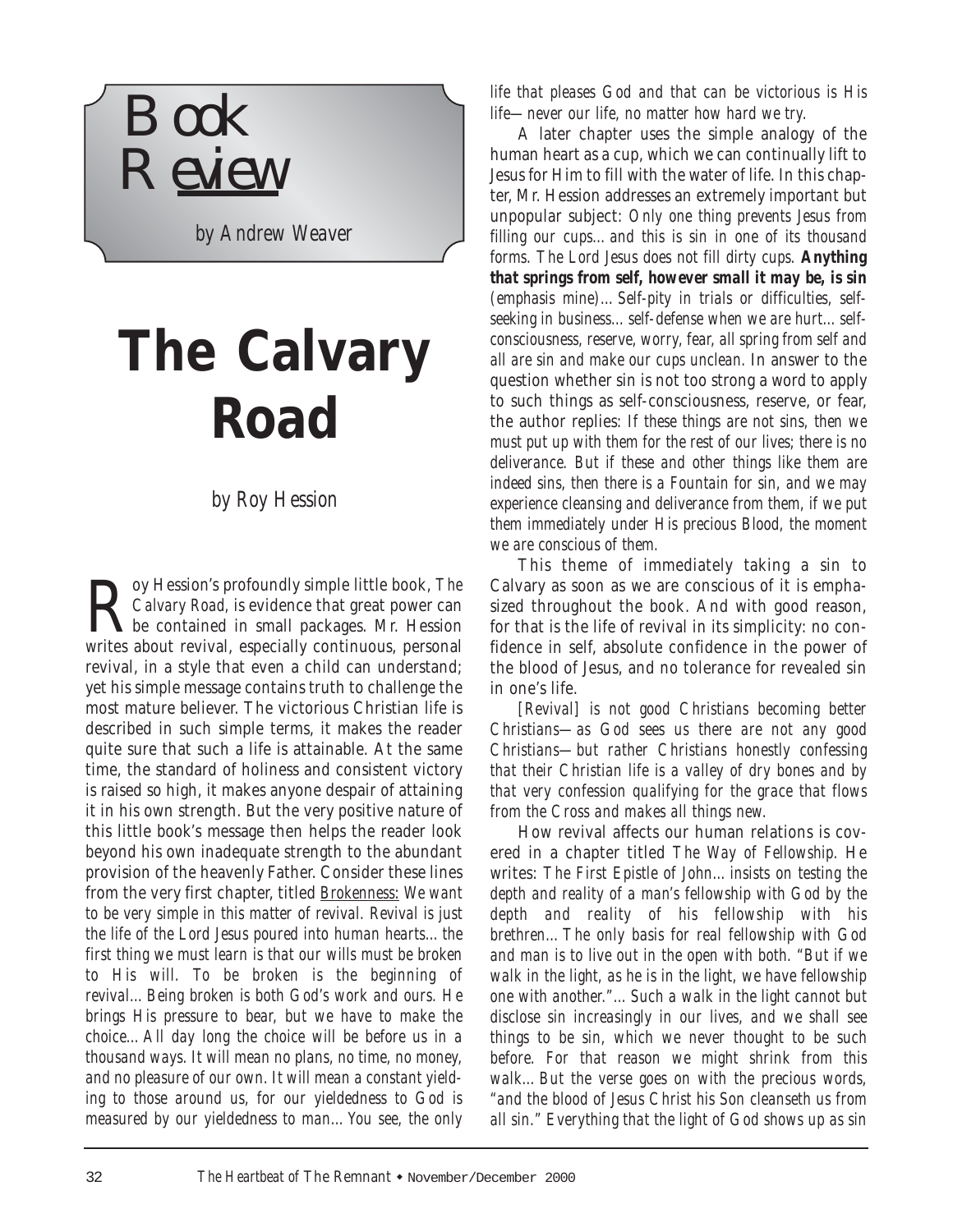*we can confess and carry to the Fountain of Blood and it is gone, gone from God's sight and gone from our hearts.*

Another chapter says: *The message and challenge of revival, which is coming to many of us these days, is searching in its utter simplicity. It is simply that there is only one thing in the world that can hinder the Christian's walking in victorious fellowship with God and his being filled with the Holy Spirit—and that is sin in one form or another. There is only one thing in the world that can cleanse him from sin with all that that means of liberty and victory—and that is the power of the Blood of the Lord Jesus…the only beautiful thing about the Christian is Jesus Christ. God wants us to recognize that fact…so that in true brokenness…we shall allow Jesus Christ to be our righteousness and holiness and all in all – and that is victory.*

*The Calvary Road* also contains some beautiful insights into the humility of Jesus, taken from Isaiah 53, and explains why our perfect Example was called the meek Lamb of God. You will want to read this life-changing little book for yourself and be blessed by the many inspiring truths that I cannot share here. Prepare to be challenged and humbled as you read the chapters titled *The Highway of Holiness, Are You Willing to Be a Servant?* and *The Power of the Blood of the Lamb,* among others. If you sense that God really intended the Christian life to be simple

and uncomplicated, and are tired of all the unimportant little issues that distract your focus from Jesus Christ, I urge you to read this book. I believe it will renew your appreciation for the beautiful simplicity of God's plan for His children, and inspire you to walk with Jesus 'The Calvary Road'.

❏



#### *continued from page 31,* **CO YBS** *by Phil Lapp*

always meets the need of the hour, and truly He did with these two sermons. As the Word came forth in the power of the Holy Ghost, it left all who listened stunned. The revival fires had climbed to a new height and God still wasn't finished with His people. And God is still not finished with His people and never will be till we see Him coming in the clouds with great glory and power! Praise His Holy Name.

*"After this I beheld, and, lo, a great multitude, which no man could number, of all nations, and kindreds, and people, and tongues, stood before the throne, and before*

*the Lamb, clothed with white robes, and palms in their hands; and cried with a loud voice, saying, Salvation to our God which sitteth upon the throne, and unto the Lamb. And all the angels stood round about the throne, and about the elders and the four beasts, and fell before the throne on their faces, and worshipped God, saying, Amen: Blessing, and glory, and wisdom, and thanksgiving, and honour, and power, and might, be unto our God for ever and ever. Amen." Revelation 7:9-12*

❏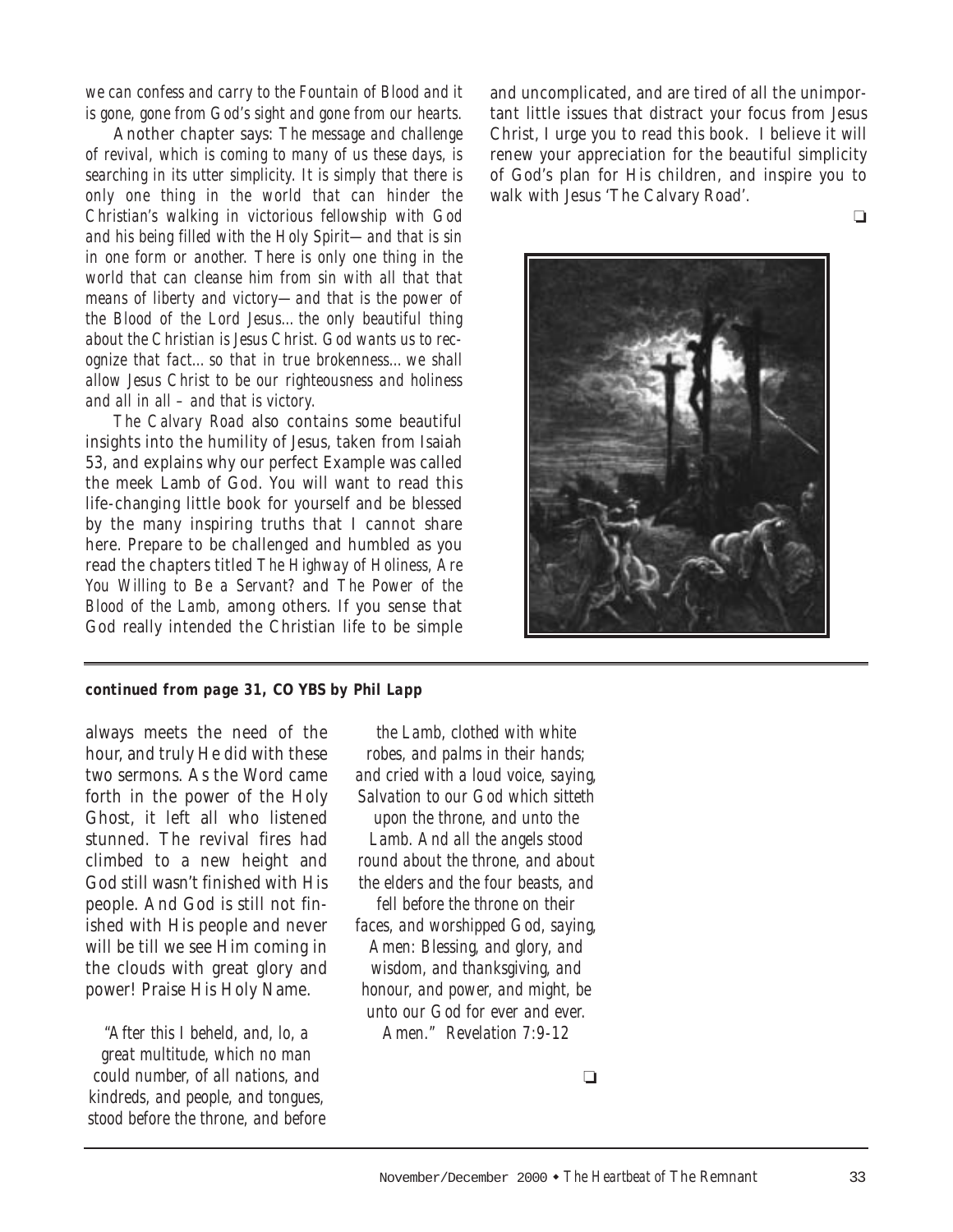



## **Working in the Vineyard**



*by Daryl & Rebekah Nolt*

God has truly been very good to us in these<br>recent months and we have experienced<br>His grace in greater measures than ever recent months and we have experienced before in the work here. It seems that sometimes the trials come so thick and heavy that we feel we can hardly bear the pain of another blow...such as we recently experienced with the sudden death of Kristina's father and her emergency trip back to Pennsylvania in the midst of Rebekah's bedrest pregnancy, harvest season, bouts of malaria, pink eye, boils, Rachelle's critical hospital stay, vehicle breakdowns, etc. BUT GOD! We have found when another situation comes there is strength and grace available that was not there before, and when it is all over we look back in amazement and can say from the bottom of our heart that it was not I, but Christ! It seems that the depth of our commitment has come up for testing through some of these times, but praise God, that the sun is always found shining on the other side and Christ's name is being exalted. The Lord is teaching us about trusting Him more deeply as He puts His finger on those who are dearest to us on earth. A confidence of His closeness grows in our hearts as we realize that He will be here for us no matter what we face in the future. There is no doubt that a missionary is called to give up his family into the safe keeping of the Lord more earnestly than what is normal in everyday stateside life.

Looking through the eye of faith it has been interesting to watch these numerous attacks while at the same time sensing that it would all bear fruit if we would just be faithful and hold on. At the present time the doors seem to be opening in so many surrounding villages at once that we'll need

to beg for more laborers to meet the needs presenting themselves. The local brethren are extremely excited to see interest stirring among their own Dogomba people We find ourselves excited and sobered at the same time...we want to stay out of the way of God's plan and recognize His hand in the springing up of events. Of a truth HE is the one doing the work, these people are too satisfied in their sin and religion for it to be possible for a man to convince them to come to Christ. God Himself must draw them and show them their need. He is allowing us to get into villages where the chiefs wouldn't grant permission even for the Jesus film folks to come in and set up. It seems we hear the rustling in the mulberry trees and the move is ON!

The crusades started here in Gushiegu on Mon. and about 300 people showed up! That is more interest than we have ever had at crusades held here in the market square! It takes Jacob about 2 hours each evening to set up the lights and PA system beforehand, and about the same to tear everything down. We heard many positive comments after the first night including some favorable ones from our neighbors. People were saying that we teach differently than the imams (Moslem leaders) and that the messages go right to the heart and are so sweet. Please do keep these crusades in your prayers. We will set up at a different strategic location each week for three nights, in a total of eight locations, which will take us two months to completely saturate our town. Tonight is the last night at the first location. Daryl opens the crusades the first night by preaching a message that lays the foundation of the creation facts, centering on how God looks at sin from the Old Testament stories. Latif preaches the second night on the life of Christ, then Joseph preaches the third night tying it all together and presenting a clear gospel message. This will be the set schedule at each of the 8 different locations. It was encouraging to see and hear of such interest right here in our own town after being here for 2 1/2 years. The first location was close to our house, but people from the other side of market said they could clearly hear the message at their homes. We are praying that everyone will have an opportunity to hear the message this way even if they do not come to the services! There are many older people who always stay in their houses who could never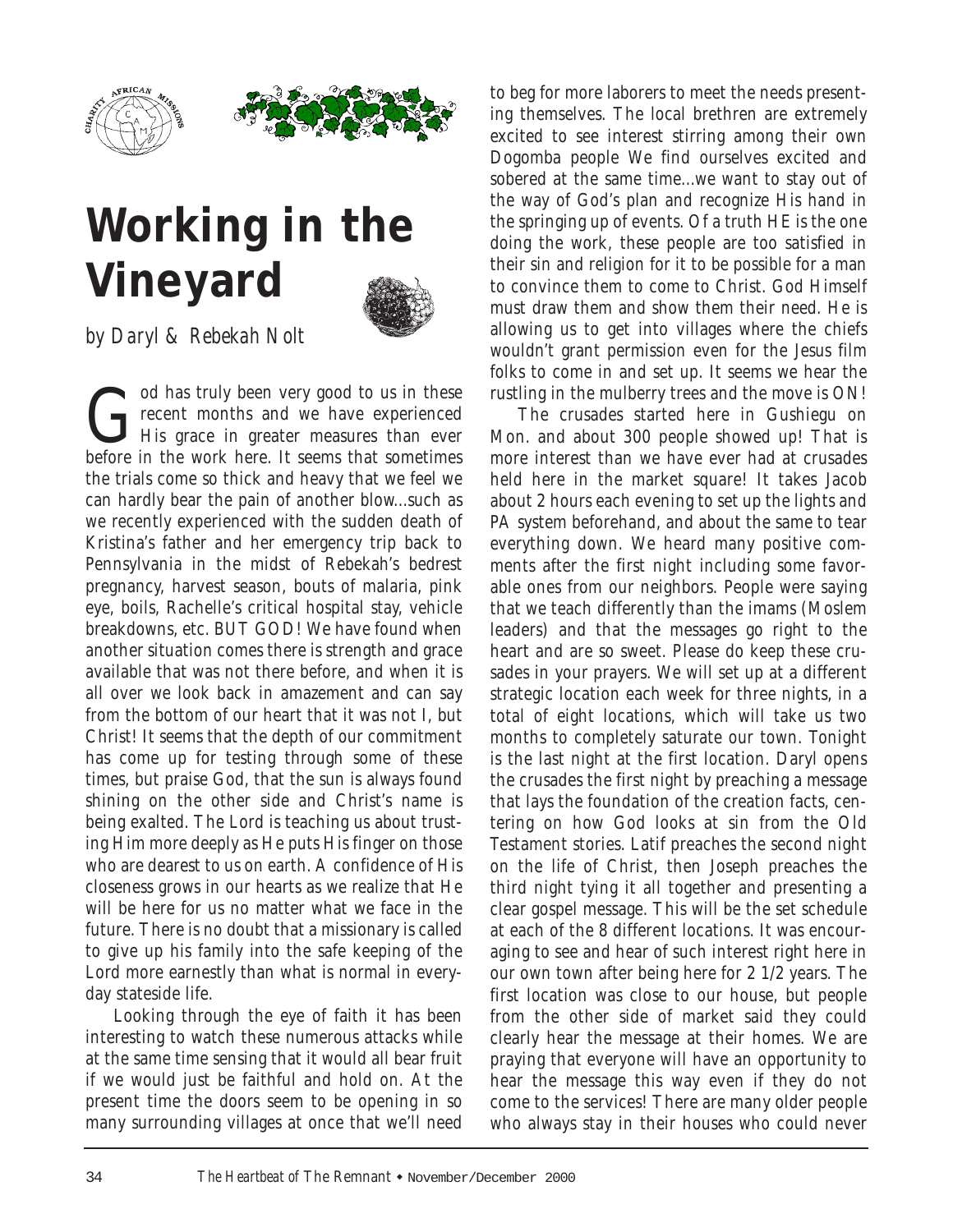actually come out for a service but who are in desperate need of hearing the gospel. The chief was very helpful and agreeable to the services being held when Daryl talked to him. He said, "You just let me know if anyone here causes you any trouble at all and I will take care of it!" To have earned the trust and confidence of the authorities through the testimony of the church and clinic work is proving to be invaluable.

We'd like to share a bit with you about how the work in Manacheti is progressing. It seems like the people are at a very crucial point right now and need to be prayed into the kingdom. They have had almost 3 months of clear biblical teaching and therefore have become very accountable for what decisions they make. Since the gospel has been being preached now for the last couple weeks, 8 people (mostly stable men) have made clear decisions to follow Christ. Since they are a Konkomba village, the people are very caught up in idolatry. Their chief recently died and so right now the village is full of witches to help them decide on a new chief. Many of the people who have been attending regularly are wanting to follow Christ but are afraid to make a public decision because some of the witches are also in the audience and they are afraid that a curse will be put on them if they publicly make a decision. Pray much for them. We have been asking the Lord specifically for 40 believers there. There have been that many adults at all of the teaching sessions each week. Since they preach two messages each Sat., (Latif preaches one and Daryl the other one), Daryl wants to preach one message for the believers and the other message on sin and salvation until all 40 have come to Christ. There are adults attending from about three other villages so we are looking at a total of 4 new churches in the future! Do it Lord! How we need your prayer support, people who are willing to wrestle with us on their knees to bring these people to Christ. God is doing a work here but the devil is not happy and it is him whom we must wrestle against. These people (the Dagombas and Konkombas) have been his for so many years and nobody has challenged his possession of them. But! Jesus died to purchase them for HIMSELF and they have been deceived again and again as to whom their rightful owner is. Let us join together to fight this battle to the end that their eyes may be opened

and they will crown Christ as their Saviour and Lord of their lives and be set free from the bondages of generations of sin and idol worship!

Much of our time these months has also been devoted to the completion of The Creation to Christ translation, which we'll now refer to by it's appropriate Dogbani name of Nama Hali Ni Yisa. It is a tremendous sense of accomplishment to have all 50 of the lessons completed and on their way to the states to be printed. It would have been interesting to have logged our combined hours to see just exactly how much time went into the project! We are so thankful for the youth workers from the states who assisted us in the many months of typing and correcting and for the Lord's provision of helpful natives here who cheerfully labored by our side through the strain of finding the most precise word to use in each illustration and example so that the clearest understanding could be presented. Our school teacher friends would find our literacy lessons a challenge we think! We have always appreciated the Beginning Steps to Reading program back home, and began using a similar format here...hmm, some major snags...Dogbani doesn't have any words that begin with their vowels except for Aa! There are NO words for Hh and only two of the words for Ff can be pictured. Our clipart range is pretty limited also, and it feels quite strange to put a picture of a dog on the letter page for Ba, but Baa is dog, so that's where it belongs! We need much wisdom and patience to effectively create a program that will enable our people to be able learn to read and write in their own language so that they will be able to read and glean from the Word of God!

It's a full life and a very full schedule of outreach ministering to each village on a weekly basis! Please pray that we will be able to discern which direction to go as these new opportunities arise. We're grateful to be serving Christ where we've been planted,

#### *Daryl & Rebekah Nolt*

P.S. Concerning baby Nolt...as of Nov. 5th Rebekah will have excitedly reached week 38 of the pregnancy! We hope to share baby news with you in the next Mission Newsletter! Thank you for all of your prayer support!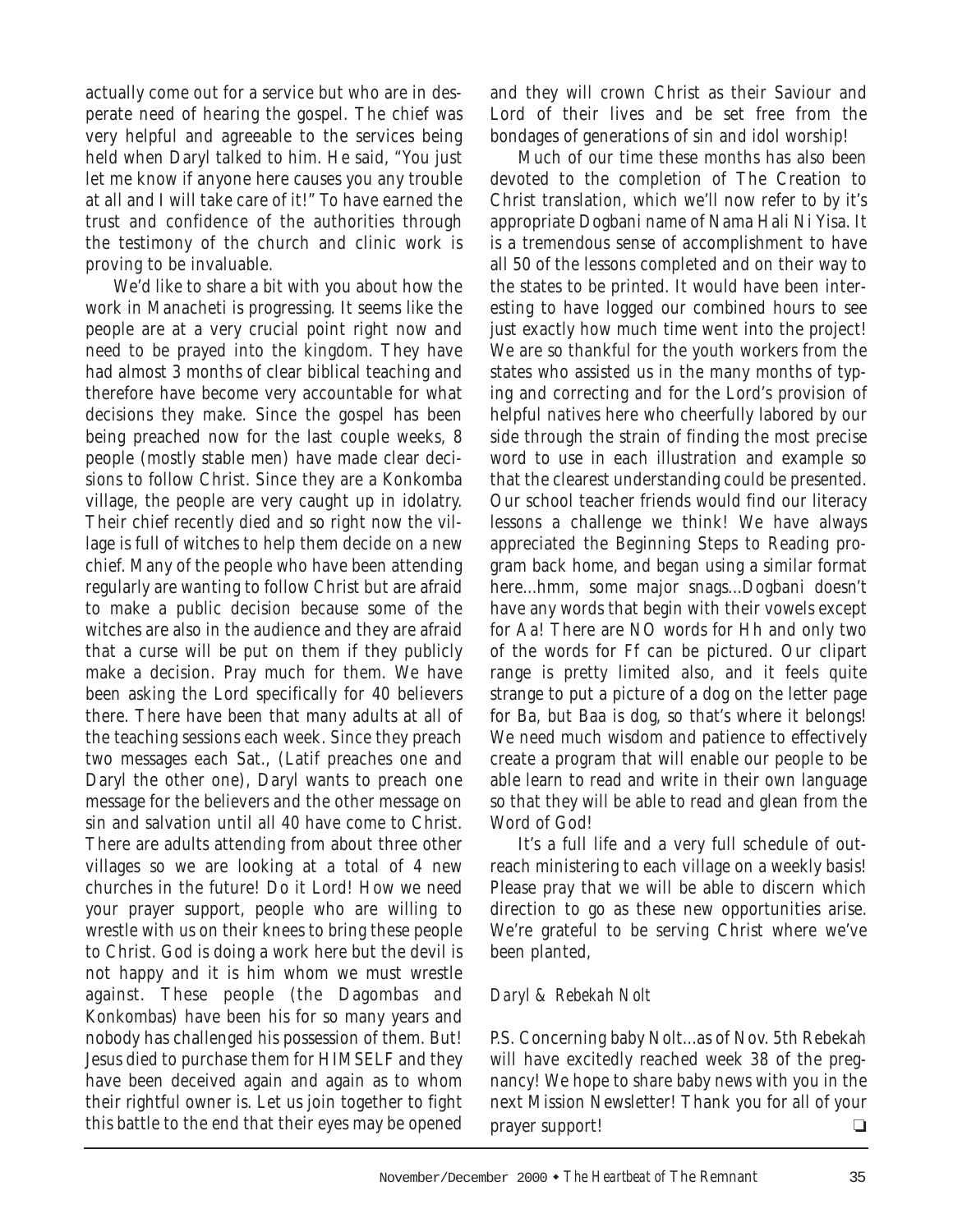

### The Foolish, Weak, Nonexistent Things

-VS-

### The Wise, Mighty, and Existing Powers



#### *by Daniel Kenaston*

 $\prod_{\text{sub}}$  and  $\prod_{\text{sub}}$  Corinthians 1:25-29 we read<br>about the battle plan that God has laid<br>that do not have to bis wishtful Lordship Syres n 1 Corinthians 1:25-29 we read about the battle plan that God has laid that do not bow to his rightful Lordship. Surely a quick look around us in our respective locations will convince us that the forces massed against the rule of Christ as King of Kings are formidable, and we would expect in our human understanding to find an impressive list of the troops and tactics that the our Captain plans to use in the battle ahead. At our first perusal we are shocked to find that all of the forces listed are not what we would call forces at all, but are rather made up of the lowest of the low. These battalions, listed as the conquering force, are hardly what the average captain would name as his slaves, much less depend

on to win the most decisive battles of human history! We could quickly assume that given the power of the enemy and the lack of all that we deem essential on the part of the Captain's forces, the outcome of the battle is clear and the prospects for victory bleak indeed. But as we read the words of our Captain, there seems to be no doubt as to the eventual end of the war in a resounding victory for the forces loyal to the King, and we are inspired by the tone of his words to look with hope to the battle.

As we take a closer, more contemplative look, we find that the ranks of this army are filled with men and women like ourselves, and this knowledge sparks faith and courage within us. Maybe there is still a place in the ranks of the renowned for us, weak and unknown as we are. Would not most of the trampled down, forgotten masses love

to join in such a venture, the surprising conquest of the mighty things through an acknowledgedly weak force? And yet as we read further we come to verse 29 which gives in clear, concise words the purpose for this seemingly weak force being amassed to fight with the powers that be; 'That no flesh should glory in his presence'. Ah, yes, we see even in our recognition of our lowly estate a desire to rise to fame, even if it be with humble comrades such as we see listed here. Even within our desire to support the king we find the seeds of the rebellion that we seek to destroy. We observe that the Captain is not choosing this seemingly motley crowd

because he has no better options, for surely the powers of the world are at his control, nor is he picking them purely out of compassion for the forgotten, though he is nothing if he is not compassion. He chooses with a plan that we do not know and a wisdom that we do not understand, and his aim is that when the last battle has been won, quelling forever the rebellion of mankind against their Creator not a single glory-usurping atom would remain to steal the least ray of worship from its rightful recipient, the Creator, Sustainer, and Master of the universe!

I have found the various feelings and emotions of my heart over the last weeks expressed in one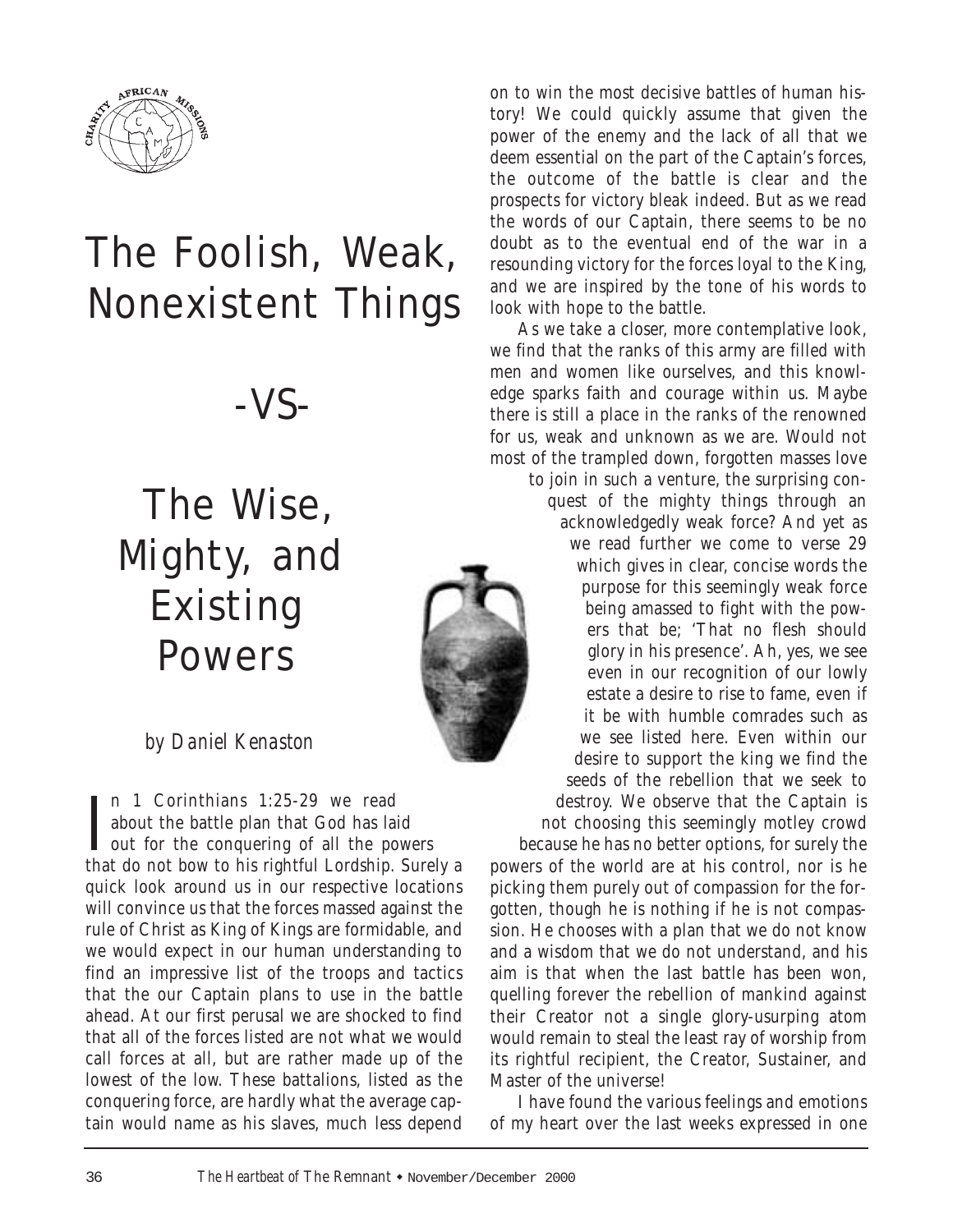aspect or another of these verses and the thoughts that they bring up before our mind's eye. My desire is that as we look at the conflicts that we are engaged in, we would not on the one hand hide from the fact of our weakness nor on the other be overcome with despondency because of it; Rather that we would see God's jealousy for his glory, take hope in the final victory and the promised infilling for need, and humbly take our places in the war! Hopefully this heart will come through as we share a bit about the battles and victories of the last weeks.

### The Foolish, Weak and Seemingly Nonexistent Things

Several times in the last weeks I have been faced with the reality of our weakness in the face of such incredible odds, and I have been struck by the daunting nature of approaching such a task with such limited resources in size and strength, both spiritually and physically. Christy and I spent several days in a bush village with a youth team from America giving them a taste of village life, and ministering alongside our brothers there. During those few days and the ministry that they involved, we got our 4WD Land Rover stuck not less than three times. The bush roads here are incredibly rough and are very muddy this time of year and they proved to be too much for our aging but faithful Rover. One of the times was at midnight when returning from a crusade, and another time the tractor that was to help us out got stuck on the way in, requiring the services of yet another hardto-find tractor! In these and a dozen other vehicle and tire problems in the past weeks, I have felt our 'littleness' when compared to the difficult task of ministry in a remote area.

On the spiritual side, the difficulties of the work and problems that we encounter keep me always aware of my own inadequacies in the face of this spiritual war. Sometimes I wonder why I am

the one who is here, mentally citing others who I feel would be more competent. At times when I sit with our brothers in the village discussing strategy for ministry, I am overwhelmed at how incredibly small we are when compared with the people who we seek to reach. In the above and many other circumstances we are reminded of just how weak and insignificant we are when seen against the job of breaking the centuries-old powers of darkness that rule this tribe.

### The Wise, Mighty, and Existing Powers

We have also had some opportunities recently to recognize the size and power of the foe that we stand against in this battle for the souls of Konkomba men and women. We were asked the other day to take a man to the hospital who had been bitten by a snake, a common occurrence during farming season. We drove to the nearby village and to our shock met the whole family angrily shouting and fighting over whether or not the man should go to the hospital! A soothsayer had been called in and had implicated a woman in the village as having 'thrown' a curse on the man. In the end, because of the belief that witchcraft was the cause, they refused to send

the man for treatment, which resulted in his death the next day while the accused worked feverishly to 'save' him through juju. I drove home with such a feeling of helplessness in the face of such darkness and spiritual oppression, as the devil claimed yet another soul.

We also faced these realities during the recent outreach with the team from the US. Through the numberless difficulties that we encountered trying to hold a crusade in a village, the influence of the enemy and his power to 'wear out the saints' was manifestly clear. We were attacking an enemy position and he did everything possible to turn us back. These windows into the spiritual battle that is going on leave no doubt about the immensity or might of the forces we are against. The enemy has the wisdom gained from centuries of battles, the might of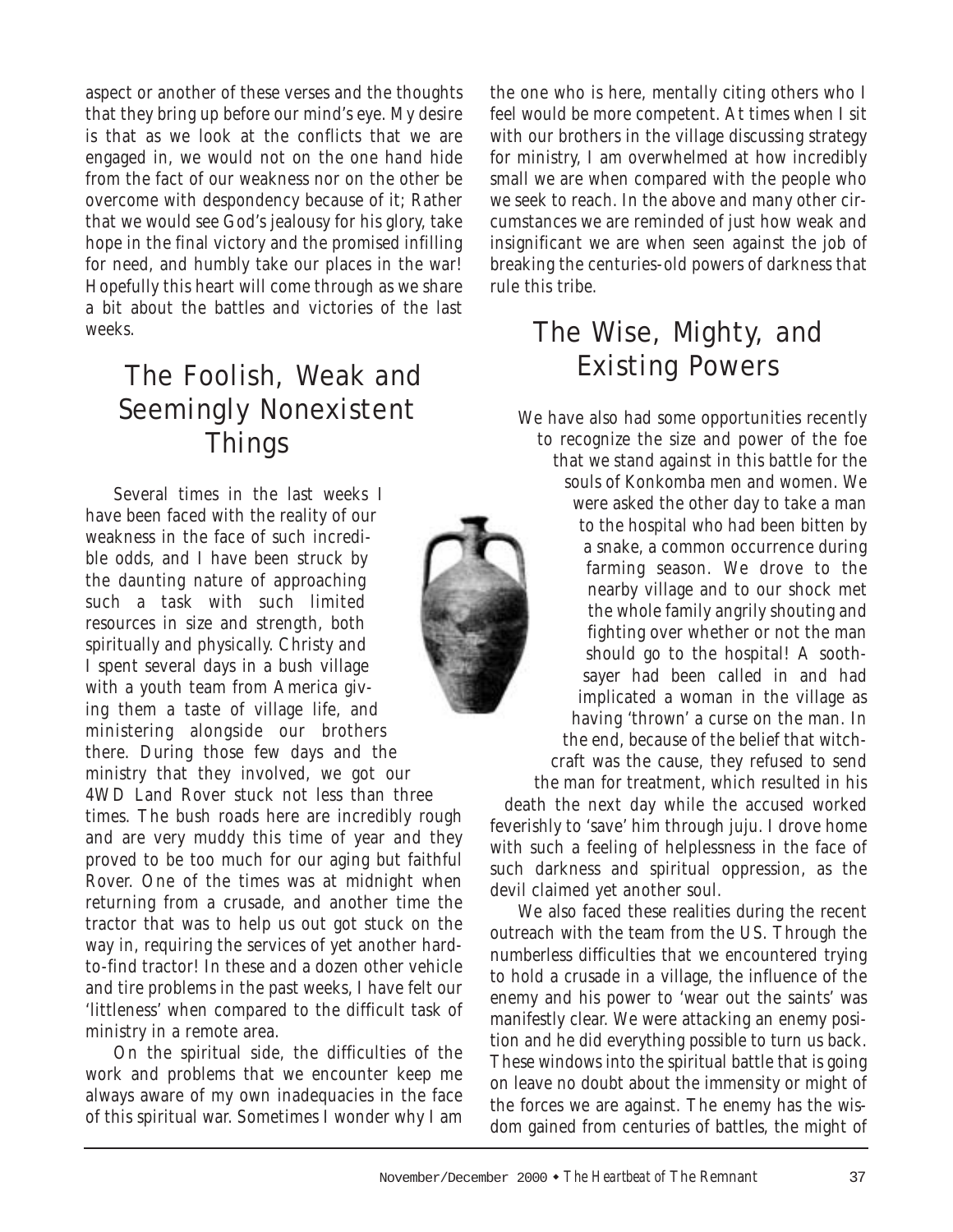having masses of supporters in this tribe, and all the power of hell and its demons behind him.

### Christ Glorified and Victorious!!

God forbid that we should stop here, for the story does not stop here! Christ is and will be victorious! In the same weeks that are described above, we have also had striking glimpses of Christ's progressive and eventual victory over the enemy among the Konkombas. The crusade was finally carried out in the village of Nalingmado and that labor has already begun to yield fruit to God's glory. During follow-up over the weeks since the meeting there, several have chosen to yield to the call of Christ and the seeds of a church are now meeting there every Friday, where before the darkness was unbroken! We have also had the joy of watching Christ continue to be formed in the believers here and with the eye of faith we can see the day when the beauty of Christ's character will be reflected from many who have lived their whole life in service to the devil, but now have met the Savior! We have seen the forerunners of what we desire to be a multitude of Konkombas, signifying with their lives the future victory of Christ, and there is victory in the air!

What is the connection between all of the weakness described in the above paragraphs and the victories of the lines just written? Why does the story not end with the dismal view we just surveyed? The reason that it does not is hidden in the fact that it is GOD who has chosen these seemingly weak and ineffective things to do his work. He does not send these inadequate vessels out to stand alone in their weakness against the masses of the enemy, rather he outfits them with his fullness so that they can and will conquer, but when they succeed, they and all that watch will know that it is because the Lord fights for them! God not only desires and deserves glory in the outcome of the conflict, it is his rightful due to receive glory throughout its entire accomplishment!



We know that we cannot give an adequate description of the task in this short space, nor do we claim to understand the depths or to have felt the worst onslaughts of our opponent. We also know that the victory of our Captain will be more glorious and far-reaching than we could ever imagine, much less put into words! We only share from what we have seen, recognizing how limited our view is in scope and depth. Maybe it can draw your heart as we are praying and trusting it will ours, to a fuller emptying of ourselves, knowing that of ourselves we can do nothing, and to a greater trusting in our great Commander who alone knows the battle

and can provide all that we need, even as he moves ever closer to a final, sure, and decisive victory! These are the lessons we are working on right now and we thank you for walking through them with us both through this article and through the avenue of your continued prayers for us and for Christ's victory here.

Desiring our emptiness and His infilling, Daniel & Christy Kenaston

❏

Oh, it is joy to feel Jesus living in you; to find your heart all taken up by Him; to be reminded of *His* love by His seeking communion with you at all times, not by your painful attempts to abide in Him. He is our life, our strength, our salvation...He is our power for service and fruit-bearing, and His bosom is our resting place now and forever."

• *J. Hudson Taylor* •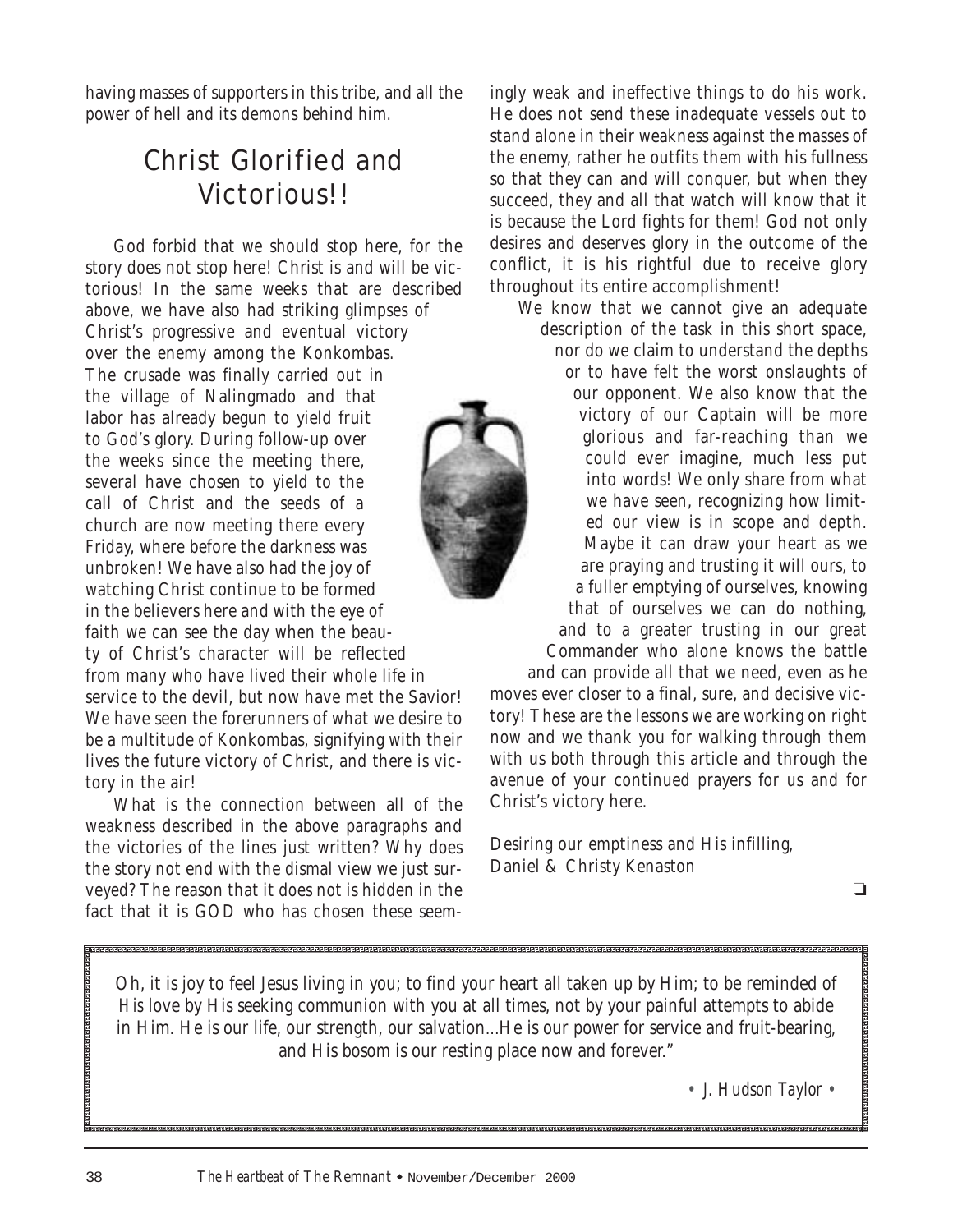

# *Precious Letters from Our Readers*

Dear editors,

Thank-you for the new Remnant. We are enjoying it very much. We read it from cover to cover with much interest, and we are sharing many of the articles with other saints here in the Netherlands. As I read the testimony of Rose Ann Lapp, my heart reflected back to the Lords healing in my life. For most of my adult life, I have been afflicted with recurring back problems. At times, the pain seemed more that I could bear. I have been to many Chiropractors through the years. Three years ago I had a fall that laid me up for weeks. I thought that I would never be able to sit normal again. We prayed to the Lord for his healing hand. With joy I can testify, the Lord has healed my back completely. I haven't needed an adjustment for three years. Thanks be unto God.

*Ralph & Nellie Kouwen The Netherlands*



Dear Heartbeat of the Remnant,

Thank-you for sending us the Remnant and encouraging so many souls to keep on pressing on in the race for Jesus Christ. Bro Denny might remember the Stolk family from Oregon, John & Mary Stolk. They are my in-laws. I'm married to their 3rd son David. It was so encouraging and healing for us to read the account of Daniel Kauffman's death and funeral. You see, exactly one month after Daniel went home; our Daniel Stolk went home. He was the youngest of seven children. Their testimonies are very much alike. Our Daniel was 22, and all he wanted was to live his life to the glory of God, and be in the center of His will.

It was God's perfect timing to take Daniel home, not an accident. It happened on the top of a mountain. He, two of his brothers, and some young people, were hiking. Daniel lost his footing and started to slide. Some rocks were knocked lose and started to slide also. Daniel's head was crushed beneath the stones, and instantly he was on higher ground. He loved to climb in the mountains, and always wanted to go higher. He has now gone up higher.

The Funeral was like Daniel Kauffman's funeral. The Lord was there in a very real way and everyone knew it. God was glorified. We were all challenged

by Daniel's life, by his death. He was so pure and ready to meet the Lord at any time. He was always seeking after God, and wanting only to please him. In all Daniel's belongings, we could not find one ungodly thing. What a challenge for all of us, the young and the old.

The two Daniels are having a wonderful time together in heaven, with the Lord, I'm sure. Oh that we may join them soon to see our Lord, face to face. What a wonderful day that will be. Are we ready?

Do something you would like to be doing, when Jesus comes. Say something you would like to be saying, when Jesus comes. Go somewhere you would like to be found, when Jesus comes.

"Therefore, be ye also ready: for in such an hour as ye think not, the Son of Man cometh" Matt 24:44. Or, He will call our name like He did Daniel's and Daniel's.

We send our love and greetings to you all in the name of our Lord Jesus Christ. May he bless you all and you ministry abundantly.

Love in Christ, David & Esther Stolk Silverton, Oregon